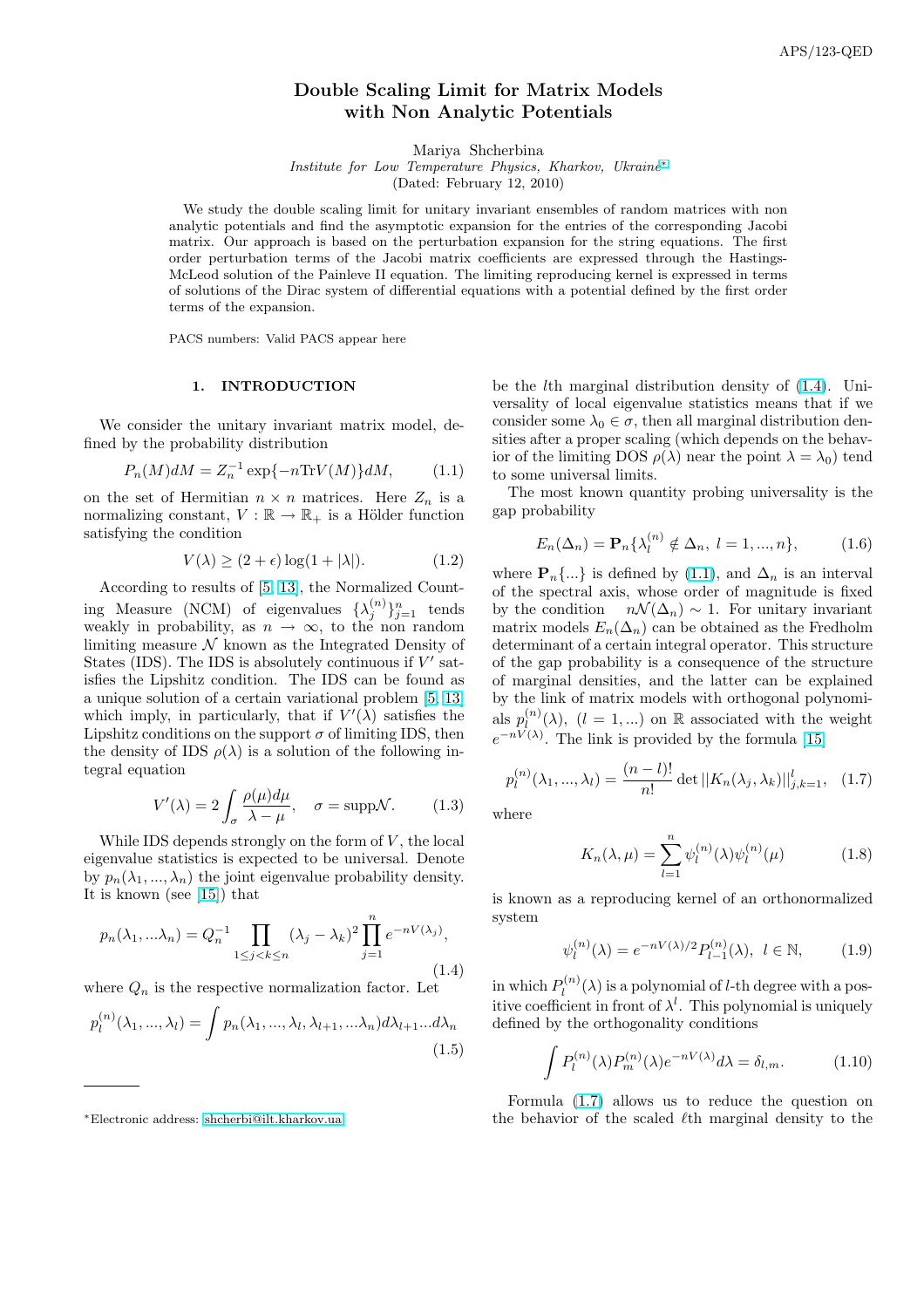<span id="page-1-0"></span>question of the existence of the limit of  $\mathcal{K}_n(s,t)$  =  $n^{-\gamma} K_n(s/n^{\gamma}, t/n^{\gamma})$  for a proper chosen  $\gamma$ .

In the bulk case  $(\rho(\lambda_0) \neq 0)$  we choose  $\gamma = 1$ . Then the limiting hole probability is the Fredholm determinant of the integral operator, defined by the kernel  $\sin \pi (t_1$  $t_2/\pi(t_1-t_2)$  on the interval  $(0, s)$ . This fact for the GUE was established by M. Gaudin in the early 60s [15]. The same fact was proved recently in [8, 17] for certain classes of matrix models.

The edge case of local eigenvalue statistics was studied much later even for the GUE [11, 20]. It was fo[und](#page-21-0) that if we choose  $\gamma = 2/3$ , then for th[e edge](#page-21-0) points  $\lambda_0 = \pm a$  (  $\sigma = [-a, a]$  the hole probability (1.6) of the GUE in the limit  $n \to \infty$  is the Fredholm determinant of the integral operator, defined on the interval  $(0, s)$  $(0, s)$  $(0, s)$  by the Airy kernel. This fact for real analytic potentials in (1.1) was obtained in [9]. In the paper [18] a more s[impl](#page-0-0)e proof of the edge universality for the same class of potentials was given. An important advantage of the method of [18] is that it can be generalized to a class of non an[alyt](#page-0-0)ic potentials.

[Un](#page-21-0)iversality near [the](#page-21-0) critical point  $(\gamma = 1/3)$  was studied first for  $V(\lambda) = \frac{1}{4}\lambda^4 - \lambda^2$  by using the Riemann-Hilbert approach in [4]. Here the asympto[tic](#page-21-0) of the Jacobi matrix coefficients and the limiting reproducing kernel were found. The results of [4] after proper normalization (see Remark 3 after Theorem 1) coincide with resultsfound below f[or](#page-20-0) more general  $V$ . The method of [4] was generalized on a class of real analytic symmetric potentials in [7] under addition[al](#page-20-0) assumptions that the limiting spectrum  $\sigma$  [con](#page-2-0)sists of one interval and the density  $\rho(\lambda)$  behaves like a square root near the edge points [an](#page-20-0)d has only one critical point inside  $\sigma$  (cf. condition C3 below). [But](#page-21-0) the asymptotic behavior of the Jacobi matrix coefficients was not studied.

In the present paper we find the asymptotic behavior of the Jacobi matrix coefficients and on the basis of this result prove universality near the critical point. We need not to assume that  $V(\lambda)$  is a real analytic function. Our approach is based on the mathematical version of physical ideas proposed in [6]. The paper  $[6]$  was devoted to the case of V being a polynomial of minimal degree, which provides the condition  $\rho(\lambda) \sim (\lambda - 2)^{m-1/2}$  near the edge point  $\lambda = 2$ . It was shown on the physical level of rigor that for [th](#page-21-0)ese potentials  $J_{n+k}^{(n)} = 1 + n^{-\nu} f_m(k/n^{1-\nu})$  $J_{n+k}^{(n)} = 1 + n^{-\nu} f_m(k/n^{1-\nu})$ , where  $\nu = 2m/(2m+1)$ and  $f_m$  is a solution of some non linear differential equation of order  $2m - 2$ . Moreover, then the resolvent  $(J^{(n)} - z)^{-1}$  for  $z = 2 + \zeta n^{-2/2m+1}$  can be written in terms of the resolvent of the second order differential operator  $-\frac{d^2}{dx^2} + f_m(x)$  at the point  $\zeta$ . In fact Theorems 1 and 2 of the present paper establish similar facts for the case of symmetrical potential with one critical point under proper smoothness conditions on the potential V.

Let us state our main conditions.

# **C1.** The support  $\sigma$  of the IDS of the ensemble consists of a single interval:  $\sigma = [-2, 2]$ .

- **C2.**  $V(\lambda)$  is an even real locally Lipshitz function in R.
- **C3.** The DOS  $\rho(\lambda)$  has the form

$$
\rho(\lambda) = \frac{1}{2\pi} \lambda^2 P_0(\lambda) \sqrt{4 - \lambda^2}, \quad \lambda \in [-2, 2], \qquad (1.11)
$$

where  $P_0(\lambda) > \delta > 0$  for  $\lambda \in [-2, 2]$  and there exists  $\varepsilon > 0$  such that  $P^{(5)}(\lambda)_0 \in L_2[\sigma_{\epsilon}],$  where  $\sigma_{\varepsilon} = [-2 - \varepsilon, 2 + \varepsilon].$ 

C4. The function

$$
u(\lambda) = 2 \int \log|\mu - \lambda| \rho(\mu) d\mu - V(\lambda)
$$
 (1.12)

achieves its maximum if and only if  $\lambda \in [-2, 2]$ .

**Remark 1.** It follows from  $(1.3)$  that condition C3 imply that  $V^{(6)}(\lambda) \in L_2[\sigma_{\epsilon}]$ . In fact Theorems 1 and 2 below can be proved if  $V^{(5)}(\lambda) \in L_2[\sigma_{\epsilon}],$  but the proof is more complicated. Since  $V^{(4)}(0)$  is used in the limiting formulas for Theorem 1, iti[s na](#page-0-0)tural to expect that the existence [of](#page-2-0) continuous  $V^{(4)}(\lambda)$  in some neighborhood of  $\lambda = 0$  is a necessary condition for Theorem 1. Thus condition C3 does not look too restrictive.

**Remark 2.** It is well known DOS  $\rho$  of the ensemble  $(1.1)$ for  $\sigma = [-2, 2]$  has the form  $(1.11)$ 

$$
\rho(\lambda) = \frac{1}{2\pi} \chi_{\sigma}(\lambda) P(\lambda) \sqrt{4 - \lambda^2}, \quad (1.13)
$$

where  $\chi_{\sigma}(\lambda)$  is the indicator of  $\sigma$  and it follows from (1.3) that  $P(\lambda)$  can be represented in the form

$$
P(\lambda) = \frac{1}{\pi} \int_{\sigma} \frac{V'(\lambda) - V'(\mu)}{(\lambda - \mu)\sqrt{4 - \mu^2}} d\mu,
$$
 (1.14)

So condition C3 means that  $\rho(\lambda)$ , behaves like square root near the edge points and has the second order zero at  $\lambda = 0$ .

Define a semi infinite Jacobi matrix  $\mathcal{J}^{(n)}$ , whose entries  $J_{l-1,l}^{(n)} = J_{l,l-1}^{(n)} = J_l^{(n)}$  $\ell_l^{(n)}$  are defined by the recurrent relations

$$
\lambda \psi_l^{(n)}(\lambda) = J_{l+1}^{(n)} \psi_{l+1}^{(n)}(\lambda) + J_l^{(n)} \psi_{l-1}^{(n)}(\lambda), \tag{1.15}
$$

where  $l = 0, 1, ..., J_0^{(n)} = 0$  and  $\psi_l^{(n)}$  $\binom{n}{l}$  is defined by (1.9). The main result of the paper is

**Theorem 1.** Let conditions  $C1-C4$  be fulfilled. Then for any  $k : |k| \leq n^{1/3} \log^2 n$ 

$$
J_{n+k}^{(n)} = 1 + \tilde{s}(-1)^k n^{-1/3} q(\frac{k}{n^{1/3}}) + \frac{k}{8nP_0(2)} + r_k, \ (1.16)
$$

where  $q(x)$  is the Hastings-McLeod solution of the Painleve II equation

$$
q''(x) = \frac{1}{2P_0(0)}xq(x) + 2q^3(x), \qquad (1.17)
$$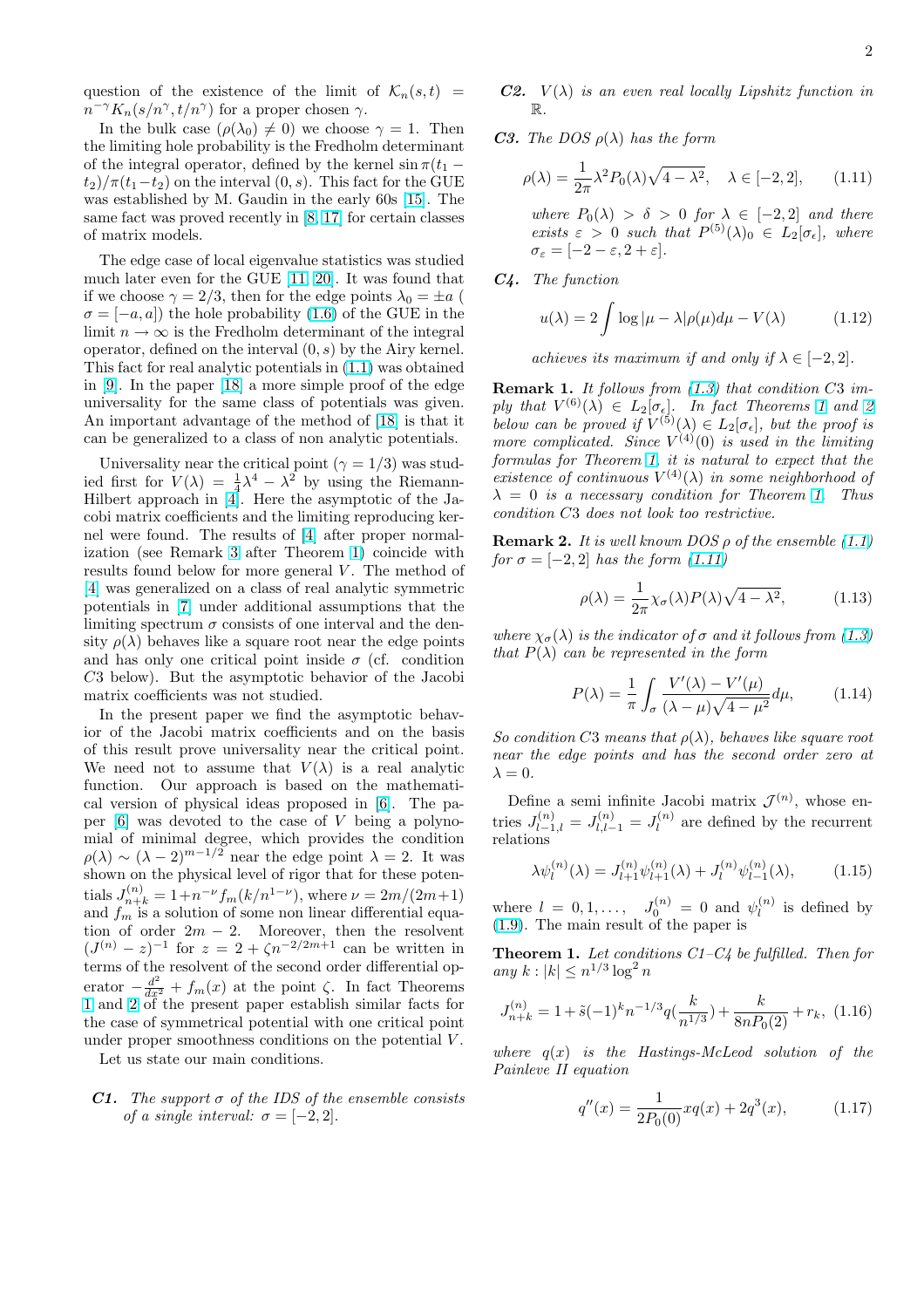<span id="page-2-0"></span>which is uniquely defined (see  $(12)$ ) by the asymptotic conditions

$$
\lim_{x \to +\infty} q(x) = 0, \quad \lim_{x \to -\infty} \frac{q(x)}{(-x)^{1/2}} = \frac{1}{2P_0^{1/2}(0)}, \quad (1.18)
$$

 $P_0(\lambda)$  is defined by (1.11),  $\tilde{s} = \text{sign}(1 - J_n^{(n)})$  and remainder terms  $r_k$  satisfy the bounds

$$
|r_k| \le Cn^{-1} \left( (k/n^{1/3})^2 + 1 \right), \tag{1.19}
$$

where C is some absolute constant.

Remark 3. The result of Theorem 1 coincides with asymptotic of the Jacobi matrix coefficients obtained in [4] for the case  $V(\lambda) = \lambda^4/4 - \lambda^2$ . Indeed, since coefficients  $R_k$  of [4] in our terms are  $J_k^2$  (compare the re-cursion relations (1.[15](#page-1-0)) of  $\mathcal{A}$  with (1.15) of the present paper) taking into account that  $P_0(x) \equiv 1$  for  $V(\lambda) =$  $\lambda^4/4 - \lambda^2$ , from formula (1.16) above we obtain:

$$
R_{n+k} = 1 + 2\tilde{s}(-1)^{k}n^{-1/3}q(\frac{k}{n^{1/3}}) + n^{-2/3}q^{2}(\frac{k}{n^{1/3}}) + \frac{k}{4n} + r'_{k},
$$

Now, choosing as in  $\left[\frac{1}{4}\right] y = 2^{-1/3} k/n^{1/3}$  and denoting  $u(y) = 2^{1/3} q(2^{-1/3}y)$ , we obtain  $(1.45)-(1.48)$  of [4] with  $c_0 = 2^{1/3}, c_1 = 2^{2/3}, c_2 = 2^{-2/3}/2 \text{ from } (1.17)$ - $(1.18)$ . The only difference is that in [4] it is proved that  $\tilde{s} =$  $(-1)^{n+1}$ , while the re[su](#page-20-0)lt of Theorem 1 does not justify thesign of  $\tilde{s}$ . But it is proved in T[he](#page-20-0)orem 2 that the sign of  $\tilde{s}$  has no influence on the behavior of [the m](#page-1-0)arginal densities in the double scalingl[im](#page-20-0)it.

To prove universality of local eigen[val](#page-1-0)ue statistics we study

$$
\mathcal{K}_n(t_1, t_2) = n^{-1/3} K_n(t_1 n^{-1/3}, t_2 n^{-1/3}). \tag{1.20}
$$

**Theorem 2.** Under conditions C1–C4 for any  $l \in \mathbb{N}$ there exists a weak limit of the marginal density  $(1.5)$ 

$$
\lim_{n \to \infty} (2n^{2/3})^l p_l^{(n)}(2t_1/n^{1/3}, \dots, 2t_l/n^{1/3})
$$
  
= det{K(t<sub>i</sub>, t<sub>j</sub>)} $_{{i,j=1}}^l$ , (1.21)

where

$$
\mathcal{K}(t_1, t_2) = \frac{\Psi_1(0; t_1)\Psi_0(0; t_2) - \Psi_0(0; t_1)\Psi_1(0; t_2)}{\pi(t_1 - t_2)},
$$
\n(1.22)

and  $\Psi(x,t) = (\Psi_0(x;t), \Psi_1(x;t))$  is a solution of the Dirac system of equations

$$
\mathcal{A}\Psi(x,t) = t\Psi(x,t),
$$
  

$$
\mathcal{A} = \begin{pmatrix} 0 & 1 \\ -1 & 0 \end{pmatrix} \frac{d}{dx} + \begin{pmatrix} 0 & q(x) \\ q(x) & 0 \end{pmatrix},
$$
 (1.23)

with  $q(x)$  defined by (1.17)-(1.18), and  $\Psi(x,t)$  chosen from the asymptotic conditions

$$
\lim_{x \to -\infty} |\Psi(x; t)| = 0, \quad \lim_{x \to \infty} |\Psi(x; t)| = 1.
$$
 (1.24)

**Corollary 1.** Under [condit](#page-1-0)ions  $C1-C4$  the gap probability (1.6) for  $\Delta_n = [n^{-1/3}a, n^{-1/3}b]$  converges, as  $n \to \infty$ , to the Fredholm determinant of the integral operator defined in  $[a, b]$  by the kernel  $(1.21)$ :

$$
\lim_{n \to \infty} E_n([an^{-1/3}, bn^{-1/3}]) = \det(I - \mathcal{K}([a, b])). \quad (1.25)
$$

The paper is organized as follows. In Section 2 we prove Theorems 1 and 2. The proofs of the most of auxiliary results are given in Section 3. Some auxiliary results which have no direct links with matrix models (some properties of the Hastings-McLeod solution, bounds for smooth function[s o](#page-1-0)f Jacobi matrices etc.), are proven in Appendix.

### 2. PROOFS OF THEOREMS 1, 2

Proof of Theorem 1. The main idea of the proof is to use the perturbation expansion of the string equations:

$$
J_k^{(n)}V'(\mathcal{J}^{(n)})_{k,k-1} = \frac{k}{n},\tag{2.1}
$$

which we consider as a system of nonlinear equations with respect to the coefficients  $J_{\mu}^{(n)}$  $k^{(n)}$ . Here and below we denote by  $\mathcal{J}^{(n)}$  a semi-infinite Jacobi matrix, defined in (1.15). Relations (2.1) can be easily obtained from the identity

$$
\int \left( e^{-nV(\lambda)} P_{k-1}^{(n)}(\lambda) P_k^{(n)}(\lambda) \right)' d\lambda = 0.
$$

To make the idea of the proof more understandable we first explain how does the method work in the simplest case  $V(\lambda) = \lambda^4/4 - \lambda^2$ . In this case the sting equation (2.1) has the form

$$
(J_{n+k}^{(n)})^2 \left( (J_{n+k-1}^{(n)})^2 + (J_{n+k}^{(n)})^2 + (J_{n+k+1}^{(n)})^2 \right) - 2(J_{n+k}^{(n)})^2 = 1 + \frac{k}{n}.
$$
 (2.2)

Our first step is the following lemma, proven in Section 3: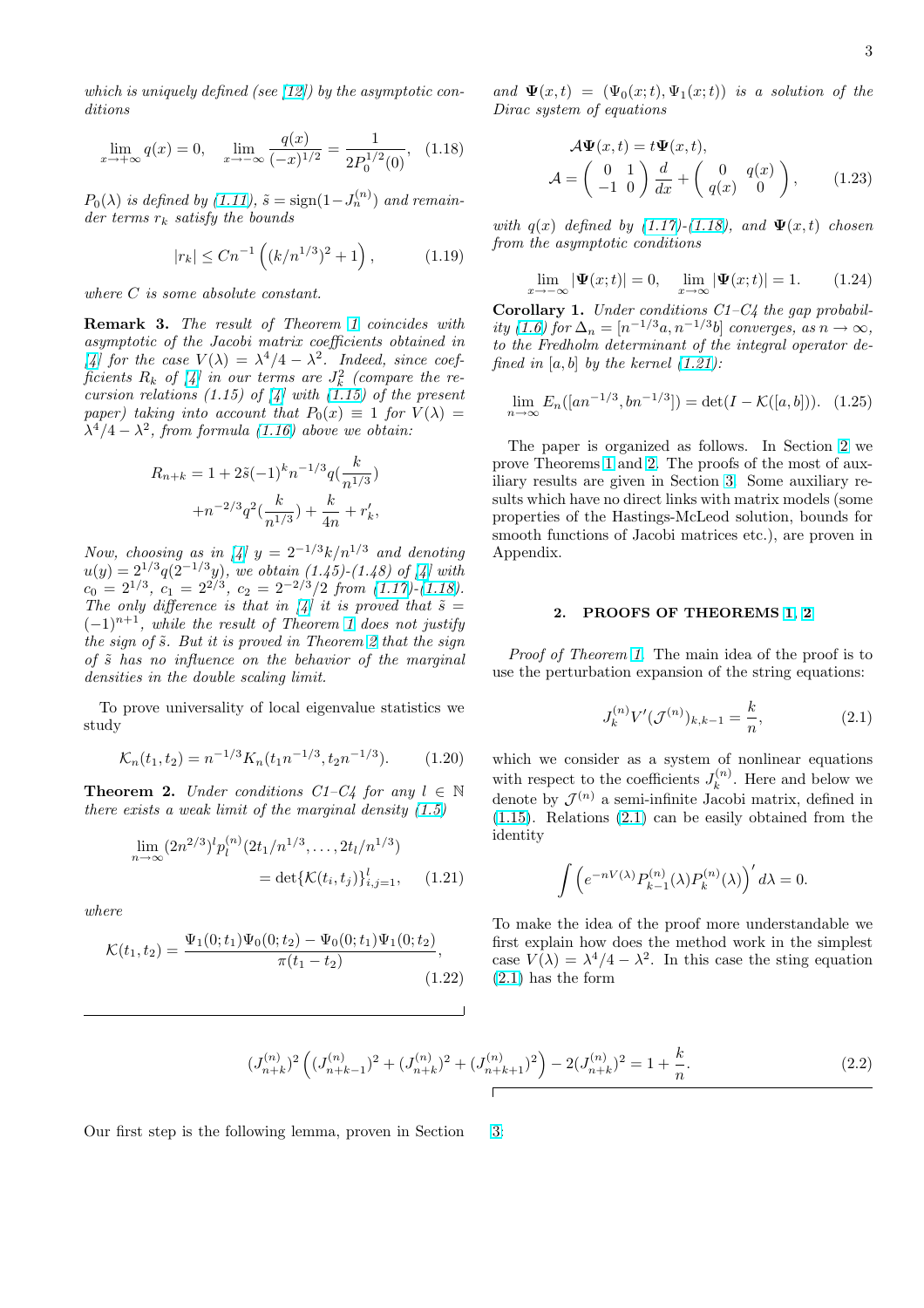<span id="page-3-0"></span>Lemma 1. Under conditions  $C1 - C4$  uniformly in  $k$ :  $|k - n| \leq n^{1/2}$ 

$$
|J_k^{(n)} - 1| \le Cn^{-1/8} \log^{1/4} n,
$$
  

$$
|J_k^{(n)} + J_{k+1}^{(n)} - 2| \le Cn^{-1/4} \log^{1/2} n.
$$

**Remark 4.** The convergence  $J_k^{(n)} \to 1$ , as  $n \to \infty$  and  $|k - n| = o(n)$  without uniform bounds for the remainders was proven in [2] under much more weak conditions  $(V'(\lambda))$  is a Hölder function in some neighborhood of the limiting spectrum).

The lemma allows us to write  $J_{n+k}^{(n)} = 1 + \tilde{J}_k$ , where  $\tilde{J}_k$ is small for  $|k| \leq n^{1/2}$ . Replacing  $J_{n+1}^{(n)}$  $\tilde{J}_{n+k}^{(n)}$  by  $1+\tilde{J}_k$  in  $(2.2)$ and keeping terms up to the order  $\tilde{J}_k^3$  we get

$$
2\left(\tilde{J}_{k-1} + 2\tilde{J}_k + \tilde{J}_{k+1}\right) + \tilde{J}_{k-1}^2 + \tilde{J}_{k+1}^2 - 2\tilde{J}_k^2
$$
  
+4 $\tilde{J}_k\left(\tilde{J}_{k-1} + 2\tilde{J}_k + \tilde{J}_{k+1}\right) + 2\tilde{J}_k^2\left(\tilde{J}_{k-1} + 2\tilde{J}_k + \tilde{J}_{k+1}\right)$   
+2 $\tilde{J}_k\left(\tilde{J}_{k-1}^2 + \tilde{J}_{k+1}^2\right) = \frac{k}{n} + O\left(\tilde{J}_{k-1}^4 + \tilde{J}_k^4 + \tilde{J}_{k+1}^4\right). (2.3)$ 

To estimate the remainder terms we define

$$
m_k := \max\left\{\max_{|j| \le |k| + n^{1/3}/2} \left\{|\tilde{J}_j|, |\tilde{J}_j + \tilde{J}_{j+1}|^{1/2}\right\}, (|k|/n)^{1/2}\right\}.
$$
 (2.4)

We will prove below that  $|\tilde{J}_k|$ , and  $|\tilde{J}_k + \tilde{J}_{k+1}|^{1/2}$  are of the order  $(|k|/n)^{1/2}$   $(|k| > n^{1/3})$ , but we do not assume this from the very beginning. Besides, it is convenient to seek  $\tilde{J}_k$  in the form

$$
\tilde{J}_k = (-1)^k x_k + \frac{k}{8n} \tag{2.5}
$$

and denote

$$
d_k^{(1)} = x_{k+1} - x_k, \quad d_k^{(2)} = d_k^{(1)} - d_{k-1}^{(1)},
$$

$$
d_k^{(3)} = d_{k+1}^{(2)} - d_k^{(2)}.
$$
(2.6)

Then it follows from the definition (2.4) that  $d_k^{(1)}$  $k^{(1)}_k, d_{k-1}^{(1)}, d_k^{(2)} = O(m_k^2)$ . Using (2.5) in (2.3) and keeping only the terms up to the order  $O(m_k^3)$ , we get

$$
-2(-1)^{k}d_{k}^{(2)} + 4(-1)^{k}x_{k}\left((-1)^{k}d_{k}^{(2)} + \frac{k}{2n}\right)
$$

$$
+d_{k}^{(2)}\left(x_{k+1} + x_{k-1}\right) + 2x_{k}^{2}\frac{k}{2n}
$$

$$
-2(-1)^{k}\left(x_{k+1}\frac{k+1}{8n} + x_{k-1}\frac{k-1}{8n} + x_{k}\frac{k}{4n}\right)
$$

$$
+2(-1)^{k}x_{k}\left(x_{k+1}^{2} + x_{k-1}^{2}\right) = O(m_{k}^{4}) \quad (2.7)
$$

Here we have used that

$$
x_{k+1}^2 + x_{k-1}^2 - 2x_k^2 = d_k^{(2)} (x_{k+1} + x_{k-1}) + 2d_k^{(1)} d_{k-1}^{(1)}
$$
  
=  $d_k^{(2)} (x_{k+1} + x_{k-1}) + O(m_k^4)$ 

Equation (2.7) gives us immediately that  $d_k^{(2)} = O(m_k^3)$ . Hence, using that

$$
x_{k+1} = x_k + d_k^{(1)} = x_k + O(m_k^2),
$$
  

$$
x_{k-1} = x_k - d_{k-1}^{(1)} = x_k + O(m_k^2)
$$

(2.7) can be rewritten in the form

$$
d_k^{(2)} - 2x_k^3 - x_k \frac{k}{2n} = O(m_k^4). \tag{2.8}
$$

This equation is a particular case of the equation

$$
d_k^{(2)} - 2x_k^3 - \frac{k}{2P_0(0)n}x_k = r_k, \quad |r_k| \le \tilde{C}'\tilde{m}_k^4, \quad (2.9)
$$

where

$$
\tilde{m}_k := m_{k+[n^{1/3}/2]}.
$$

which we will obtain below for general V. Using  $(2.9)$  (or  $(2.8)$ ) we can find first the order of  $m_k$ .

**Lemma 2.** Let the sequence  ${x_k}_{|k \leq n^{1/2}/2}$  satisfy equation (2.9) with  $m_k$  defined by (2.4) and  $|x_k| \leq$  $Cn^{-1/8} \log^{1/4} n$ . Then there exist  $C^*, L^* > 0$  such that for any  $k: n^{1/2}/5 > |k| > L^* n^{1/3}$ 

$$
\tilde{m}_k \le C^* \left( |k|/n \right)^{1/2} . \tag{2.10}
$$

Besides, there exist  $C_{1,2,3}$  such that for  $n^{1/3} < k < k^* =$  $[n^{1/3} \log^2 n]$ 

$$
|x_k| \le C_1 n^{-1/3} e^{-C_2 (k/n^{1/3})^{3/2}} + C_3 \tilde{m}_{2k^*}^4. \tag{2.11}
$$

The proof is given in Section 3. It is based on the following proposition proven in Appendix.

**Proposition 1.** Let  $\{\tilde{x}_k\}_{|k| \leq M}$ , satisfy the recursive relations:

$$
\tilde{x}_{k+1} - 2\tilde{x}_k + \tilde{x}_{k-1} = 2\tilde{x}_k^3 + \tilde{r}_k, |\tilde{r}_k| \le \varepsilon^3, \quad |\tilde{x}_k| \le \varepsilon_1.
$$
\n(2.12)

Then for any  $|k| < M - 2M_1$  with  $M_1 > 2\varepsilon^{-1}/3$ 

$$
|\tilde{x}_k| \le \max\{\varepsilon, (2M_1^{-2}\varepsilon_1)^{1/3}\},
$$
  

$$
|\tilde{x}_{k+1} - \tilde{x}_k| \le 4 \max\{\varepsilon^2, (2M_1^{-2}\varepsilon_1)^{2/3}\}.
$$
 (2.13)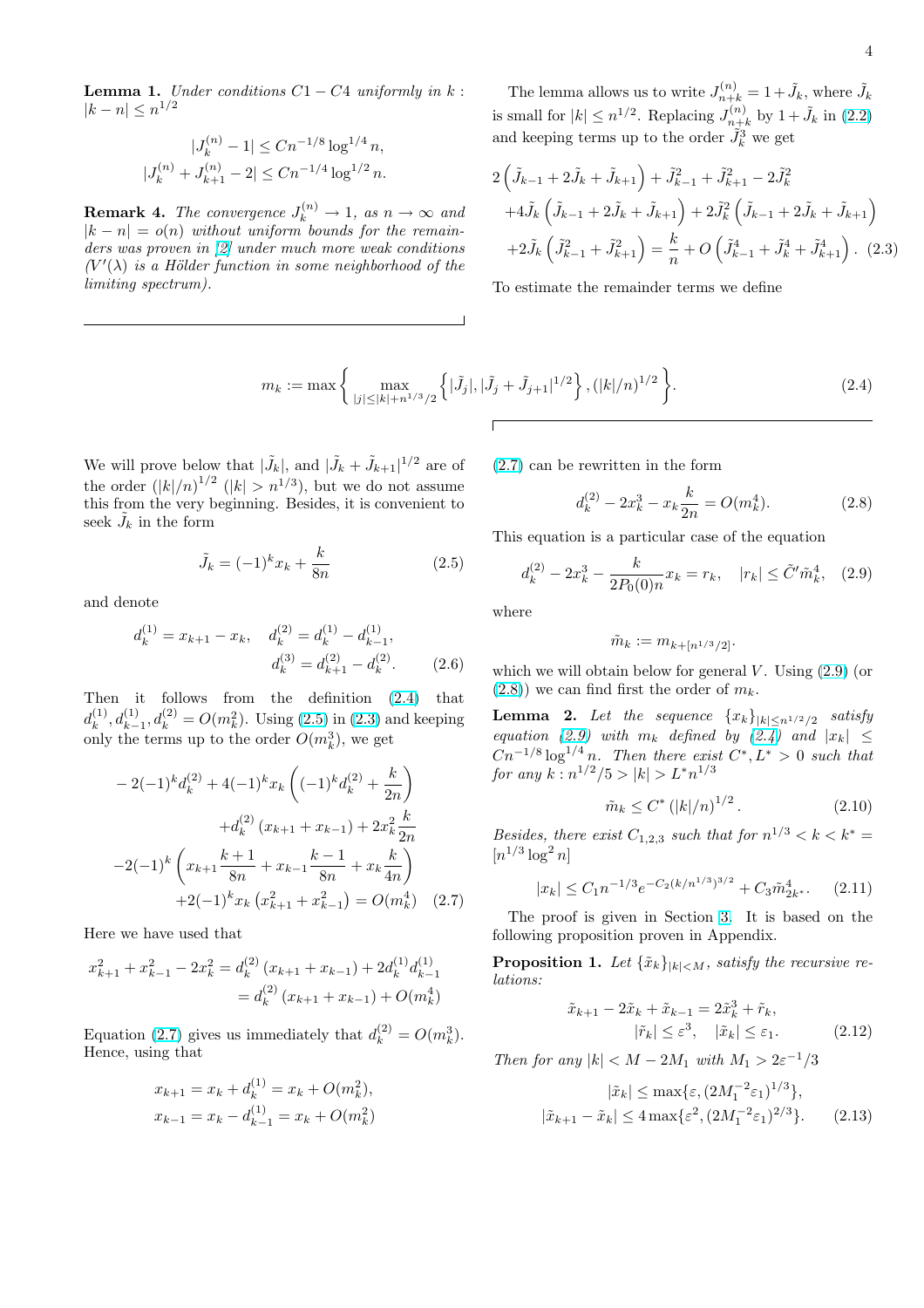<span id="page-4-0"></span>Moreover, if for  $|k| \leq M$ 

$$
\tilde{x}_{k+1} - 2\tilde{x}_k + \tilde{x}_{k-1} = f_k \tilde{x}_k + \tilde{r}_k, \tag{2.14}
$$

with  $f_k \geq d^2 > 0$ , then for  $|k| < M$ 

$$
|\tilde{x}_k| \leq C d^{-1} \bigg( \sum_{|j| \leq M} e^{-d|k-j|} \tilde{r}_j + |x_M| e^{-d|M-k|} + |x_{-M}| e^{-d|M+k|} \bigg). \tag{2.15}
$$

Starting from this point the proofs of Theorem 1) for the cases of  $V(\lambda) = \lambda^4/4 - \lambda^2$  and general V coincide. That is why below we will consider equation (2.9) instead  $(2.8).$ 

Define a continuous function  $q_n(x)$ , which fo[r](#page-1-0)  $x \in$  $\mathbb{Z}/n^{1/3}$  coincides with  $x_k$ 

$$
q_n(\frac{k}{n^{1/3}}) = n^{1/3}x_k.
$$

and is a linear function for  $x \notin \mathbb{Z}/n^{1/3}$ . For  $x \in \mathbb{Z}/n^{1/3}$ Lemma 2 allows us to write  $(2.9)$  as

$$
\frac{q_n(x+h) - 2q_n(x) + q_n(x-h)}{h^2}
$$
  
=  $2q_n^3(x) + \frac{x}{2P_0(0)}q_n(x) + n^{-2/3}O(|x|^2 + 1)$ , (2.16)

where  $h = n^{-1/3}$  and the bound for the remainder is uniform in  $|x| \leq \log^2 n$ . We are interested in the behavior of the solution of this discrete equation which satisfies conditions (cf.  $(2.10)$  and  $(2.11)$ ):

$$
|q_n(x)| \le C|x|^{1/2}, |q_n(x)| \le e^{-Cx^{3/2}/2}, x \to +\infty(2.17)
$$

It follows from [Lemm](#page-3-0)a 2 [that t](#page-3-0)he functions  $\{q_n(x)\}_{n=1}^\infty$ are uniformly bounded and equicontinuous for any

bounded interval. Hence, this family is weakly compact in any compact set in  $\mathbb R$  and any convergent subsequence converges uniformly to some solution of the Painleve equation (1.17), satisfying (2.17). Now we need to prove the asymptotic relations (1.18) for  $x \to -\infty$ . To this aim we use Lemma 3 below, which describes the behavior of the Stieltjes transform of the following densities

$$
g_{k,n}(z) := \int \frac{\rho_{k,n}(\lambda)d\lambda}{\lambda - z},
$$
  
\n
$$
\rho_{k,n}(\lambda) := \frac{1}{n} K_{n,k}(\lambda, \lambda),
$$
  
\n
$$
K_{n,k}(\lambda, \mu) := \sum_{j=0}^{k} \psi_j^{(n)}(\lambda) \psi_j^{(n)}(\mu).
$$
 (2.18)

**Lemma 3.** Under conditions  $C1 - C4$  for any  $k : |k| \leq$  $n^{1/3}\log^2 n$   $g_{n+k,n}(z)$  can be represented in the form

$$
g_{n+k,n}(z) = -\frac{1}{2} \left( V''(0)z + \frac{V^{(4)}(0)}{6} z^3 \right)
$$

$$
+ \frac{1}{2} X(z) \left( P_0^2(0) z^4 + \frac{k}{n} P_0(0) z^2 \right)
$$

$$
+ c_k - \delta_{n+k,n}(z) - \tilde{\delta}_{n+k,n}(z) \right)^{1/2}, \qquad (2.19)
$$

where  $X(z) = \sqrt{z^2 - 4}$  (here and below we choose the branch which behaves like z as  $z \rightarrow +\infty$ ) and

$$
c_k = \pm n^{-5/3} \sum_{j=0}^{|k|} \left( 2P_0(0) q_n^2 \left( \frac{\pm j}{n^{1/3}} \right) \pm \frac{j}{2n^{1/3}} \right). \tag{2.20}
$$

 $(\pm$  corresponds to the sign of k). Moreover, the remainder terms  $\delta_{n+k,n}(z)$  and  $\delta_{n+k,n}(z)$  in (2.19) for  $z : |z| < 1$ admit the bounds

$$
|\delta_{n+k,n}(z)| = \left| n^{-2} \int \frac{K_{n+k,n}^2(\lambda_1, \lambda_2)(\lambda_1 - \lambda_2)^2}{(\lambda_1 - z)^2 (\lambda_2 - z)^2} d\lambda_1 d\lambda_2 \right| \le C \frac{(|k|/n)^{1/2} + n^{-1/3}}{n^2 |\Im z|^3},
$$
(2.21)

$$
|\tilde{\delta}_{n+k,n}(z)| \le C \bigg[ n^{-4/3} + z^2 \left( n^{-2/3} + (|k|/n)^{3/2} \right) + |z|^5 + \frac{|z|^5 |\log^{1/2} n}{|\Im z|^2 n^{1/2}} \bigg]. \tag{2.22}
$$

Г

The proof of the lemma is given in Section 3. Remark that, since  $g_{n+k}(z)$  is the Stieltjes transform of some positive measure,

$$
\Im z \Im g_{n+k}(z) > 0
$$

Using the representation (2.19) we will show below that for any  $k < -Ln^{1/3}$  with  $L > 0$  big enough the above condition implies that  $c_k$  from (2.20) satisfies the bound

$$
|c_k| \le Cn^{-4/3}L^{1/3}
$$

with some absolute C. And then from representation (2.20) we will derive (1.18). Having both asymptotic from (1.18), we can conclude that  $q_n(x)$  converge uniformly on any compact in R to the Hastings-McLeod so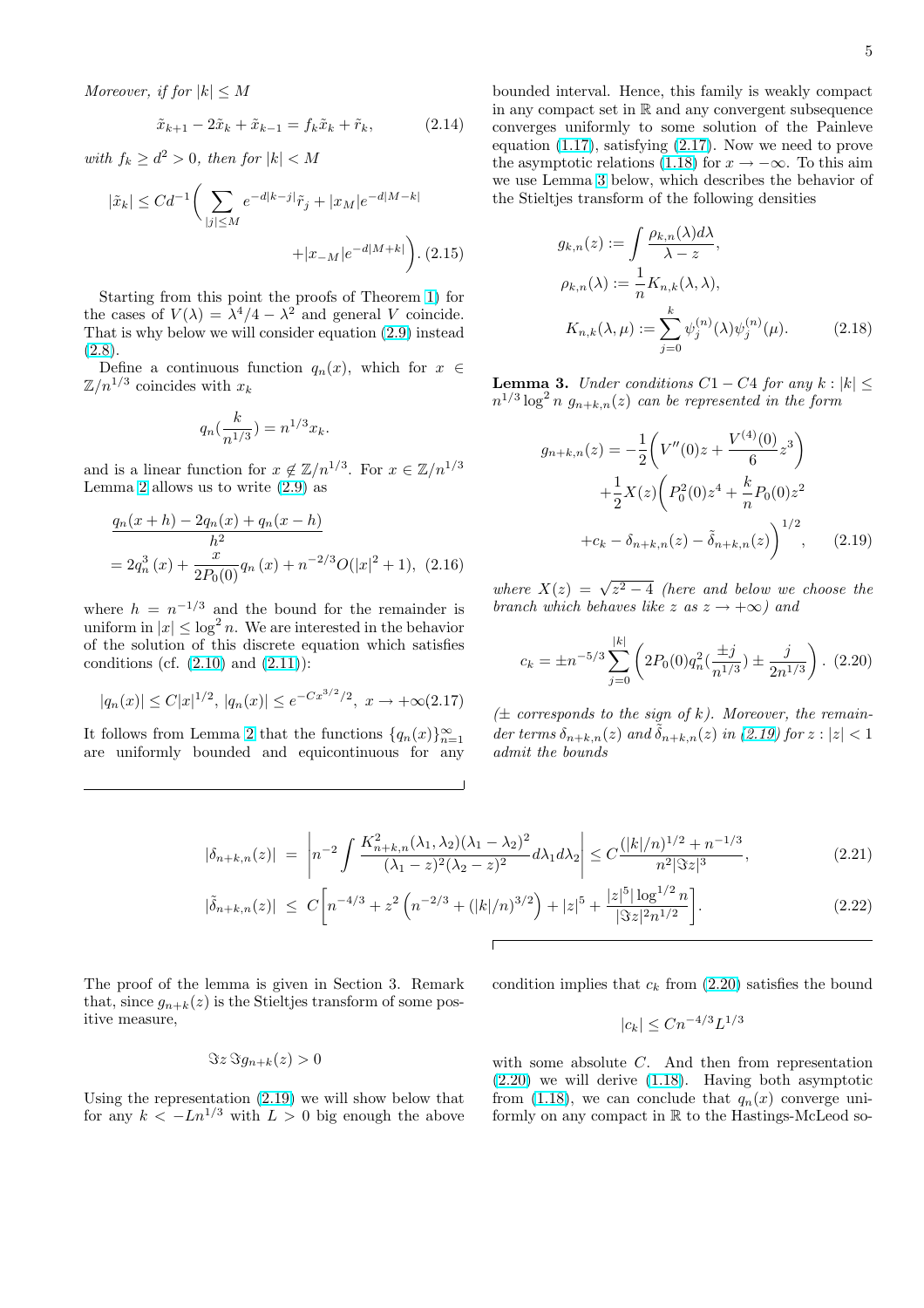<span id="page-5-0"></span>lution of (1.17), so that

$$
\Delta_n(x)=q_n(x)-q(x)\to 0,\ as\ \ n\to\infty.
$$

But from [\(2.16](#page-1-0)) we derive that for any  $x = k/n^{1/3}$  and  $h = n^{-1/3}$  we have

$$
h^{-2} (\Delta_n(x+h) + \Delta_n(x-h) - 2\Delta_n(x))
$$
  
=  $\left[ 2q_n^2(x) + 2q^2(x) + 2q_n(x)q(x) + \frac{x}{2P_0(0)} \right] \Delta_n(x) + r_n(x),$  where  $|r_n(x)| \le Cn^{-2/3}(|x|^2 + 1).$  (2.23)*bounds:*

and uniformly in  $n$ 

$$
|\Delta_n(x)| \to 0, \text{ as } x \to \pm \infty.
$$

Proposition 2. For the Hastings - McLeod solution of (1.17) there exists  $\delta > 0$  such that

$$
6q^2(x) + \frac{x}{2P_0(0)} \ge \delta^2. \tag{2.24}
$$

[Thi](#page-1-0)s proposition allows us to apply the assertion (2.15) of Proposition 1 to  $\tilde{x}_k = \Delta(k/n^{1/3})$  with  $d = n^{-1/3}\delta$  and  $\tilde{r}_k = r_n (k/n^{1/3})$  with  $r_n(x)$  from (2.23) The bound (1.19) follows.

As it was mentioned above, the main difference [in the](#page-4-0) proof for the [gen](#page-3-0)eral case from the case  $V(\lambda) = \lambda^4/4$  –  $\lambda^2$  is in the derivation of the equation (2.9). Fo[r non](#page-2-0) polynomial V we cannot write  $V'(\mathcal{J}^{(n)})$  directly like in (2.2) and therefore we need to use the Fourier expansion of  $V'$ . To construct this expansion it is convenient to consider  $\mathcal{J}^{(0)}$  – an infinite Jacobi matrix [wit](#page-3-0)h constant coefficients

$$
\mathcal{J}_{k,k-1}^{(0)} = \mathcal{J}_{k-1,k}^{(0)} = 1
$$
\n(2.25)

and to define for any positive  $N < n$  an infinite Jacobi matrix  $\mathcal{J}(N)$  with the entries

$$
\tilde{J}_k = \begin{cases} J_{n+k}^{(n)} - 1, & |k| < N, \\ 0, & \text{otherwise.} \end{cases} \tag{2.26}
$$

**Proposition 3.** For any function  $v(\lambda)$ , whose  $\ell$ th derivative belongs to  $L_2[\sigma_{\varepsilon}]$   $(\sigma_{\varepsilon} = [-2 - \varepsilon, 2 + \varepsilon])$ , consider a periodic function  $\tilde{v}(\lambda) = \tilde{v}(\lambda + 4 + 2\varepsilon)$  with the same number of derivatives, and such that  $\tilde{v}(\lambda) = v(\lambda)$ for  $|\lambda| \leq 2 + \varepsilon/2$ . Let also  $n^{1/2} \geq N, M > n^{1/3}$  and  $\tilde{J}(N + M)$  is defined by (2.26). Then uniformly in N, M and  $|k| \leq N$  for any fixed integer  $\delta$ 

$$
v(\mathcal{J}^{(n)})_{n+k,n+k+\delta} - \tilde{v}(\mathcal{J}^{(0)}+\tilde{\mathcal{J}}(N+M))_{k,k+\delta} = O(M^{-\ell+1/2}). (2.27)
$$

The proof of the proposition is given in Appendix.

**Lemma 4.** Let  $v(\lambda)$  satisfy conditions of Proposition 3 with  $\ell = 5$ ,  $\delta$  be any fixed integer and  $|k| \leq 3n^{1/2}/4$ .

Then

$$
v(\mathcal{J}^{(n)})_{n+k,n+k-\delta} = v(\mathcal{J}^{(0)})_{k,k-\delta} - c_1^{(\delta)} \tilde{J}_k + \sum' \mathcal{P}_{k-l_1}^{(\delta)} \tilde{J}_{l_1} + \sum' \mathcal{P}_{l_1,l_2}^{(2,k,\delta)} \tilde{J}_{l_1} \tilde{J}_{l_2} + \sum' \mathcal{P}_{l_1,l_2,l_3}^{(3,k,\delta)} \tilde{J}_{l_1} \tilde{J}_{l_2} \tilde{J}_{l_3} + r_k^{(\delta)} = v(\mathcal{J}^{(0)})_{k,k-\delta} - c_1^{(\delta)} \tilde{J}_k + \sum^{(1)} + \sum^{(2)} + \sum^{(3)} + r_k^{(\delta)}, (2.28)
$$

where  $|r_k^{(\delta)}\rangle$  $|k_{k}^{(\delta)}| \leq C m_{k}^{4}$  and  $\mathcal{P}_{l_{1},l_{2}}^{(2,k,\delta)}$  $l_{1, l_2}^{(2, k, \delta)}$  and  $\mathcal{P}_{l_1, l_2, l_3}^{(3, k, \delta)}$  $\frac{d^{(3,k,0)}}{d_1,l_2,l_3}$  satisfy the l,  $\overline{1}$ 

$$
\left| \sum^{\prime} \mathcal{P}_{l_1, l_2}^{(2, k, \delta)}(l_1 - k)(l_2 - k)\tilde{x}_{l_1}\tilde{y}_{l_2} \right| \leq C ||\tilde{x}||_0 ||\tilde{y}||_0,
$$
  

$$
\left| \sum^{\prime} \mathcal{P}_{l_1, l_2}^{(2, k, \delta)}(l_1 - k)^2 \tilde{x}_{l_1}\tilde{y}_{l_2} \right| \leq C ||\tilde{x}||_0 ||\tilde{y}||_0,
$$
 (2.29)  

$$
\left| \sum^{\prime} \mathcal{P}_{l_1, l_2, l_3}^{(3, k, \delta)}(l_1 - k)\tilde{x}_{l_1}\tilde{y}_{l_2}\tilde{z}_{l_3} \right| \leq C ||\tilde{x}||_0 ||\tilde{y}||_0 ||\tilde{z}||_0
$$

for any bounded sequences  $\{\tilde{x}_k\}$ ,  $\{\tilde{y}_k\}$  and  $\{\tilde{z}_k\}$ . Here and below  $||x||_0 = \max_k |x_k|$  and  $\sum'$  means the summation over  $|l_i| \leq |k| + n^{1/3}/2$ 

Moreover,

$$
\mathcal{P}_l^{(\delta)} = \frac{1}{2\pi} \int_{-\pi}^{\pi} F^{(\delta)}(2\cos(x/2)) e^{ilx} dx, \qquad (2.30)
$$

with some smooth  $F^{(\delta)}(\lambda)$  and for  $\delta = 1$ 

$$
c_1^{(1)} = \frac{1}{2\pi} \int_{-\pi}^{\pi} v(2\cos x) \cos x \, dx,
$$

$$
F^{(1)}(\lambda) = 2P(\lambda) = \frac{2}{\pi} \int_{-2}^{2} \frac{v(\lambda) - v(\mu)}{(\lambda - \mu)\sqrt{4 - \mu^2}} d\mu. \tag{2.31}
$$

For 
$$
\delta = 0
$$
  $c_1^{(0)} = 0$   
\n
$$
F^{(0)}(2\cos(x/2)) = \frac{\cos^2(x/2)}{2\pi} \int_{-\pi}^{\pi} \frac{v(2\cos x_1)dx_1}{\cos^2 x_1 - \cos^2(x/2)}.
$$
\n(2.32)

The proof of the lemma is given in Section 3.

Note, that if v coincides with  $V'$  for  $\lambda \in \sigma_{\varepsilon/2}$ , then

$$
v(\mathcal{J}^{(0)})_{k,k-1} = c_1 = \frac{1}{2\pi} \int_{-\pi}^{\pi} v(2\cos x) \cos x \, dx
$$

$$
= \frac{1}{\pi} \int_{-\pi}^{\pi} dx \int_{-2}^{2} \cos x \frac{\rho(\lambda) d\lambda}{2\cos x - \lambda} = 1. \tag{2.33}
$$

It is easy to see also that, if in (2.31)  $P(\lambda) = \lambda^2 P_0(\lambda)$ , then for any  $\tilde{x}_k$ 

$$
\sum \mathcal{P}_{k-l}^{(1)} \tilde{x}_l = \sum \mathcal{P}_{0,k-l}(\tilde{x}_{l+1} + 2\tilde{x}_l + \tilde{x}_{l-1}), \quad (2.34)
$$

where

$$
\mathcal{P}_{0,l} = \frac{1}{\pi} \int_{-\pi}^{\pi} P_0(2\cos(x/2))e^{ilx} dx.
$$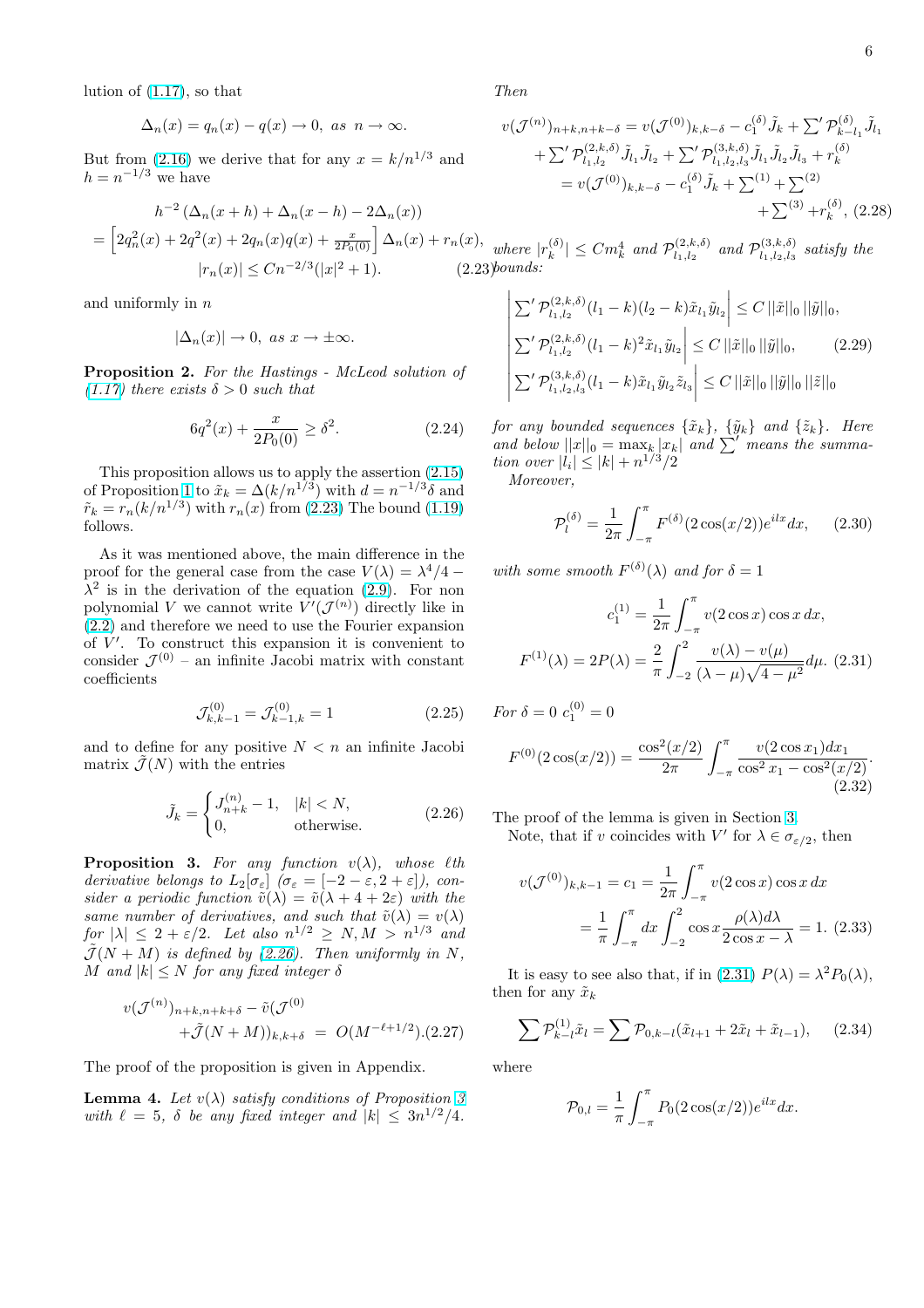<span id="page-6-0"></span>Let us seek  $\tilde{J}_k$  in the form (cf  $(2.5)$ )

$$
\tilde{J}_k = (-1)^k x_k + y_k, \tag{2.35}
$$

where in order to simplify notations we denote

$$
y_k := k/(8P_0(2)n), \tag{2.36}
$$

with  $P_0(\lambda)$  defined by (1.11).

Now, substituting (2.35) in (2.28) and keeping the terms up to the order  $m_k^3$  (recall, that by definition (2.4)  $y_k = O(m_k^2), d_k^{(1)} = O(m_k^2)$ , we get for  $\delta = 1$ 

$$
\sum^{(1)} = -\sum' \mathcal{P}_{0,k-l}(-1)^l d_l^{(2)} + \sum' \mathcal{P}_{k-l}^{(1)} y_l
$$
  
= 
$$
-\sum' \mathcal{P}_{0,k-l}(-1)^l d_l^{(2)} + y_k \sum' \mathcal{P}_{k-l}^{(1)} + O(n^{-13/6}),
$$
 (2.37)

where we have used that  $\mathcal{P}_{k-l}^{(1)} = \mathcal{P}_{l-l}^{(1)}$  $\sum_{l-k}^{(1)}$ , so on the basis of(A.2) with  $\ell = 4$  we have

$$
\sum' \mathcal{P}_{k-l}^{(1)}(k-l)/n = \sum_{|k-l|>n^{1/3}} \mathcal{P}_{k-l}^{(1)}(k-l)/n = O(n^{-13/6}).
$$

Si[milar](#page-18-0)ly

$$
\sum^{(2)} = \sum' \mathcal{P}_{l_1, l_2}^{(2, k, 1)} (-1)^{l_1 + l_2} x_{l_1} x_{l_2} +
$$
  
\n
$$
= 2 \sum' \mathcal{P}_{l_1, l_2}^{(2, k, 1)} (-1)^{l_1} x_{l_1} y_{l_2} + O(m_k^4)
$$
  
\n
$$
= x_k^2 \sum' \mathcal{P}_{l_1, l_2}^{(2, k, 1)} (-1)^{l_1 + l_2}
$$
  
\n
$$
+ 2x_k d_k^{(1)} \sum' \mathcal{P}_{l_1, l_2}^{(2, k, 1)} (-1)^{l_1 + l_2} (l_1 - k)
$$
  
\n
$$
+ 2x_k y_k \sum' \mathcal{P}_{l_1, l_2}^{(2, k, 1)} (-1)^{l_1}
$$
  
\n
$$
+ 2x_k \sum'_{1} + O(m_k^4), \qquad (2.38)
$$

where

$$
\sum_{1}^{(2)} = \sum' \mathcal{P}_{l_1, l_2}^{(2, k, 1)} (-1)^{l_1 + l_2} \left( (x_{l_1} - x_k) - (l_1 - k) d_k^{(1)} \right). \tag{2.39}
$$

By the same way

$$
\sum^{(3)} = \sum' \mathcal{P}_{l_1, l_2, l_3}^{(3,k,1)} (-1)^{l_1 + l_2 + l_3} x_{l_1} x_{l_2} x_{l_3} + O(m_k^4)
$$
  
=  $x_k^3 \sum' \mathcal{P}_{l_1, l_2, l_3}^{(3,k,1)} (-1)^{l_1 + l_2 + l_3} + O(m_k^4)$ . (2.40)

**Proposition 4.** If  $v(\lambda) = V'(\lambda)$ , as  $\lambda \in \sigma_{\varepsilon/2}$ , then

$$
\sum' \mathcal{P}_{0,k-l}(-1)^l = 2(-1)^k P_0(0) + O(n^{-3/2}),
$$
  

$$
\sum' \mathcal{P}_{k-l}^{(1)} = 8P_0(2)k/n + O(n^{-13/6}),
$$
  

$$
\sum' \mathcal{P}_{l_1,l_2}^{(2,k,1)}(-1)^{l_1+l_2} = 1 + O(n^{-5/6}),
$$
  

$$
\sum' \mathcal{P}_{l_1,l_2}^{(2,k,1)}(-1)^{l_1+l_2}(l_1-k) = O(n^{-1/2}),
$$
  

$$
\sum' \mathcal{P}_{l_1,l_2,l_3}^{(2,k,1)}(-1)^{l_1} = (-1)^k + O(n^{-5/6}),
$$
  

$$
\sum' \mathcal{P}_{l_1,l_2,l_3}^{(3,k,1)}(-1)^{l_1+l_2+l_3} = (-1)^k (4P_0(0) - 1)
$$
  
+
$$
O(n^{-1/2}).
$$
 (2.41)

If  $v^{(0)}(\lambda) = \lambda^{-1} V'(\lambda)$  for  $\lambda \in \sigma_{\varepsilon/2}$ , then

$$
\sum' \mathcal{P}_{l-k}^{(0)} = 4P_0(2) + O(n^{-7/6}),
$$
  

$$
\sum' \mathcal{P}_{l_1, l_2}^{(2,k,0)}(-1)^{l_1+l_2} = 2P_0(0) + O(n^{-1/2}).
$$
 (2.42)

Substituting (2.41) into (2.37)-(2.40) and using (2.41), we obtain

$$
V'(\mathcal{J}^{(n)})_{n+k,n+k-1} = 1 - (-1)^k x_k - y_k - \sum' \mathcal{P}_{0,k-l}(-1)^l
$$
  

$$
d_l^{(2)} + k/n + x_k^2 + 2x_k \sum_1^{(2)} + 2x_k y_k(-1)^k
$$
  

$$
+ (-1)^k (4P_0(0) - 1)x_k^3 + O(m_k^4).
$$
 (2.43)

Using this expression in (2.1) and keeping the terms up to the order  $O(m_k^3)$ , we get

$$
\sum' \mathcal{P}_{0,k-l}(-1)^{l-k}d_l^{(2)} =
$$
  

$$
4P_0(0)x_k^3 + 8P_0(2)x_ky_k + 2x_k\sum_1^{(2)} + O(m_k^4), (2.44)
$$

We consider this equations as a linear system of equations with respect to the variables  $(-1)^l d_l^{(2)}$  $\int_{l}^{(2)}$  for  $l \leq N_1 = |k| +$  $3n^{1/3}/4.$ 

Proposition 5. Let the even function P satisfy the inequality  $P(\lambda) \ge \delta > 0$  for  $\lambda \in \sigma_{\varepsilon} = [-2 - \varepsilon, 2 + \varepsilon]$  and  $P^{(\ell)} \in L_2[\sigma_{\varepsilon}]$ . Let  $P_k$  and  $({\mathcal{P}}^{-1})_k$  be defined as

$$
P_k = \frac{1}{2\pi} \int_{-\pi}^{\pi} e^{ikx} P(\cos(x/2)) dx,
$$

$$
(\mathcal{P}^{-1})_k = \frac{1}{2\pi} \int_{-\pi}^{\pi} e^{ikx} P^{-1}(\cos(x/2)) dx
$$

Assume that for  $|k| \leq N_1$   $(N_1 > n^{1/3})$ 

$$
\sum_{|j| < N_1} P_{k-j}\tilde{x}_j = \tilde{z}_k + \tilde{\varepsilon}_k,\tag{2.45}
$$

and we have a priori bound  $|\tilde{x}_k| \leq \varepsilon_0$   $(|k| \leq N_1)$ . Then for any  $|k| \le N_1/2$  and any  $n^{1/3} \le N_2 < N_1/2$ 

$$
\tilde{x}_k = \sum_{|j| \le N_2} (\mathcal{P}^{-1})_{k-j} \tilde{z}_j + \varepsilon_k, \tag{2.46}
$$

where

$$
|\varepsilon_k| \le C \left( \max_{|j-k| \le N_2} |\tilde{\varepsilon}_k| + N_2^{-\ell+1/2} \left( \max_{|j| \le N_1} |z_j| + \varepsilon_0 \right) \right),\tag{2.47}
$$

and C depends only on  $||P^{(l)}||_2$  and  $\delta$ .

Apply Proposition 5 to the system  $(2.44)$  with  $\ell = 5$ ,  $\tilde{x}_k = d_k^{(2)}$  $\tilde{\mathbf{z}}_k^{(2)}$ ,  $\tilde{\mathbf{z}}_k = 0$ . Then we get

$$
|\tilde{\varepsilon}_k| =
$$
  

$$
\left| 4P_0(0)x_k^3 + 8P_0(2)x_ky_k + 2x_k\sum_{1}^{(2)} + O(m_k^4) \right| \leq Cm_k^3.
$$

Moreover, since it follows from Lemma 1 that

$$
|d_k^{(2)}| = |d_k^{(1)} - d_k^{(1)}| \le Cn^{-1/4} \log^{1/4} n
$$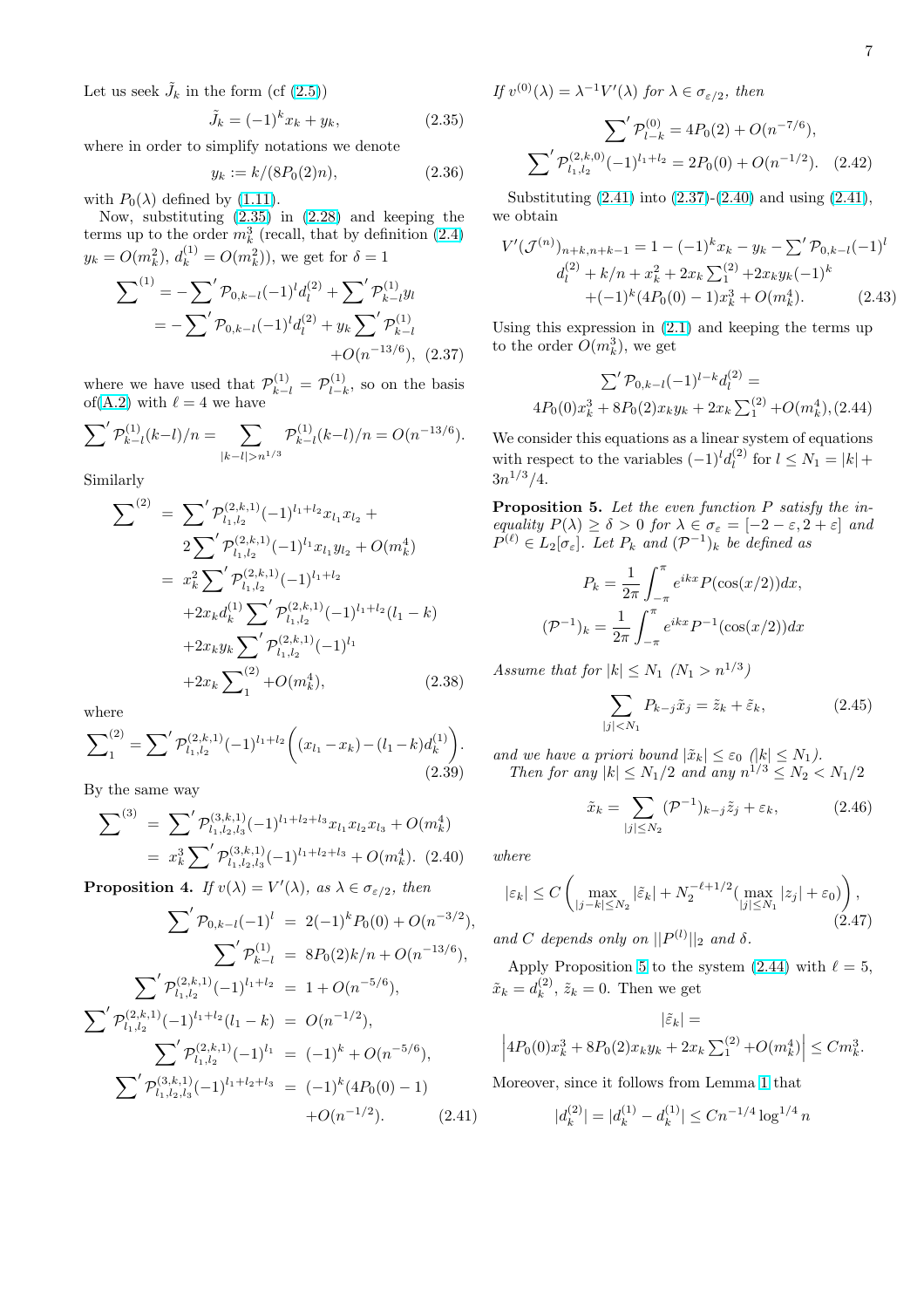we can take  $\varepsilon_0 = Cn^{-1/4} \log^{1/4} n$ . Then, on the basis of Proposition 5, we obtain

$$
|d_k^{(2)}| \le C m_{k + [n^{1/3}/4]}^3, \quad k \le n^{1/2}/3. \tag{2.48}
$$

Usingthis b[ou](#page-6-0)nd combined with (2.29), we get for  $\sum_1^{(2)}$ from (2.39)

$$
x_k \sum_{1}^{(2)} = x_k \sum' \mathcal{P}_{l_1, l_2}^{(2, k, 1)} \sum_{k'=k}^{l_1} (l_1 - k') d_{k'}^{(2)} = O(m_{k+[n^{1/3}/4]}^4).
$$

Therefore (2.44) can be rewritten as

$$
\sum' \mathcal{P}_{0,k-l}(-1)^l d_l^{(2)} = 4P_0(0)x_k^3 + 8P_0(2)x_k y_k + O(m_{k+[n^{1/3}/4]}^4) = \frac{P_0(0)}{2\pi i} \mathcal{J}
$$
\n(2.49)

Now subtr[acting](#page-6-0) from (2.49) the same equation written for  $k := k - 1$ , we get

$$
\sum' \mathcal{P}_{k-l}^{(0)}(-1)^l d_l^{(3)} = O(m_{k+[n^{1/3}/4]}^4).
$$

Using Proposition 5 for the variables  $(-1)^l d_l^{(3)}$  $\mathfrak{b}^{(3)}_l$ , we obtain that  $|d_k^{(3)}|$  $|k^{(3)}| \leq C m_{k+[n^{1/3}/2]}^4$  for  $|k| \leq n^{1/2}/4$ . Hence, writing

$$
\sum \mathcal{P}_{0,k-l}(-1)^l d_l^{(2)} = d_k^{(2)} \sum' \mathcal{P}_{0,k-l}(-1)^l + \sum' \mathcal{P}_{0,k-l}(-1)^l (d_l^{(2)} - d_k^{(2)})
$$
  
=  $d_k^{(2)} \sum' \mathcal{P}_{0,k-l}(-1)^l + O(m_{k+[n^{1/3}/2]}^4),$ 

in view of the first relation in  $(2.41)$ , we get  $(2.9)$  from  $(2.49)$ . Now, using Lemma 2, we obtain the bound  $(2.10)$ for  $\tilde{m}_k$  and (2.11). We are left to show that the second asymptotic of (1.18) can be obtained from Lemma 3.

[L](#page-6-0)et us take  $k = -[Ln^{1/3}]$  with L big enoug[h. Si](#page-3-0)nce it is known (see [12]) that a[ny](#page-3-0) solution of the Painl[eve II](#page-3-0) equations w[hich s](#page-3-0)atisfies (2.17) assumes also the bound

$$
q^{2}(x) \le \frac{-x}{4P_{0}(0)}, \quad x \le -L_{0}, \tag{2.50}
$$

we can conclude that

$$
0 \le c_k \le \frac{k^2}{4n^2} + O\left((|k|/n)^{5/2}\right). \tag{2.51}
$$

Now let us choose  $\tilde{\varepsilon} = n^{-1/3} P_0^{-1/2}(0)$  and put in (2.19)  $z = \tilde{\varepsilon} \zeta$ . Then (2.19) takes the form

$$
g_{n+k,n}(\tilde{\varepsilon}\zeta) = -\tilde{V}(\zeta) +
$$
  

$$
\frac{1}{2}\tilde{\varepsilon}^2 P_0(0)X(\tilde{\varepsilon}\zeta)\sqrt{\zeta^4 - L\zeta^2 + \tilde{c}_k + \tilde{\phi}(\zeta)},
$$

where  $\tilde{V}$  is an analytic function,

$$
0 \le \tilde{c}_k = P_0^{-2}(0)\tilde{\varepsilon}^{-4}c_k \le \frac{L^2}{4}, \quad (2.52)
$$

(see (2.50)), and

$$
|\tilde{\phi}(\zeta)| = P_0^{-2}(0)\tilde{\varepsilon}^{-4}|\delta_{k,n}(\tilde{\varepsilon}\zeta) + \tilde{\delta}_{k,n}(\tilde{\varepsilon}\zeta) + O(kn^{-2})|
$$
  

$$
\leq C(1+|\zeta|^2),
$$

for  $|\Im \zeta| \ge 1$  (see (2.22)). Let b be the smallest root of the quadratic equation

$$
\zeta^2 - L\zeta + \tilde{c}_k = 0. \tag{2.53}
$$

We note, that due to  $(2.52)$  b is real and positive. Consider

$$
I(b, L) = \frac{\tilde{\varepsilon}^{-2}}{2\pi i} \oint_{\mathcal{L}} g_{n+k,n}(\tilde{\varepsilon}\zeta) e^{-\zeta^2/2} d\zeta
$$
 (2.54)

$$
E_{[1]}^{(1)} = \frac{P_0(0)}{2\pi i} \oint_{\mathcal{L}} X(\tilde{\varepsilon}\zeta) \sqrt{(\zeta^2 - b)(\zeta^2 - L + b)} e^{-\zeta^2/2} d\zeta + \tilde{r}_L,
$$

where  $\mathcal L$  consists of two lines  $\Im \zeta = \pm 1$  and

$$
|\tilde{r}_L| \le C \oint_{\mathcal{L}} \frac{|\phi(\zeta)| \cdot |X(\tilde{\varepsilon}\zeta)|e^{-|\zeta|^2/2}|d\zeta|}{\sqrt{(\zeta^2 - b)(\zeta^2 - L + b)}} \le CL^{-1/2}.
$$
\n(2.55)

 $T(T, T)$ 

Then, using the Cauchy theorem, we get

$$
I(b, L) =
$$
  
\n
$$
\frac{P_0(0)}{2\pi} \Im \int \sqrt{((\varepsilon x)^2 - 4)(x^2 - b)(x^2 - L + b)} e^{-x^2/2} dx + \tilde{r}_L
$$
  
\n
$$
= -\frac{P_0(0)}{2\pi} \int_{|x| < b} \sqrt{(x^2 - b)(x^2 - L + b)} e^{-x^2/2} dx
$$
  
\n
$$
+ \frac{P_0(0)}{2\pi} \int_{|x| \ge L - b} \sqrt{(x^2 - b)(x^2 - L + b)} e^{-x^2/2} dx
$$
  
\n
$$
+ \tilde{r}_L + O(\tilde{\varepsilon}) = P_0(0) I_1(b, L) + \tilde{r}_L + O(\tilde{\varepsilon}).
$$
 (2.56)

One can prove easily that for large L

$$
I_1(b, L) \sim -C_0 L^{1/2} b^{3/2}, \quad (C_0 > 0).
$$

On the other hand,

$$
I(b,L) = \frac{\tilde{\varepsilon}^{-2}}{2\pi} \int e^{-x^2/2\sigma} \lim_{\varepsilon \to 0} \Im g_{n+k,n}(\tilde{\varepsilon}\zeta) dx > 0.
$$

Thus, taking into account (2.55)

$$
L^{1/2}b^{3/2} \le C'|\tilde{r}_L| \le C''L^{-1/2} \Rightarrow b \le CL^{-2/3}
$$

Hance, since  $b$  is the root of quadratic equation  $(2.53)$ , we have

$$
|c_k| = P_1^2(0)\tilde{\varepsilon}^4(L-b)b/4 \le C_1' n^{-4/3} L^{1/3}.
$$
 (2.57)

The last inequality combined with (2.20), and the bound for the first differences  $d_j^{(1)}$  imply for  $k = [Ln^{1/3}], l =$  $[L^{-1/6}n^{1/3}]$ 

$$
n^{-4/3}O(L^{1/3}) = c_{-k} - c_{-k-l}
$$
  
= 
$$
\frac{2P_0(0)}{n^{5/3}} \sum_{j=k}^{k+l} q_n^2(-\frac{j}{n^{1/3}}) - \frac{L + L^{-1/6}}{2n^{4/3}} L^{-1/6}
$$
  
= 
$$
n^{-4/3} \bigg[ L^{-1/6} \left( (2P_0(0)q_n^2(-\frac{k}{n^{1/3}}) - \frac{L}{2} + O(L^{-1/6}) \right) \bigg].
$$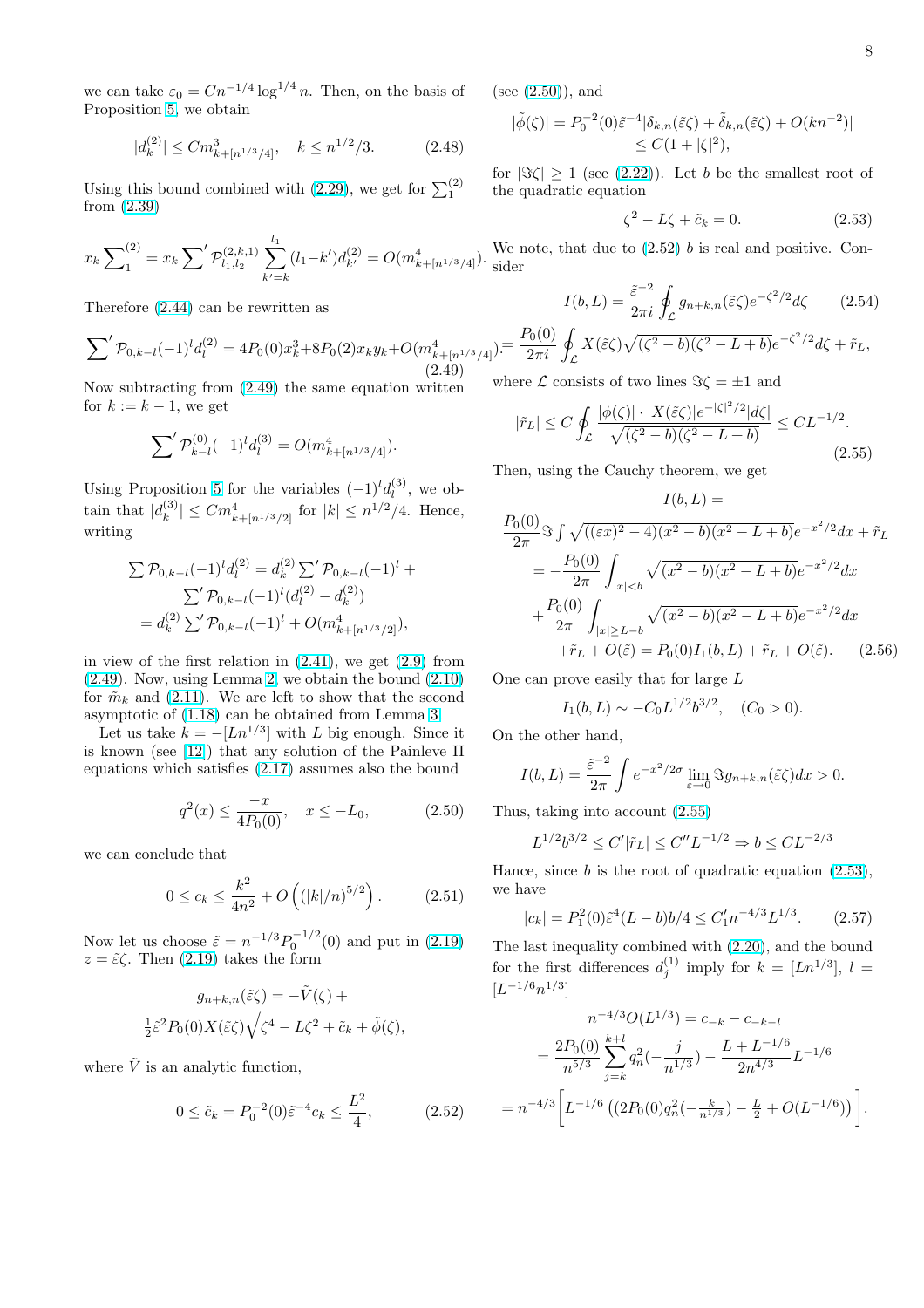<span id="page-8-0"></span>Therefore,

$$
|q_n(-L)| = (4P_0(0))^{-1/2}L^{1/2}(1 + O(L^{-1/2})).
$$

But it is known (see [12] that any bounded for positive x solution of  $(1.17)$ , which possesses the above property satisfies also the asymptotic relations

$$
q_n(-L) = \tilde{s}(4P_0(0))^{-1/2}L^{1/2}(1 + O(L^{-2})), \, \tilde{s} = \text{sign } q(0).
$$
\n(2.58)

Hence, we ha[ve pro](#page-1-0)ved (1.18). Theorem 1 is proved.  $\Box$ 

The proof of Theorem 2 is based on the following Proposition

**Proposition 6.** Consid[er the](#page-2-0) sequence [of](#page-1-0) functions  $\mathcal{K}_n$ :  $\mathbb{R}^2 \to \mathbb{R}$  and for  $\Im \zeta_{1,2} \neq 0$  [de](#page-2-0)fine

$$
F_n(\zeta_1, \zeta_2) =
$$
\n
$$
= \int \Im(t_1 - \zeta_1)^{-1} \Im(t_2 - \zeta_2)^{-1} (t_1 - t_2)^2 \mathcal{K}_n^2(t_1, t_2) dt_1 dt_2.
$$
\n(2.59)

Assume that there exists  $F(\zeta_1, \zeta_2)$  of the form

$$
F(\zeta_1, \zeta_2) =
$$
  
= 
$$
\int \int \Im(t_1 - \zeta_1)^{-1} \Im(t_2 - \zeta_2)^{-1} (t_1 - t_2)^2 \Phi(t_1, t_2) dt_1 dt_2
$$

with  $\Phi(t_1, t_2)$  bounded uniformly in each compact in  $\mathbb{R}^2$ and such that for  $\Im \zeta_{1,2} \geq 1$ 

$$
|F_n(\zeta_1, \zeta_2) - F(\zeta_1, \zeta_2)| \le C(1 + |\zeta|^2) \varepsilon_n, \quad \varepsilon_n \to 0, \ (2.60)
$$

as  $n \to \infty$ . Assume also that for any fixed  $\varepsilon \geq 0$  and uniformly in a varying in any compact in  $\mathbb R$ 

$$
I_{\varepsilon}(a) = \int_{|t-a| \le \varepsilon} \mathcal{K}_n(t,t)dt \le \varepsilon C + o(1). \qquad (2.61)
$$

Then for any intervals  $I_1, I_2 \subset \mathbb{R}$ 

$$
\lim_{n \to \infty} \int_{I_1} dt_1 \int_{I_2} dt_2 \mathcal{K}_n^2(t_1, t_2) = \int_{I_1} dt_1 \int_{I_2} dt_2 \Phi(t_1, t_2).
$$

Proof of Proposition 6. Consider the integral

$$
\int_{\Im\zeta_1=\pm 1} d\zeta_1 \int_{\Im\zeta_2=\pm 1} d\zeta_2 (F_n(\zeta_1,\zeta_2) - F(\zeta_1,\zeta_2)) e^{-(\zeta_1-a_1)^2/2\sigma_1} e^{-(\zeta_2-a_2)^2/2\sigma_2}.
$$
\n(2.62)

Using the Cauchy theorem, we get that for any  $\sigma_{1,2} > 0$ ,  $a_{1,2} \in \mathbb{R}$ 

$$
\left| \int \int (t_1 - t_2)^2 \left( K_n^2(t_1, t_2) - \Phi(t_1, t_2) \right) e^{-(t_1 - a_1)^2/2\sigma_1} e^{-(t_2 - a_2)^2/2\sigma_2} dt_1 dt_2 \right| \leq C\varepsilon_n
$$

with C, depending on  $a_1, a_2, \sigma_1, \sigma_2$ , but independent of n. This implies that for any Lipshitz  $f_1$  and  $f_2$  with a compact support

and  $f_2^{(\pm\epsilon)}$  be similar functions for  $I_2$ . Denote also

$$
\phi_{\varepsilon_1}(t_1, t_2) = (t_1 - t_2)^{-2} \mathbf{1}_{|t_1 - t_2| > \varepsilon_1} + \varepsilon_1^{-2} \mathbf{1}_{|t_1 - t_2| \le \varepsilon_1}.
$$

Then, evidently

$$
\phi_{\varepsilon_1}(t_1, t_2) f_1^{(-\epsilon)}(t_1) f_2^{(-\epsilon)}(t_2) \leq \phi_{\varepsilon}(t_1, t_2) \chi_{I_1}(t_1) \chi_{I_1}(t_2) \leq \phi_{\varepsilon_1}(t_1, t_2) f_1^{(+\epsilon)}(t_1) f_2^{(+\epsilon)}(t_2).
$$

Integrate this inequality with  $(t_1 - t_2)^2 \mathcal{K}_n^2(t_1, t_2)$ , and

 $(t_1-t_2)^2$  (  $\mathcal{K}_n^2(t_1, t_2) - \Phi(t_1, t_2)$  $\mathbf{r}$  $f_1(t_1)f_2(t_2)dt_1dt_2 \to 0.$ (2.63)

For any small enough  $\epsilon$  denote by  $f_1^{(+\epsilon)}$  a Lipshitz function which coincides with the indicator  $\chi_{I_1}$  of  $I_1$  =  $(a_1, b_1)$  inside this interval, equals to zero outside of  $(a_1 - \epsilon, b_1 + \epsilon)$  and is linear in  $(a_1 - \epsilon, a_1), (b_1, b_1 + \epsilon)$ . Let  $f_1^{(-\epsilon)}$  be a similar function for the interval  $(a_1 + \epsilon, b_1 - \epsilon)$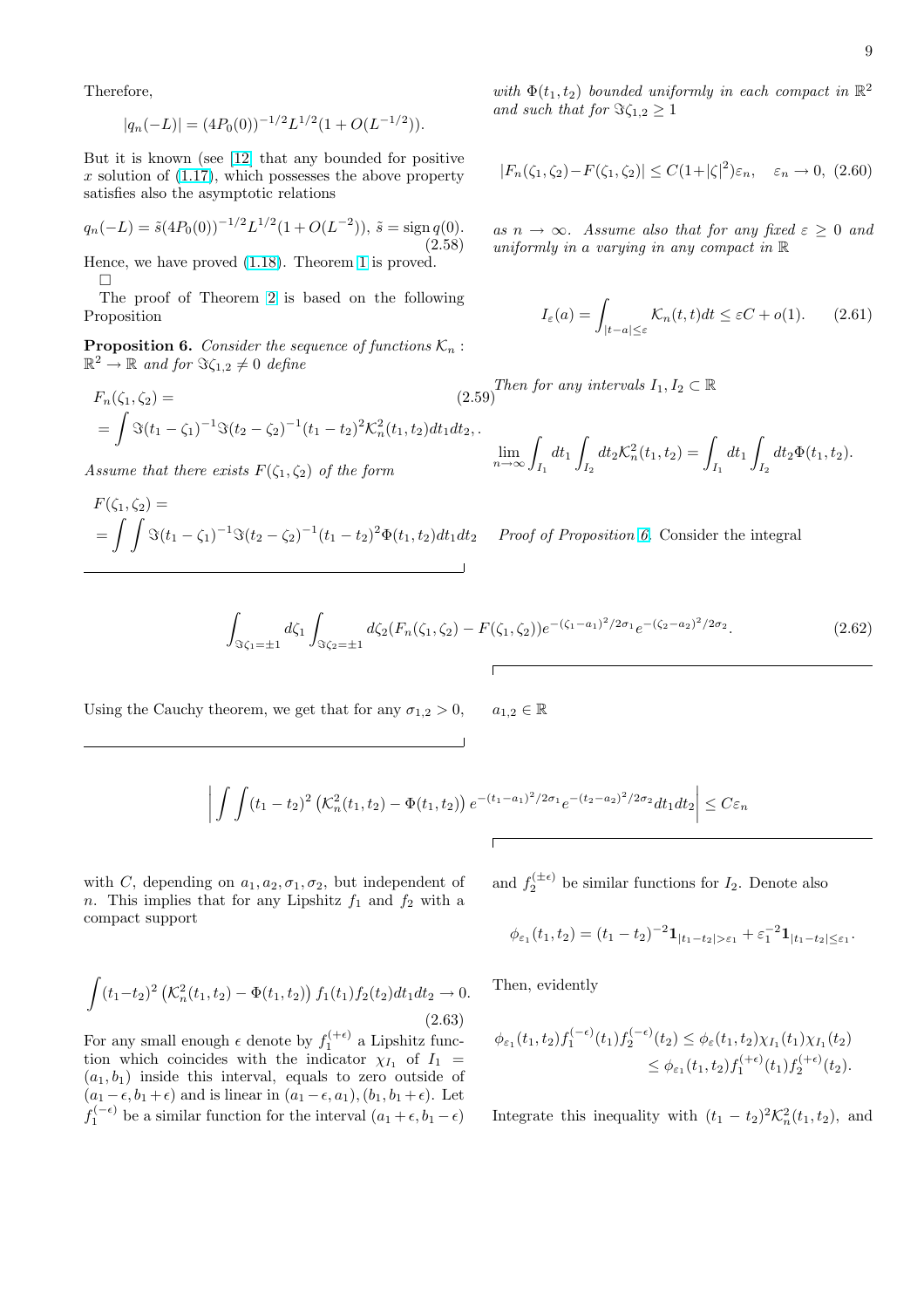<span id="page-9-0"></span>take the limits  $n \to \infty$  and then  $\epsilon \to 0$ . We obtain

$$
\int_{I_1 \times I_2} dt_1 dt_2 \Phi(t_1, t_2) - O(\varepsilon_1)
$$
\n
$$
\leq \lim_{n \to \infty} \int_{I_1 \times I_2} dt_1 dt_2 \mathcal{K}_n^2(t_1, t_2)
$$
\n
$$
+ \lim_{n \to \infty} \int_{I_1 \times I_2} dt_1 dt_2 \mathcal{K}_n^2(t_1, t_2) \left( \frac{(t_1 - t_2)^2}{\varepsilon_1^2} - 1 \right) \mathbf{1}_{|t_1 - t_2| \leq \varepsilon_1}
$$
\n
$$
\leq \int_{I_1 \times I_2} dt_1 dt_2 \Phi(t_1, t_2) + O(\varepsilon_1).
$$

But using the inequality  $\mathcal{K}_n^2(t_1, t_2) \leq \mathcal{K}_n(t_1, t_1)\mathcal{K}_n(t_2, t_2)$ and integrating first with respect to  $t_1$  and then with respect to  $t_2$ , on the basis of  $(2.61)$  we obtain that

$$
\int_{I_1 \times I_2} dt_1 dt_2 \mathcal{K}_n^2(t_1, t_2) \left( \varepsilon_1^{-2} (t_1 - t_2)^2 - 1 \right) \mathbf{1}_{|t_1 - t_2| \le \varepsilon_1}
$$
\n
$$
\le 2 \int_{I_1 \times I_2} dt_1 dt_2 \mathcal{K}_n(t_1, t_1) \mathcal{K}_n(t_2, t_2) \mathbf{1}_{|t_1 - t_2| \le \varepsilon_1}
$$
\n
$$
\le 2C\varepsilon_1 \int_{I_2} dt_2 \mathcal{K}_n(t_2, t_2) \le C' \varepsilon_1.
$$

Then, taking the limit  $\varepsilon_1 \to 0$  we get the assertion of Proposition 6.

*Proof of Theorem 2.* Take some fixed  $\zeta_1$ ,  $\zeta_2$  with  $\Im \zeta_{1,2} \neq 0$ , denote  $z_{1,2} = \zeta_{1,2} n^{-1/3}$  and consider the function

$$
F_n(\zeta_1, \zeta_2) = \Im z_1 \Im z_2 \int \frac{(\lambda_1 - \lambda_2)^2 K_n^2(\lambda_1, \lambda_2) d\lambda_1 d\lambda_2}{|\lambda_1 - z_1|^2 |\lambda_2 - z_2|^2},
$$
  
\n
$$
F_n^{(1)}(\zeta_1) = n^{-2/3} \int \frac{(\lambda_1 - \lambda_2)^2 K_n^2(\lambda_1, \lambda_2) d\lambda_1 d\lambda_2}{(\lambda_1 - z_1)^2 (\lambda_2 - z_1)^2}.
$$
\n(2.64)

Changing variables  $\lambda_{1,2} = t_{1,2} n^{-1/3}$ , and using (1.20), we get  $(cf (2.59))$ 

$$
F_n(\zeta_1, \zeta_2) = \Im \zeta_1 \Im \zeta_2 \int \frac{(t_1 - t_2)^2 \mathcal{K}_n^2(t_1, t_2) dt_1 dt_2}{|t_1 - \zeta_1|^2 |t_2 - \zeta_2|^2}.
$$
\n(2.65)

Hence, according to Proposition 6, to prove the weak convergence of  $\mathcal{K}_n^2(t_1, t_2)$  to  $\mathcal{K}^2(t_1, t_2)$  of  $(1.21)$  we need to check (2.60) and (2.61). Observe now that to prove  $(2.61)$  it is enough to show that  $g_{k,n}(z)$  defined in  $(2.19)$ for any  $z = n^{-1/3}\zeta$  with  $\Im \zeta \geq \varepsilon_n$  [sa](#page-8-0)tisfy the bound

$$
\left| g_{n,n}(\zeta n^{-1/3}) + \frac{\zeta n^{-1/3}}{2} \left( V''(0) + (\zeta n^{-1/3})^2 V^{(4)}(0)/6 \right) \right|
$$
  
 
$$
\le C n^{-2/3} (|\zeta|^2 + 1), \qquad (2.66)
$$

where C does not depend on n and  $\zeta$ . Indeed, if we know (2.66), then using the Cauchy theorem with a the contour L, consisting of two lines  $\Im \zeta = \pm \varepsilon$ , we obtain the bound

$$
\int_{|t-a| \leq \varepsilon} \mathcal{K}_n(t,t)dt \leq e^{1/2} \int \mathcal{K}_n(t,t) e^{-(t-a)^2/2\varepsilon^2} dt
$$
  
\n
$$
= \frac{e^{1/2}}{2\pi i} \oint_{\mathcal{L}} d\zeta \int dt e^{-(\zeta-a)^2/2\varepsilon^2} \frac{\mathcal{K}_n(t,t)}{\zeta-t}
$$
  
\n
$$
= \frac{e^{1/2}}{2\pi i} \oint_{\mathcal{L}} d\zeta e^{-(\zeta-a)^2/2\varepsilon^2} n^{2/3} \left( g_{n,n}(\zeta n^{-1/3}) + \frac{\zeta n^{-1/3}}{2} \left( V''(0) + (\zeta n^{-1/3})^2 V^{(4)}(0)/6 \right) \right)
$$
  
\n
$$
\leq C \oint_{\mathcal{L}} |d\zeta| |e^{-(\zeta-a)^2/2\varepsilon^2}|(|\zeta|^2+1) \leq C\varepsilon, \quad (2.67)
$$

which proves (2.61). Consider  $F_n^{(1)}(\zeta_1)$  defined in (2.64). It is easy to see that

$$
F_n^{(1)}(\zeta) = n^{4/3} \delta_{n,n}(z),
$$

where  $\delta_{k,n}(z)$  [is defi](#page-8-0)ned in (2.22). Therefore, if we prove that uniformly in  $\Im \zeta \geq \varepsilon_n = (\log n)^{-1/2}$ 

$$
|F_n^{(1)}(\zeta)| \le C(|\zeta|^2 + 1),\tag{2.68}
$$

then, using this bound in  $(2.19)$ , we get  $(2.66)$ . Hence, our goal is to prove (2.60) and (2.68).

Using the Christoffel-Darboux formula, it is easy to derive from (2.64) that

$$
F_n(\zeta_1, \zeta_2) = (J_{n+1}^{(n)})^2 [\Im R_{n,n}(z_1) \Im R_{n-1,n-1}(z_2) + \Im R_{n,n}(z_2) \Im R_{n-1,n-1}(z_1) - 2 \Im R_{n,n-1}(z_1) \Im R_{n-1,n}(z_2)],
$$
  

$$
F_n^{(1)}(\zeta_1) = 2(J_{n+1}^{(n)})^2 \left[ \frac{d}{d\zeta_1} R_{n,n}(\zeta_1/n^{1/3}) \frac{d}{d\zeta_1} R_{n-1,n-1}(\zeta_1/n^{1/3}) - \left( \frac{d}{d\zeta_1} R_{n,n-1}(\zeta_1/n^{1/3}) \right)^2 \right]
$$
(2.69)

where

$$
R_{k,m}(z) = \int \frac{\psi_k^{(n)}(\lambda)\psi_m^{(n)}(\lambda)}{\lambda - z} d\lambda \tag{2.70}
$$

is the resolvent of  $\mathcal{J}^{(n)}$   $(R = (\mathcal{J}^{(n)} - z)^{-1}).$ 

Let us study first the case when in (1.16)  $\tilde{s} = 1$ . Consider the Dirac operator A defined in  $L_2(\mathbb{R}) \times L_2(\mathbb{R})$  by the differential expression (1.23)-(1.18). Let  $\mathcal{R}_{\alpha,\beta}(x,y;\zeta)$  $(\alpha, \beta = 0, 1)$  be the kernel of the operator  $\mathcal{R}(\zeta) =$  $(2\mathcal{A} - \zeta)^{-1}$ . It means that the coeffic[ients](#page-1-0)  $\mathcal{R}_{\alpha,\beta}(x,y;\zeta)$ satisfy the equations

$$
2\frac{d}{dx}\mathcal{R}_{1,0}(x,y;\zeta) + 2q(x)\mathcal{R}_{1,0}(x,y;\zeta) - \zeta \mathcal{R}_{0,0}(x,y;\zeta) \n= \delta(x-y) \n-2\frac{d}{dx}\mathcal{R}_{0,1}(x,y;\zeta) + 2q(x)\mathcal{R}_{0,1}(x,y;\zeta) - \zeta \mathcal{R}_{1,1}(x,y;\zeta) \n= \delta(x-y) \n-2\frac{d}{dx}\mathcal{R}_{0,0}(x,y;\zeta) + 2q(x)\mathcal{R}_{0,0}(x,y;\zeta) - \zeta \mathcal{R}_{1,0}(x,y;\zeta) = 0 \n2\frac{d}{dx}\mathcal{R}_{1,1}(x,y;\zeta) + 2q(x)\mathcal{R}_{1,1}(x,y;\zeta) - \zeta \mathcal{R}_{0,1}(x,y;\zeta) = 0
$$
\n(2.71)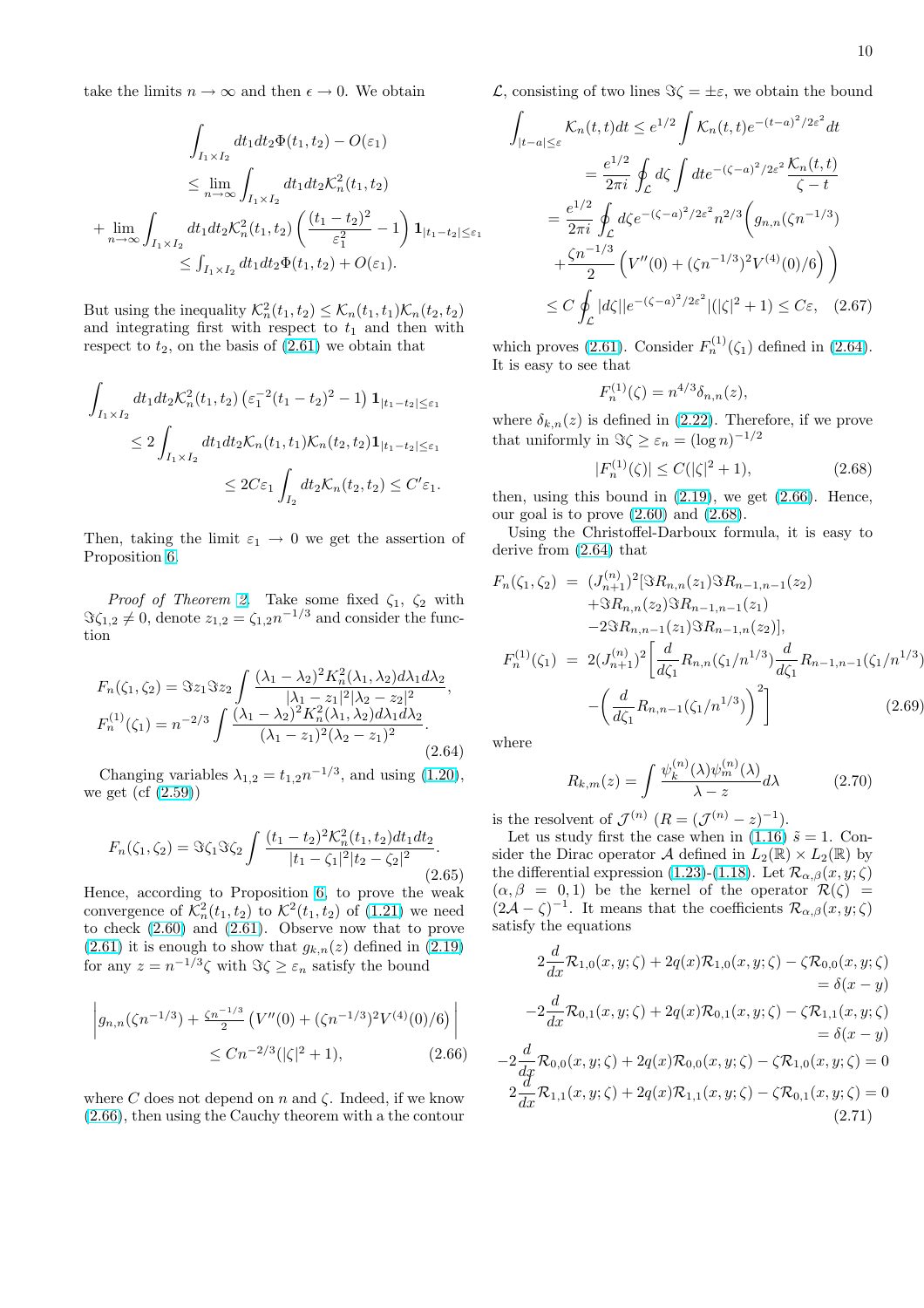<span id="page-10-0"></span>Here  $\delta(x)$  is the Dirac  $\delta$ -function and, e.g., the first equation means that the l.h.s. is equal to zero, as  $x \neq y$  and  $2\mathcal{R}_{1,0}(x+0,x) - 2\mathcal{R}_{1,0}(x-0,x) = 1.$ 

Consider a semi infinite matrix with entries

$$
R_{n+2k+\alpha,n+2m+\beta}^{*} = (-1)^{(k+m)} \mathcal{R}_{\alpha,\beta} \left( \frac{2k+\alpha}{n^{1/3}}, \frac{2m+\beta}{n^{1/3}}; \zeta \right),
$$
\n(2.72)

where  $-n \leq k, m < \infty, \quad \alpha, \beta = 0, 1$ . Define

$$
D := (\mathcal{J}^{(n)} - z)R^* - I.
$$
 (2.73)

Then

$$
R = R^* - RD.
$$
 (2.74)

**Lemma 5.** Set  $M = [n^{1/3} \log^2 n]$ . Then for  $-M \leq$  $k, m \leq M$ ,

$$
|D_{n+j,n+k}| \le Cn^{-2/3} \sum_{\alpha,\beta=0,1} (1+|\zeta|^2 + q^2(x)) |\mathcal{R}_{\alpha,\beta}(x,y;\zeta)|
$$
  

$$
|D_{n+k,n+k}| \le Cn^{-1/3} \sum_{\alpha,\beta=0,1}^{2\alpha,\beta=0,1} (1+|\zeta| + q(x)) |\mathcal{R}_{\alpha,\beta}(x,y;\zeta)|, \qquad \qquad \frac{1}{(2.75)}
$$

with  $x = \frac{k+\alpha}{n^{1/3}}, y = \frac{m+\theta(\alpha,\beta,k,m)}{n^{1/3}}$  $\frac{(\alpha,\beta,\kappa,m)}{n^{1/3}},$  and  $|\theta_{\alpha,\beta,k,m}| \leq 2.$ Moreover, if  $D^{(M)} = \{D_{n+j,n+k}\}_{j,k=-M}^{M}$ , then

$$
||D^{(M)}|| \le \frac{Cn^{-1/3}}{|\Im \zeta|^{1/2}} \left( |\zeta|^2 + \left( M/n^{1/3} \right)^{3/2} \right), \quad (2.76)
$$

The proof of (2.75 could be easily obtained from the definitions of  $R^*$ , representation (1.16) of  $J_{n+}^{(n)}$  $n+k$  and equations (2.71). The proof of (2.76) follows from the bound, valid for the norm of an arbitrary matrix  $A$ 

$$
||A||^2 \le \max_{i} \sum_{j} |A_{i,j}| \cdot \max_{j} \sum_{i} |A_{i,j}|,
$$
 (2.77)

(2.75) and the bound for the resolvent of the Dirac operator (see [14])

$$
\int |\mathcal{R}_{\alpha,\beta}(x,y;\zeta)|^2 dy \leq C |\Im \zeta|^{-1} \Im \mathcal{R}_{\alpha,\alpha}(x,x;\zeta) \leq C' |\Im \zeta|^{-1},
$$
\n(2.78)

To r[e](#page-21-0)place D by  $D^{(M)}$  in (2.74) we use the following proposition

**Proposition 7.** Let  $J$  be an arbitrary Jacobi matrix, with  $|\mathcal{J}_{j,j+1}| \leq A$ , for all j such that  $|j - k| \leq M$ . Consider  $\mathcal{R}(z) = (z - \mathcal{J})^{-1}$  with  $|\Im z| \leq A_1$ . Then

$$
|\mathcal{R}_{k,j}(z)| \le \frac{C_1'}{\Im z} e^{-C_2' |\Im z||k-j|} + \frac{C_1'}{|\Im z|^2} e^{-C_2' |\Im z|M}, \tag{2.79}
$$

where  $C'_1, C'_2 > 0$  depend only on A and  $A_1$ .

Using the bound (2.79) we derive from (2.73) that for  $|j|, |k| \le M/2$  and  $\Im \zeta > \log^{1/2} n$ 

$$
R_{n+j,n+k} = R_{n+j,n+k}^{*} - (RD^{(M)})_{n+j,n+k} + O(e^{-c \log^{3/2} n})
$$
  
=  $R_{n+j,n+k}^{*} - (R^{*}D^{(M)})_{n+j,n+k} + (R(D^{(M)})^{2})_{n+j,n+k}$   
+  $O(e^{-c \log^{3/2} n})$  (2.80)

Hence, using  $(2.75)$  and  $(2.78)$ , we obtain that for  $|j|, |k| \le M/2$  and  $\Im \zeta > \log^{1/2} n$ 

$$
R_{n+j,n+k} = R_{n+j,n+k}^{*} + O(n^{-1/3} \log^p n)
$$
 (2.81)

with some positive  $n$  independent  $p$ . Thus, we have proved (2.60) with

$$
F(\zeta_1, \zeta_2) = (\mathcal{R}_{0,0}(0, 0; \zeta_1) \mathcal{R}_{1,1}(0, 0; \zeta_2) + \mathcal{R}_{0,0}(0, 0; \zeta_2) \mathcal{R}_{1,1}(0, 0, \zeta_1) - 2\mathcal{R}_{0,1}(0, 0+0; \zeta_1) \mathcal{R}_{1,0}(0+0, 0; \zeta_2)),
$$
(2.82)

where we denote  $\mathcal{R}_{0,1}(0,0 + 0,\zeta_1)$  =  $\lim_{x\to 0} \mathcal{R}_{0,1}(0, x, \zeta_1)$ . But, according to the spectral theorem (see [14]),

$$
\mathcal{R}_{\alpha,\beta}(x,y;\zeta) = \int \frac{\Psi_{\alpha}(x;t)\Psi_{\beta}(y;t)}{2t-\zeta}dt, \qquad (2.83)
$$

where  $\Psi(x;t) = (\Psi_0(x;t), \Psi_1(x;t))$  is the solution of the Dirac system (1.23), satisfying asymptotic conditions (1.24). The last two relations and the formula of the inverse Stieltjes transform yield

$$
\Phi(t_1, t_2) = (2\pi)^{-2} (\Psi_1(0; t_1/2) \Psi_0(0; t_2/2) \n- \Psi_0(0; t_2/2) \Psi_1(0; t/2))^2.
$$
\n(2.84)

Moreover, since  $R_{k,j}(n^{-1/3}\zeta)$  and  $R_{n+j,n+k}^*(\zeta/n^{1/3})$  are analytic functions for  $\Im \zeta > 0$ , taking the circle of the radius  $\Im \zeta/2$  centered in  $\zeta$  as a contour of integration and using the Cauchy representation for the derivative and  $(2.81)$ , we obtain for  $\Im \zeta > 2 \log^{1/2} n$ 

$$
\frac{d}{d\zeta}R_{n+j,n+k}(\zeta/n^{1/3}) = \frac{d}{d\zeta}R_{n+j,n+k}^*(\zeta/n^{1/3}) + O(n^{-1/3}\log^{p+1}n) \quad (2.85)
$$

Using the representation (2.83) and taking into account that  $\Psi_{\alpha}(x;t)$  are smooth function with respect to t, according to the standard theory of the Cauchy type integrals (see [16]) we get that the  $\frac{d}{d\zeta}R_{n+j,n+k}^*(\zeta/n^{1/3})$  is uniformly bounded up to the real line. Therefore we obtain (2.68) and prove the assertion of Theorem 2 for  $l = 2$ . For others  $l$  we study by the same way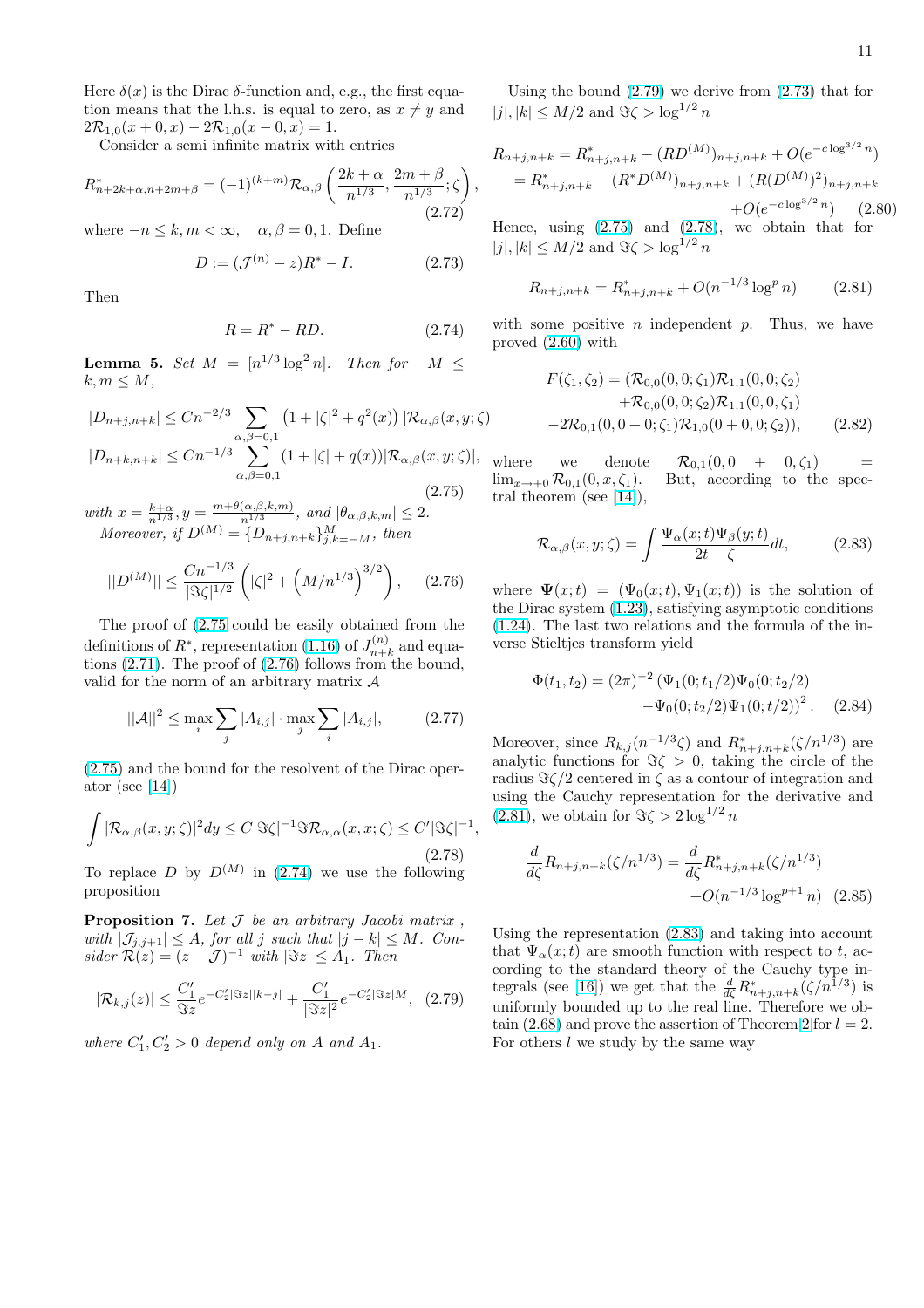$$
F_n(\zeta_1,\ldots,\zeta_l) = \int \prod_{i=1}^l \Im(t_i - \zeta_i)^{-1}(t_1 - t_2)\ldots(t_l - t_1) \mathcal{K}_n(t_1, t_2)\ldots \mathcal{K}_n(t_l, t_1) dt_1 \ldots dt_l
$$

<span id="page-11-0"></span>Now, notice that the  $(\Psi_0(x,t), \Psi_1(x,t))$  $(-\Psi_1(x,t), \Psi_0(x,t))$  gives us the solution of (1.23) with potential  $q_1(x) = -q(x)$  but does not change the expression (1.22). This completes the proof of Theorem 2.

To prove Corollary 1 we split the expansion f[or the](#page-2-0) Fredholm determinant in two parts: with  $m < N$  and  $m \geq N$  (*m* [is th](#page-2-0)e number of variables in the correspon[de](#page-2-0)nt determinant). Using the Hadamard bound for determinants with  $m > N$  and then  $(2.67)$  it is easy to see that the second sum possesses the bound  $C^N/N!$ . Hence using Theorem 2 we can take the limit  $n \to \infty$  in the first sum and then take the limit  $N \to \infty$ . Relation (1.25) follows.

### 3. AUXILIARY RESULTS

Proof of Lemma 1. We introduce an eigenvalue distribution which is more general than (1.4), making different the number of variable and the large parameter in front of  $V$  in the exponent of the r.h.s of  $(1.4)$ :

$$
p_{k,n}(\lambda_1, \ldots \lambda_k) = Z_{k,n}^{-1} \prod_{1 \le j < m \le k} (\lambda_j - \lambda_m)^2 \exp \prod_{j=1}^k e^{-nV(\lambda_j)},\tag{3.1}
$$

where  $Z_{k,n}$  is the normalizing factor. For  $k = n$  this probability distribution density coincides with (1.4). Let

$$
\tilde{\rho}_{k,n}(\lambda_1) = \int d\lambda_2 ... d\lambda_k p_{k,n}(\lambda_1, ... \lambda_k),
$$
  

$$
\tilde{\rho}_{k,n}(\lambda_1, \lambda_2) = \int d\lambda_3 ... d\lambda_k p_{k,n}(\lambda_1, ... \lambda_k)
$$
(3.2)

be the first and the second marginal densities of (3.1). By the standard argument [15] we obtain

$$
\tilde{\rho}_{k,n}(\lambda) = k^{-1} K_{k,n}(\lambda, \lambda),
$$
  
\n
$$
\tilde{\rho}_{k,n}(\lambda, \mu) = \frac{K_{k,n}(\lambda, \lambda) K_{k,n}(\mu, \mu) - K_{k,n}^2(\lambda, \mu)}{k(k-1)},
$$
\n(3.3)

where  $K_{k,n}(\lambda,\mu)$  is defined in (2.18). Remark also that

$$
\tilde{\rho}_{k,n}(\lambda) = \frac{n}{k} \rho_{k,n}(\lambda),
$$

where  $\rho_{k,n}$  is defined in (2.18[\). T](#page-4-0)aking any twice differentiable and vanishing outside  $\sigma_{2\varepsilon}$  function  $\phi(\lambda)$  and integrating by parts with respect to  $V$ , we come to the identity

$$
\int V'(\lambda)\tilde{\rho}_{k,n}(\lambda)\phi(\lambda)d\lambda = \frac{1}{n}\int \tilde{\rho}_{k,n}(\lambda)\phi'(\lambda)d\lambda
$$

$$
+2\frac{k-1}{n}\int \tilde{\rho}_{k,n}(\lambda,\mu)\frac{\phi(\lambda)}{\lambda-\mu}d\lambda d\mu. \quad (3.4)
$$

The symmetry property  $\tilde{\rho}_{k,n}(\lambda,\mu) = \tilde{\rho}_{k,n}(\mu,\lambda)$  of (3.2) implies

$$
\int \tilde{\rho}_{k,n}(\lambda,\mu)\frac{\phi(\lambda)}{\lambda-\mu}d\lambda d\mu = -\int \tilde{\rho}_{k,n}(\lambda,\mu)\frac{\phi(\mu)}{\lambda-\mu}d\lambda d\mu.
$$

This allows us to rewrite (3.4) in the form

$$
\int V'(\lambda)\tilde{\rho}_{k,n}(\lambda)\phi(\lambda)d\lambda = \frac{1}{n}\int \tilde{\rho}_{k,n}(\lambda)\phi'(\lambda)d\lambda \n+ \frac{k-1}{n}\int \tilde{\rho}_{k,n}(\lambda,\mu)\frac{\phi(\lambda)-\phi(\mu)}{\lambda-\mu}d\lambda d\mu.
$$

Now, using (3.3) and the fact that

$$
\int K_{k,n}^2(\lambda,\mu)d\mu = K_{k,n}(\lambda,\lambda),
$$

we can rewrite the last equation as

$$
\int \frac{\phi(\lambda) - \phi(\mu)}{\lambda - \mu} \rho_{k,n}(\lambda) \rho_{k,n}(\mu) d\lambda d\mu
$$

$$
- \int V'(\lambda) \rho_{k,n}(\lambda) \phi(\lambda) d\lambda + \delta_{k,n}(\phi) = 0, \qquad (3.5)
$$

where we denote

$$
\delta_{k,n}(\phi) = \frac{1}{2n^2} \int \left( \phi'(\lambda) + \phi'(\mu) \right)
$$

$$
-2 \frac{\phi(\lambda) - \phi(\mu)}{\lambda - \mu} \bigg) K_{k,n}^2(\lambda, \mu) d\lambda d\mu.
$$

Subtracting from (3.5) the relation obtained from (3.5) by the replacement  $k \rightarrow (k-1)$  and multiplying the difference by  $n$ , we obtain:

$$
2\int \frac{\phi(\lambda) - \phi(\mu)}{\lambda - \mu} \rho(\mu) [\psi_k^{(n)}(\lambda)]^2 d\lambda d\mu
$$

$$
-\int V'(\lambda)\phi(\lambda) [\psi_k^{(n)}(\lambda)]^2 d\lambda + \delta_{k,n}^{(R)}(\phi) + \tilde{\delta}_{k,n}^{(R)}(\phi) = 0.3.6
$$
where

where

$$
\delta_{k,n}^{(R)}(\phi) = \frac{1}{n} \int K_{k,n}(\lambda,\mu) \psi_k^{(n)}(\lambda) \psi_k^{(n)}(\mu) \bigg(\phi'(\lambda) + \phi'(\mu) -2\frac{\phi(\lambda) - \phi(\mu)}{\lambda - \mu}\bigg) d\lambda d\mu
$$

$$
\tilde{\delta}_{k,n}^{(R)}(\phi) = \int \frac{\phi(\lambda) - \phi(\mu)}{\lambda - \mu} (\rho_{k,n}(\mu) - \rho(\mu)) [\psi_k^{(n)}(\lambda)]^2 d\lambda d\mu
$$

$$
-\frac{1}{n} \int \phi'(\lambda) [\psi_k^{(n)}(\lambda)]^2 d\lambda.
$$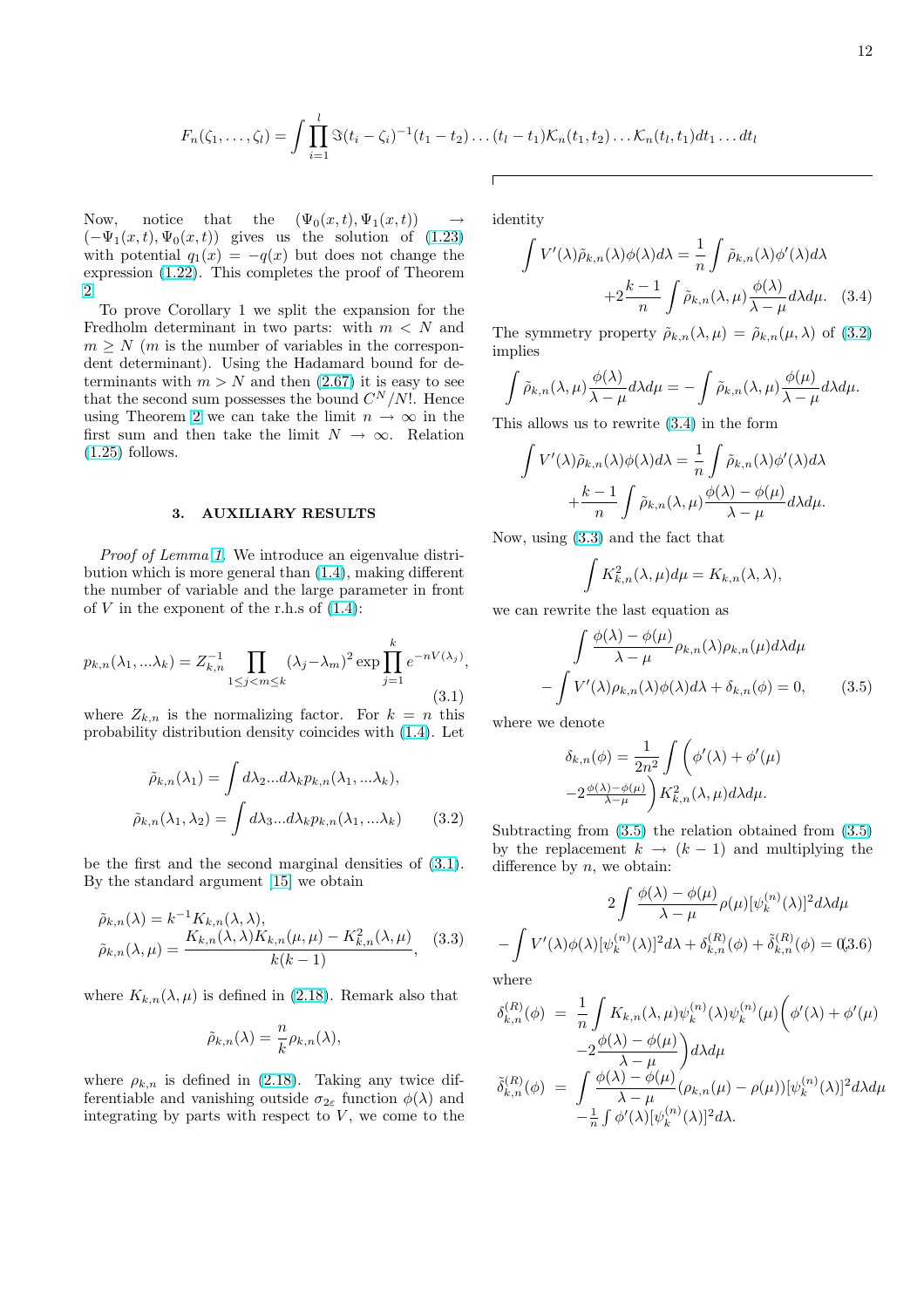<span id="page-12-0"></span>By Schwartz inequality

$$
\begin{aligned} |\delta_{k,n}^{(R)}(\phi)|&\leq \frac{2}{n}||\phi''||_0\bigg(\int K^2_{k,n}(\lambda,\mu)(\lambda-\mu)^2d\lambda d\mu\bigg)^{1/2}\\ &\cdot \bigg(\int (\psi_k^{(n)}(\lambda))^2(\psi_k^{(n)}(\mu))^2d\lambda d\mu\bigg)^{1/2}\leq \frac{C}{n}||\phi''||_0\\ &\quad |\tilde{\delta}_{k,n}^{(R)}(\phi)|\leq |\tilde{\delta}_{0,n}^{(R)}(\phi)|+\frac{|k-n|}{n}||\phi'||_0\\ &\leq C\bigg(||\phi'||_2^{1/2}||\phi''||_2^{1/2}\frac{\log^{1/2}n}{n^{1/2}}+||\phi'||_0\frac{|k-n|}{n}\bigg), \end{aligned}
$$

where the symbols  $||...||_0$  and  $||...||_2$  denotes the supremum and the  $L_2$ -norm on  $\sigma_{\varepsilon}$ . Here we have used the result of [5], valid for any smooth function  $\phi(\mu)$  defined on  $\sigma_{\varepsilon}$ 

$$
\left| \int \phi(\mu)\rho_{n,n}(\mu)d\mu - \int \phi(\mu)\rho(\mu)d\mu \right|
$$
  
 
$$
\leq C||\phi'||_2^{1/2}||\phi||_2^{1/2}n^{-1/2}\log^{1/2}n,
$$
 (3.7)

where the symbol  $||...||_2$  denotes the  $L_2$ -norm on  $\sigma_{\varepsilon}$ .

Now we are going to use (1.3) in the second integral in the r.h.s. of (3.6). But since this representation is valid only for  $\lambda \in [-2, 2]$  we need to restrict the integrals in (3.6) by some  $\sigma_{\tilde{\epsilon}} = [-2-\tilde{\epsilon}, 2+\tilde{\epsilon}]$  with some small  $\tilde{\epsilon} > 0$ . To this aim we use

Proposition [8.](#page-11-0) Consider any unitary invariant ensemble of the form  $(1.1)$  and assume that  $V(\lambda)$  possess two [boun](#page-11-0)ded derivatives in some neighborhood of the support σ of the density of states ρ. Let also σ consist of a finite number of intervals,  $\rho(\lambda)$  satisfy condition  $C_4$  and  $\rho(\lambda) \sim C(a^*)|\lambda - a^*|^{1/2}$  near any edge point  $a^*$  of  $\sigma$ .

Then there ex[ist a](#page-0-0)bsolute constants  $C, C_0, \varepsilon_0 > 0$  such that for any positive  $C_0 n^{-1/2} \log n \leq \varepsilon \leq \varepsilon_0$  and for any integer  $k : |k| \leq n + n^{1/2}$  the bounds hold:

$$
\int_{\mathbf{R}\setminus\sigma_{\varepsilon}} \rho_{k,n}(\lambda) d\lambda \le e^{-nC\varepsilon}, \int_{\mathbf{R}\setminus\sigma_{\varepsilon}} (\psi_k^{(n)}(\lambda))^2 d\lambda \le e^{-nC\varepsilon}.
$$
\n(3.8)

This proposition was proved in [3]. It allows us to restrict the integration in the first three integrals of (3.6) by  $\sigma_{\tilde{\varepsilon}}$  with  $\tilde{\varepsilon} = C_0 n^{-1/2} \log n$ . Now we can use (1.3). The error, which appear because of this replacement is of the order  $O(\tilde{\varepsilon})$ , because  $V'(\lambda)$  is [a s](#page-20-0)mooth function in  $\sigma_{\tilde{\varepsilon}}$ . Hence, (3.6) can be rewritten in the form

$$
2\int_{\sigma_{\tilde{\varepsilon}}} (\psi_k^{(n)}(\lambda))^2 d\lambda \int_{-2}^2 \frac{\phi(\mu)}{\lambda - \mu} \rho(\mu) d\mu
$$
  
=  $\delta_{k,n}^{(R)}(\phi) + \tilde{\delta}_{k,n}^{(R)}(\phi) + O(||\phi||_0 n^{-1/2} \log n).$  (3.9)

Take  $\phi(\lambda) = P_0^{-1}(\lambda)(\lambda - z)^{-1}$  and substitute in (3.9). Then, according to (1.13), we get

$$
2\int_{\sigma_{\tilde{\varepsilon}}} (\psi_k^{(n)}(\lambda))^2 d\lambda \int_{-2}^2 \frac{\mu^2 \sqrt{4 - \mu^2}}{(\mu - z)(\lambda - \mu)} d\mu
$$
  
=  $\delta_{k,n}^{(R)}(z) + \tilde{\delta}_{k,n}^{(R)}(z) + O(|\Im z|^{-1} n^{-1/2} \log n),$  (3.10)

where  $\delta_{k,n}^{(R)}(z)$  and  $\tilde{\delta}_{k,n}^{(R)}(z)$  have the form  $(3.7)$  and due to (3.7) satisfy the bound

$$
|\delta_{k,n}^{(R)}(z)| \le \frac{C}{n|\Im z|^2}, \quad |\tilde{\delta}_{k,n}^{(R)}(z)| \le \frac{C|k-n|}{n|\Im z|^2} + \frac{C\log^{1/2}n}{n^{1/2}|\Im z|^2}.
$$
\n(3.11)

Thus, using the fact that

$$
\frac{2}{\pi} \int \frac{\mu^2 \sqrt{4 - \mu^2}}{(\mu - z)(\lambda - \mu)} d\mu = \frac{z^2 \sqrt{z^2 - 4}}{\lambda - z} + (z^2 + z\lambda + \lambda^2) - 2,
$$

we get from (3.10)

$$
R_{k,k}(z) = -\left(z^2 + a_k - \delta_{k,n}^{(R)}(z) - \tilde{\delta}_{k,n}^{(R)}(z)\right)
$$

$$
+ O(|\Im z|^{-1} n^{-1/2} \log n) \Big) \frac{1}{z^2 \sqrt{z^2 - 4}}, \quad (3.12)
$$

where  $R_{k,k}(z)$  is defined in (2.70) and we denote

$$
a_k = \int \lambda^2 [\psi_k^{(n)}(\lambda)]^2 d\lambda - 2. \tag{3.13}
$$

Let us assume that  $a_k > Cn^{-1/2} \log^{1/2} n$  $a_k > Cn^{-1/2} \log^{1/2} n$  $a_k > Cn^{-1/2} \log^{1/2} n$  with C big enough. Then, using the bound (3.11) and the Rouchet theorem, we get that  $R_{k,k}(z)$  has a root in the circle of radius  $\frac{1}{2}a_k^{1/2}$  $k^{1/2}$  centered in the point  $ia_k^{1/2}$ . But, by definition  $(2.70)$ ,

$$
\Im R_{k,k}(z)\Im z > 0,\tag{3.14}
$$

so  $R_{k,k}(z)$  cannot have zeros, when  $\Im z \neq 0$  and therefore [we ge](#page-9-0)t that for  $|k - n| \leq n^{1/2}$   $a_k \leq C n^{-1/4} \log^{1/2} n$ . Similarly, if we assume that  $a_k \leq -Cn^{-1/4} \log^{1/2} n$  we get that  $\Im R_{k,k}(\frac{1}{2}|a_k|^{1/2}e^{i\pi/6}) > 0$ , which also contradict to (3.14). Thus, we obtain that

$$
|a_k| \le Cn^{-1/4} \log^{1/2} n, \quad |k - n| \le n^{1/2}.
$$
 (3.15)

From  $(3.13)$  and  $(3.12)$  we find

$$
(J_k^{(n)})^2 + (J_{k+1}^{(n)})^2 = \int_{\sigma_e} \lambda^2 (\psi_k^{(n)}(\lambda))^2 d\lambda
$$
  
= 2 + a<sub>k</sub>,  

$$
((J_k^{(n)})^2 + (J_{k+1}^{(n)})^2)^2
$$
(3.16)

$$
+(J_{k+1}^{(n)})^2 (J_{k+2}^{(n)})^2 + (J_k^{(n)})^2 (J_{k-1}^{(n)})^2 = \int_{\sigma_e} \lambda^4 (\psi_k^{(n)}(\lambda))^2 d\lambda
$$
  
= 
$$
\oint_L R_{k,k}(\zeta) \frac{\zeta^4 d\zeta}{2\pi i}
$$
  
= 
$$
6 + 2a_k + O(\frac{\log n}{n^{1/2}}).
$$

Using here the first equation for  $k := k \pm 1$  to express  $(J^{(n)}_{k+1})$  $\binom{n}{k+1}^2$  and  $(J_{k+2}^{(n)})^2$  through  $(J_k^{(n)})$  $\binom{n}{k}^2$ , we obtain

$$
J_k^2 = 1 + \frac{a_k}{2} + \frac{a_{k+1} - a_{k-1}}{4}
$$
  

$$
\pm \left[ \frac{a_{k+1} + 2a_k + a_{k-1}}{2} + O(\frac{\log n}{n^{1/2}}) \right]^{1/2} . (3.17)
$$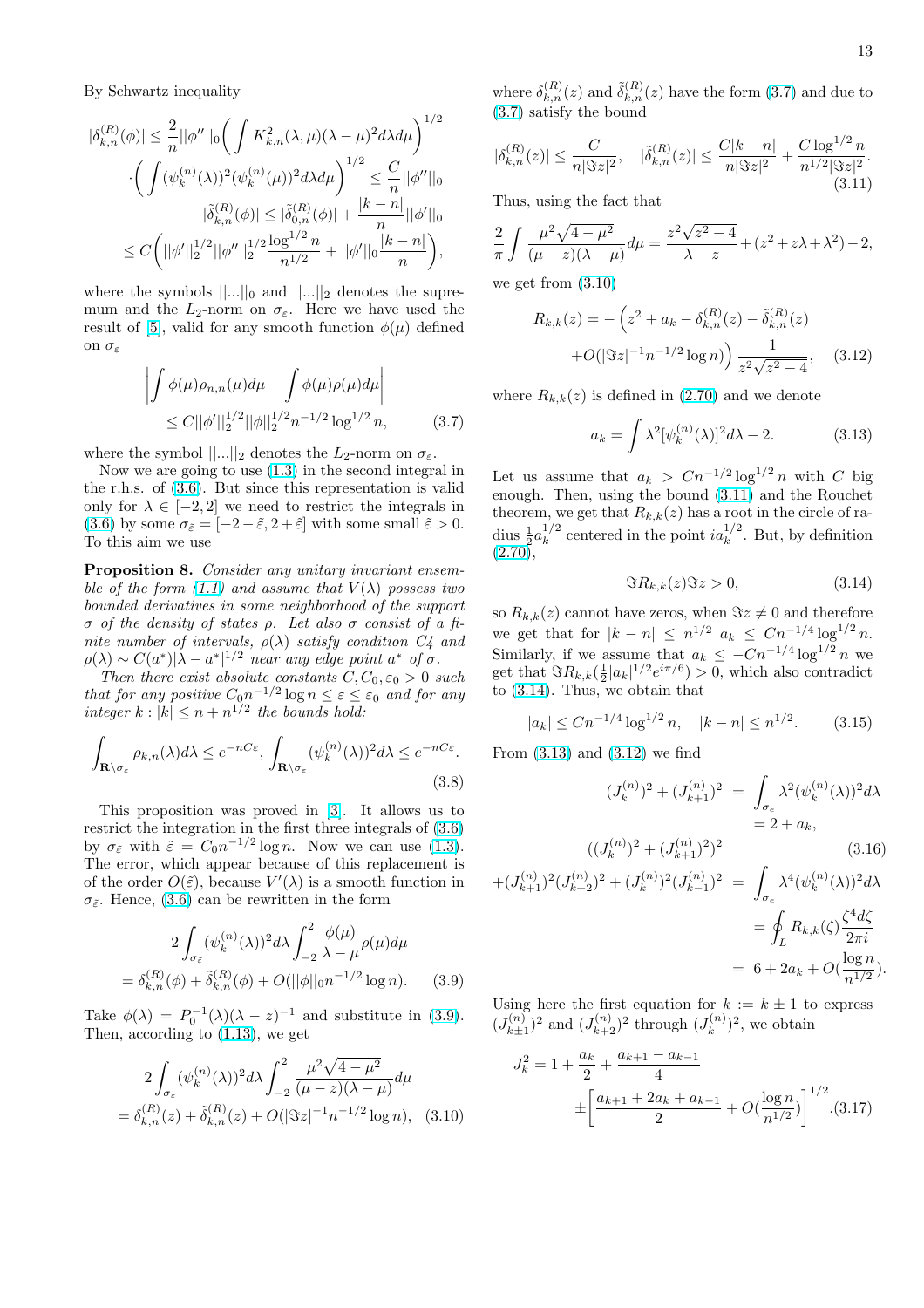<span id="page-13-0"></span>Combining this relation with (3.15), we get the first statement of Lemma 1. The second statement follows from the first one and the first equation of (3.17).

 $\Box$ 

Proof of Lemma 2. Relatio[n \(2.9](#page-12-0)) can be written as

$$
d_k^{(2)} = 2x_k^3 + \tilde{r}_k, \quad \tilde{r}_k = x_k k (2P_0(0)n)^{-1} + r_k,
$$
  

$$
|\tilde{r}_k| \le C_*(\tilde{m}_k|k|/n + \tilde{m}_k^4),
$$
 (3.18)

where  $C_*$  is independent of  $N, n$  and we always can choose  $C_* > 1$ . If  $\tilde{m}_k < k^{-1}$  for all  $k > n^{1/3}$ , then  $(2.10)$ is fulfilled. If  $\tilde{m}_k > k^{-1}$  for some  $k > 4n^{1/3}$ , we can apply Proposition 1 to  $\{x_j\}_{|j|\leq M}$ , with  $M = k$ ,  $M_1 =$  $[n^{1/3}/2], \varepsilon^3 = C_* \left( \tilde{m}_{k+2M_1}(k+2M_1)/n + m_{k+2M_1}^4 \right),$  $\varepsilon_1 = m_{k+2M_1}$ , because  $M_1 > 2/3\varepsilon^{-1}$ . Then, since

$$
2\varepsilon_1 M_1^{-2} = 8\tilde{m}_{k+2M_1} n^{-2/3} < C_* \tilde{m}_{k+2M_1}(k+2M_1)/n < \varepsilon^3,
$$

we obtain by (2.13) that

$$
8\varepsilon^3 = 8C_* \left( \tilde{m}_{k+2M_1}(k+2M_1)/n + m_{k+2M_1}^4 \right) \ge m_k^3.
$$

Therefore atl[east o](#page-3-0)ne of the following inequalities holds

 $8C_*\tilde{m}_{k+2M_1}(k+2M_1)/n \geq m_k^3/2 \vee 8C_*m_{k+2M_1}^4 \geq m_k^3/2$ (3.19) Since according to Lemma 1  $|m_{k+2M_1}| \leq C n^{-1/8} \log^{1/4} n$ the second inequality yields

$$
\tilde{m}_{k+2M_1} > 2\tilde{m}_k \tag{3.20}
$$

If the second inequality i[n \(](#page-2-0)3.19) is false, then the first one holds. Write it as

$$
\tilde{m}_{k+2M_1} \ge (16C_*)^{-1} \tilde{m}_k \left( \tilde{m}_k^2 n/k \right) \left( k/(k+n^{1/3}) \right). \tag{3.21}
$$

Assume that for some  $k > 4n^{1/3}$ 

$$
\tilde{m}_k^2 n / k \ge 40C_*.\tag{3.22}
$$

Then (3.21)implies (3.20) and

$$
\tilde m_{k+2M_1}^2n/(k+2M_1) \ge 4\left(\tilde m_k^2n/k\right)\cdot (k/(k+2M_1)) > 32C_*
$$

Hence, we can repeat this procedure l times with  $l =$ [ $log n$ ]. Then we obtain the inequality

$$
\tilde{m}_{k+\lfloor \log n \rfloor M_1} > 2^{\lfloor \log n \rfloor} \tilde{m}_k,
$$

which contradicts to Lemma 1. Thus, (3.22) is false and we have proved (2.10).

To prove (2.11) take any  $k_0 > n^{1/3}$  denote  $\tilde{x}_k = x_{k-2k_0}$ and, taking into account (2.9), apply (2.15) with  $M = k_0$ . Then since  $f_k > (k_0/2P_0(0)n)$  we obtain (2.11).  $\Box$ 

*Proof of [Lemm](#page-3-0)a 4* Choose  $M = cn^{1/3}$ , where the constant c is small enought[o pr](#page-3-0)ovide th[e con](#page-4-0)dition

$$
dC_2c < C_1/7, \t\t(3.23)
$$

where  $C_1$  and  $C_2$  are the constants from (A.5) and  $d =$  $\pi(2+\varepsilon)^{-1}$ . This condition and (A.5) guarantee that for any  $l, l' : |l - l'| > n^{1/3}/6$  and any  $j : |j| < M, |t| \leq 1$ 

$$
|(e^{itdj\mathcal{J}^{(0)}})_{l,l'}| \le Ce^{dC_2M - C_1|l-l'|/4} \le Ce^{-C_1n^{1/3}/42}.
$$
\n(3.24)

Applying (A.3) three times we get (2.28) with

$$
\mathcal{P}_{k-l}^{(\delta)} = c_1^{(\delta)} \delta_{k,l} + \int_{s_1+s_2=1} ds_1 ds_2 \sum_{j=\infty}^{\infty} v_j(ijd) \left( e^{ijds_1 \mathcal{J}^{(0)}} E^{(l)} e^{ijds_2 \mathcal{J}^{(0)}} \right)_{k,k+\delta},
$$
\n
$$
\mathcal{P}_{l_1,l_2}^{(2,k,\delta)} = \int_{\sum s_i=1} ds_1 ds_2 ds_3 \sum_{j=-M}^M v_j(ijd)^2 \left( e^{ijds_1 \mathcal{J}^{(0)}} E^{(l_1)} e^{ijds_2 \mathcal{J}^{(0)}} E^{(l_2)} e^{ijds_3 \mathcal{J}^{(0)}} \right)_{k,k+\delta},
$$
\n
$$
\mathcal{P}_{l_1,l_2,l_3}^{(3,k,\delta)} = \int_{\sum s_i=1}^M ds_1 \dots ds_4 \sum_{j=-M}^M v_j(ijd)^3 \left( e^{ijds_1 \mathcal{J}^{(0)}} E^{(l_1)} e^{ijds_2 \mathcal{J}^{(0)}} E^{(l_2)} e^{ijds_3 \mathcal{J}^{(0)}} E^{(l_3)} e^{ijds_4 \mathcal{J}^{(0)}} \right)_{k,k+\delta},
$$
\n
$$
r_k^{(\delta)} = \sum_{j=-M}^M \int_{s_1}^M ds_1 \dots ds_5 \sum_{j=\infty}^M v_j(ijd)^4 \left( e^{ijds_1 \mathcal{J}^{(0)}} \tilde{\mathcal{J}} e^{ijds_2 \mathcal{J}^{(0)}} \tilde{\mathcal{J}} e^{ijds_3 \mathcal{J}^{(0)}} \tilde{\mathcal{J}} e^{ijds_4 \mathcal{J}^{(0)}} \tilde{\mathcal{J}} e^{ijds_5 \mathcal{J}^{(0)} + \tilde{\mathcal{J}}} \right)_{k,k+\delta},
$$
\n(3.25)

$$
\begin{aligned}\n\mathcal{L} \times \mathcal{L} &= \sum_{l_1, \dots, l_4} \int_{\sum s_i = 1} \sum_{s_i = 1} \sum_{j = -M} \sum_{j = -M} \nu_j(ij d) \left( e^{ij d s_1 \mathcal{J}^{(0)}} \tilde{J}(e^{ij d s_2 \mathcal{J}^{(0)}} - e^{ij d s_2 (\mathcal{J}^{(0)} + \tilde{\mathcal{J}})}) \right)_{k, k + \delta}, \\
&+ \int_{s_1 + s_2 = 1} d s_1 d s_2 \sum_{|j| > M} \nu_j(ij d) \left( e^{ij d s_1 \mathcal{J}^{(0)}} \tilde{J}(e^{ij d s_2 \mathcal{J}^{(0)}} - e^{ij d s_2 (\mathcal{J}^{(0)} + \tilde{\mathcal{J}})}) \right)_{k, k + \delta},\n\end{aligned}
$$

where we denote by  $E^{(l)}$  a matrix with entries:

$$
E_{k,m}^{(l)} = \delta_{k,l}\delta_{m,l+1} + \delta_{k,l+1}\delta_{m,l}.
$$

Using the Schwartz inequality, we have

$$
\sum_{j} |j|^4 |v_j| \leq \bigg(\sum_{j} |j|^{10} |v_j|^2\bigg)^{1/2} \bigg(\sum_{j \neq 0} |j|^{-2}\bigg)^{1/2} \leq C,
$$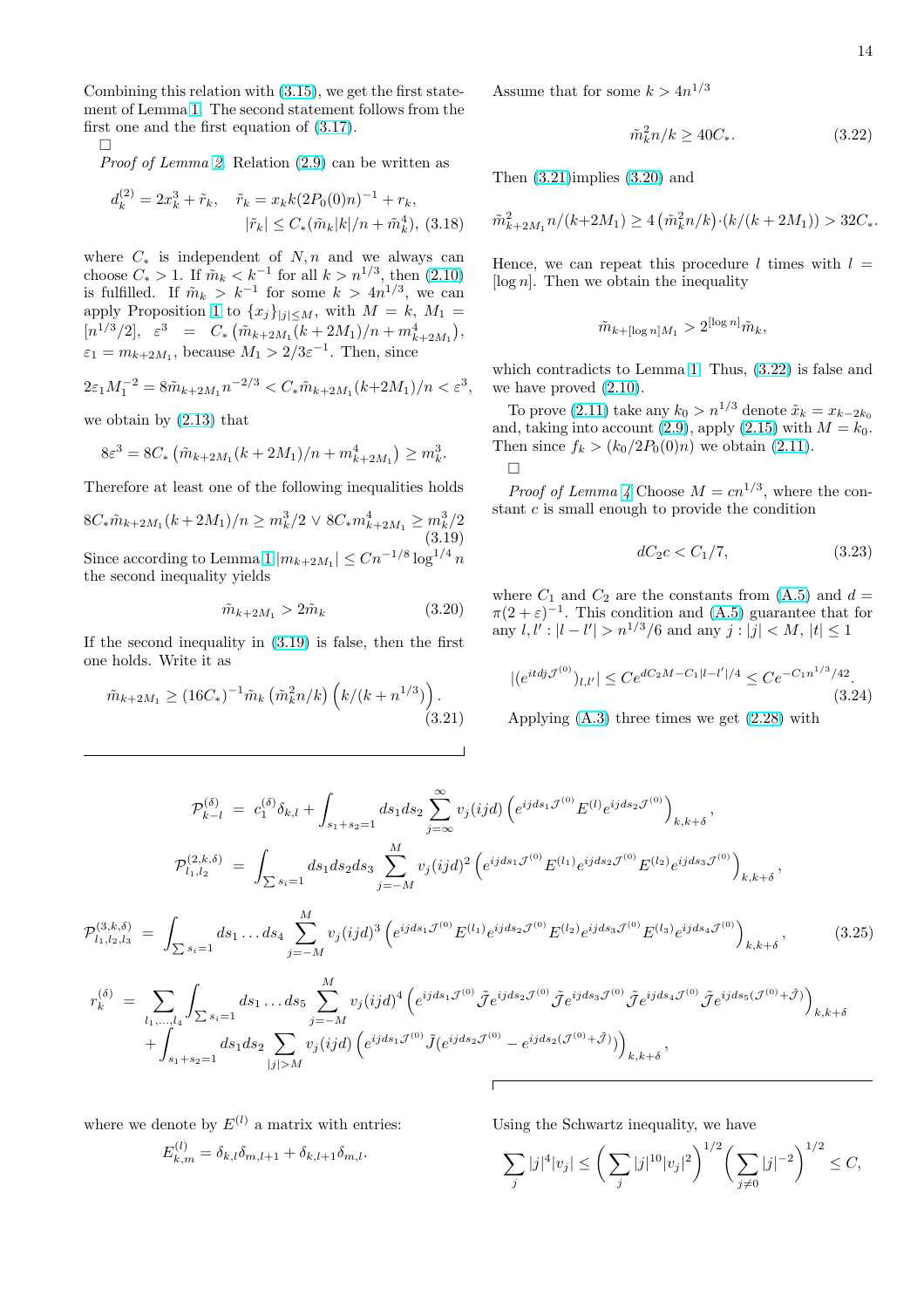Hence, using again the Schwartz inequality, we obtain

$$
|r_k^{(\delta)}| \le m_k^4 d^4 \sum_{|j| < M} |j|^4 |v_j| + m_k d \sum_{|j| > M} |j| |v_j|
$$
  

$$
\le C m_k^4 + C m_k M^{-7/2} \le C m_k^4, \tag{3.26}
$$

where the last inequality is valid because of the choice of  $M$  and  $(2.4)$ .

To obtain  $(2.29)$  we use the representation (see [1]):

$$
(e^{ijds\mathcal{J}^{(0)}})_{k,l} = \frac{1}{2\pi} \int_{-\pi}^{\pi} e^{ijds\cos x} e^{i(k-l)x} dx = \mathbf{J}_{k-l}(jds),
$$
\n(3.27)

where  $J_k(s)$  [is the](#page-5-0) Bessel function. But it is well known (see, e.g. [1]) that the Bessel functions satisfy the following recurrent relations:

$$
k\mathbf{J}_k(s) = \frac{s}{2}\bigg(\mathbf{J}_{k+1}(s) + \mathbf{J}_{k-1}(s)\bigg).
$$

Thus, e.g., the first sum in (2.29) can be expressed via the terms

$$
\sum_{|j|  

$$
\sum' \mathbf{J}_{k-l_1+\alpha_3}(djs_1) \tilde{x}_{l_1} \mathbf{J}_{l_1-l_2+\alpha_4}(djs_2) \tilde{y}_{l_2} \mathbf{J}_{l_2-k+\alpha_5}(2js_3),
$$
$$

where  $\alpha_1, \ldots \alpha_5$  can take the values  $0, \pm 1, \pm (\delta + 1)$ . It is easy to see that any of these sums can be written in the form:

$$
(e^{ijds_2\mathcal{J}^{(0)}}X^{(\alpha_3)}e^{ijds_2\mathcal{J}^{(0)}}Y^{(\alpha_4)}e^{ijds_2\mathcal{J}^{(0)}})_{k,k+\alpha_5},
$$

$$
X_{k,l}^{(\alpha)} = \delta_{k,\alpha+l}\tilde{x}_k, \quad Y_{k,l}^{(\alpha)} = \delta_{k,\alpha+l}\tilde{y}_k,
$$

where evidently

$$
||X^{(\alpha)}|| \leq \max |\tilde{x}_k|, \quad ||Y^{(\alpha)}|| \leq \max |\tilde{y}_k|.
$$

Hence, similarly to (3.26) we obtain

$$
\left| \sum' \mathcal{P}_{l_1, l_2}^{(2,k,\delta)} (l_1 - k)^2 \tilde{x}_{l_1} \tilde{y}_{l_2} \right|
$$
  
 
$$
\leq C ||\tilde{x}||_0 ||\tilde{y}||_0 \sum_{|j| < M} |j|^4 |v_j| \leq C ||\tilde{x}||_0 ||\tilde{y}||_0.
$$

The other inequalities in (2.29) can be proved similarly.

We are left to prove (2.31). Due to representations  $(3.25)$  and  $(3.27)$ , we derive that  $\mathcal{P}^{(\delta)}$  can be represented in the form (2.30) with

$$
F^{(\delta)}(x) = \sum \mathcal{P}_l^{(\delta)} e^{ilx}
$$

Using  $(3.25)$  [and](#page-5-0)  $(3.27)$  we get

$$
F^{(1)}(x) = c_1^{(1)} + \sum_j (ijd)v_j \int_0^1 ds_1 \sum_l \frac{1}{4\pi^2} \int_{-\pi}^{\pi} \int_{-\pi}^{\pi} e^{il(-x_1 + x_2 + x)} (1 + e^{-i(x_1 + x_2)})
$$
  
\n
$$
\cdot \exp\{2ijd[s_1 \cos x_1 + (1 - s_1) \cos x_2]\} dx_1 dx_2
$$
  
\n
$$
= c_1^{(1)} + \frac{1}{2\pi} \int_{-\pi}^{\pi} \frac{v(2 \cos x_1) - v(2 \cos(x_1 - x))}{\cos x_1 - \cos(x_1 - x)} (1 + \cos(2x_1 - x)) dx_1
$$
  
\n
$$
= c_1^{(1)} + \frac{1}{2\pi} \int_{-\pi}^{\pi} v(2 \cos x_1) \left(\frac{1 + \cos(2x_1 - x)}{\cos x_1 - \cos(x_1 - x)} + \frac{1 + \cos(2x_1 + x)}{\cos x_1 - \cos(x_1 + x)}\right) dx_1
$$
  
\n
$$
= P(2 \cos(x/2)) + P(-2 \cos(x/2)).
$$
  
\n(3.28)

.

Representation (2.32) can be obtained similarly. Lemma 4 is proven.

Lemma 4 combined with Lemma 2 give us a useful corollary

 $\Box$ 

**[C](#page-5-0)orollary 2.** For any even function  $\phi(\lambda)$  which has three bounded d[eri](#page-5-0)vatives on  $[-2 + \varepsilon, 2 + \varepsilon]$  $[-2 + \varepsilon, 2 + \varepsilon]$ 

$$
\left| \phi(\mathcal{J}^{(n)})_{n+k,n+k} - \frac{1}{\pi} \int_{-2}^{2} \frac{\phi(\lambda) d\lambda}{\sqrt{4 - \lambda^2}} \right| \le C \left( (|k|/n) + n^{-2/3} \right)
$$
\n
$$
\Box
$$
\n
$$
\Box
$$
\n(3.29)

Proof of Proposition 4. Let us remark first that all limiting expression in the r.h.s. of  $(2.41)$  and  $(2.42)$  correspond to infinite sums over  $j$  in the definitions  $(3.25)$ 

and infinite sums with respect to all  $l_i$ . The estimates for the remainder terms, which appears because of the restriction of summation in  $(3.25)$  over  $|j| < M$ , were obtained already in the proof of Lemma 4. And the remainders, which appear because of the replacement of infinite sums by sums over  $|l_i| < N_k$ , can be estimated by  $O(e^{-C_1 n^{1/3}/12})$  due to (3[.24\).](#page-13-0) Thus we are left to compute infinite over  $l_i$  sums for  $\mathcal{P}_{l_1, l_2}^{(2,k,\delta)}$  $l_{1}, l_{2}^{(2,k,\delta)}$  [an](#page-5-0)d  $\mathcal{P}_{l_{1}, l_{2}, l_{3}}^{(3,k,\delta)}$  $l_1,l_2,l_3$ 

The first relation in (2.41) follows immediately from (2.30) and (3.28). To obtain the others let us consider an infinite Jacobi matrix  $\mathcal{J}^{(\pi)}$  with  $J_{k,k-1}^{(\pi)}=J_{k-1,k}^{(\pi)}=(-1)^k$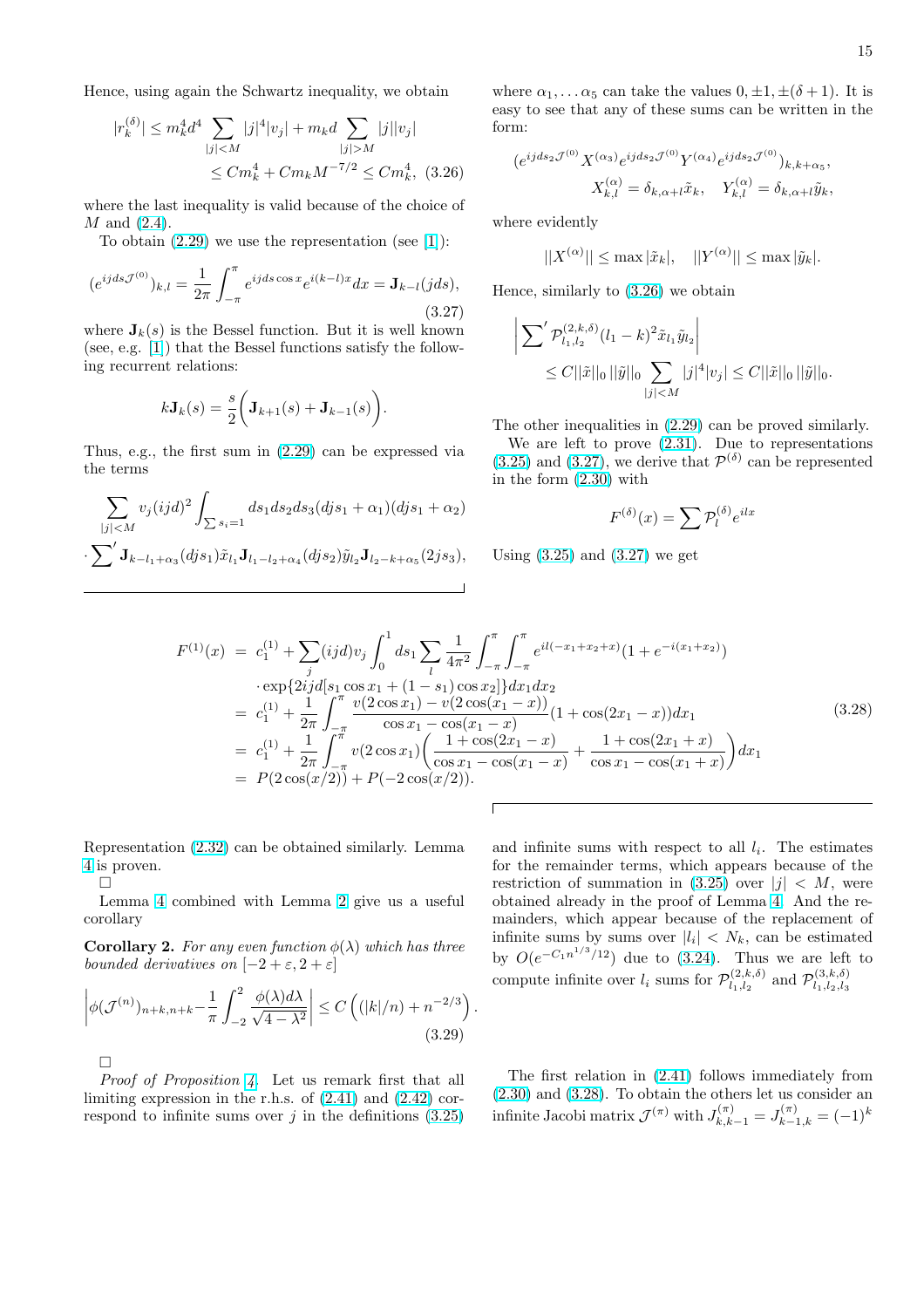<span id="page-15-0"></span>and define

$$
V_k(a,b) = V'(a\mathcal{J}^0 + b\mathcal{J}^{(\pi)})_{k,k+1}
$$

$$
= \frac{a}{2\pi(a^2 - b^2)} \int_{\sigma} V'(\lambda) \operatorname{sign} \lambda \frac{(\lambda^2 - 4b^2)^{1/2}}{(4a^2 - \lambda^2)^{1/2}} d\lambda
$$

$$
+ \frac{(-1)^k b}{2\pi(a^2 - b^2)} \int_{\sigma} V'(\lambda) \operatorname{sign} \lambda \frac{(4a^2 - \lambda^2)^{1/2}}{(\lambda^2 - 4b^2)^{1/2}} d\lambda. \tag{3.30}
$$

It is easy to see, e.g., that

$$
\sum_{l_1,l_2} \mathcal{P}_{l_1,l_2}^{(2,k,1)}(-1)^{l_1+l_2} = \frac{1}{2} \frac{\partial^2}{\partial b^2} V_k(a,b) \Big|_{a=1,b=0}
$$
  
= 
$$
\frac{1}{2\pi} \int_{-2}^2 \frac{\lambda V'(\lambda) d\lambda}{\sqrt{4-\lambda^2}} - \frac{1}{\pi} \int_{-2}^2 \frac{V'(\lambda) d\lambda}{\lambda \sqrt{4-\lambda^2}} = 1.
$$

Here we have used  $(1.14)$  and  $(2.33)$ . Similarly

$$
\sum_{l_1,l_2} \mathcal{P}_{l_1,l_2}^{(2,k,1)}(-1)^{l_1} = \frac{1}{2} \frac{\partial^2}{\partial a \partial b} V_k(a,b) \bigg|_{a=1,b=0} = (-1)^k.
$$

To compute the sum for  $\mathcal{P}_{l_1 l_2 l_3}^{(3,k,1)}$  $\lim_{l_1, l_2, l_3}$  let us observe that

$$
\sum_{l_1,l_2,l_3} \mathcal{P}_{l_1,l_2,l_3}^{(3,k,1)}(-1)^{l_1+l_2+l_3} = \frac{1}{6} \frac{\partial^3}{\partial b^3} V_k(1,b) \Big|_{b=0}
$$

$$
= \frac{(-1)^k}{2} \frac{\partial^2}{\partial b^2} \frac{1}{(1-b^2)} I(b) \Big|_{b=0},
$$

where

$$
I(b) = \frac{1}{2\pi} \int_{\sigma} (V'(\lambda) - \lambda V''(0)) \operatorname{sign} \lambda \frac{(4 - \lambda^2)^{1/2}}{(\lambda^2 - 4b^2)^{1/2}} d\lambda
$$
  
= 
$$
\frac{1}{2\pi} \int_{\sigma} V'(\lambda) \operatorname{sign} \lambda \frac{(4 - \lambda^2)^{1/2}}{(\lambda^2 - 4b^2)^{1/2}} d\lambda - V''(0)(1 - b^2).
$$

Differentiating this expression, one can easily get the expression of (2.41).

To prove the last relation in (2.41) we use the symmetry arguments. Indeed, according to (3.25),

$$
h(k, l_1) = \sum_{l_2} (\mathcal{P}_{l_1, l_2}^{(2, k, 1)} + \mathcal{P}_{l_2, l_1}^{(2, k, 1)}) (-1)^{l_1 + l_2} = \sum_j v_j (ijd)^2 \int_{s_1 + s_2 + s_3 = 1} ds_1 ds_2 ds_3 \left( u_{s_1}(k - l_1) f_{s_2, s_3}(k - l_1) + u_{s_1}(k - l_1 - 1) f_{s_2, s_3}(l_1 - k_1 - 1) + u_{s_1}(k - l_1) f_{s_1, s_2}(k - l_1) + u_{s_1}(k - l_1 + 1) f_{s_1, s_2}(l_1 - k_1 + 1) \right),
$$

where

$$
u_{s_1}(k-l) = (e^{ijds_1 \mathcal{J}^{(0)}})_{k-l},
$$
  

$$
f_{s_2,s_3}(l-k) = (-1)^l (e^{ijds_2 \mathcal{J}^{(0)}} \mathcal{J}^{(\pi)} e^{ijds_3 \mathcal{J}^{(0)}})_{l,k}.
$$

Since both  $u_{s_1}(k-l)$  and  $f_{s_2,s_3}(l-k)$  are even functions with respect to  $(l - k)$ , after integration with respect to  $s_1, s_2, s_3$  we get that

$$
h(k, l_1) = h(k - l_1) = h(l_1 - k) \Rightarrow \sum_{l_1} h(k, l_1)(k - l_1) = 0.
$$

To prove (2.42) we define similarly to (3.30)

$$
V_k^{(0)}(b) = v^{(0)}(\mathcal{J}^{(0)} + b\mathcal{J}^{(\pi)})_{k,k}
$$
  
= 
$$
\frac{1}{\pi} \int_{\sigma} \frac{V'(\lambda) \operatorname{sign} \lambda}{(4b^2 - \lambda)^{1/2} X(\lambda)} d\lambda
$$
  
= 
$$
\frac{1}{\pi} \int_{\sigma} \frac{(V'(\lambda) - \lambda V''(0)) \operatorname{sign} \lambda}{(4b^2 - \lambda)^{1/2} X(\lambda)} d\lambda + V''(0).
$$

Then

$$
\sum_{l_1,l_2} \mathcal{P}_{l_1,l_2}^{(2,k,0)}(-1)^{l_1+l_2} = \frac{1}{2} \frac{\partial^2}{\partial b^2} V_k^0(1,b) \Big|_{b=0}
$$
  
= 
$$
\frac{2}{\pi} \int_{-2}^2 \frac{(V'(\lambda) - \lambda V''(0))d\lambda}{\lambda^3 X(\lambda)} = 2P_0(0).
$$

 $\Box$ 

 $\sqrt{ }$ 

Proof of Lemma 3.

Substituting in (3.5)  $\phi(\lambda) = (\lambda - z)^{-1}$  we get easily the equation

$$
g_{n+k,n}^2(z) + \int \frac{V'(\lambda)}{\lambda - z} \rho_{n+k,n}(\lambda) d\lambda = \delta_{n+k,n}(z) \quad (3.31)
$$

with  $\delta_{n+k,n}(z)$  of the form (cf. (3.6))

$$
\delta_{n+k,n}(z) = \frac{(J_{n+k}^{(n)})^2}{n^2} \left( (R^2)_{n+k,n+k}(z)(R^2)_{n+k-1,n+k-1}(z) - (R^2)_{n+k,n+k-1}^2(z) \right), \tag{3.32}
$$

where  $(R^2)_{k,j} = (z - \mathcal{J}^{(n)})_{k,j}^{-2}$ . Here we have used the Christoffel-Darboux formula in the numerator of the in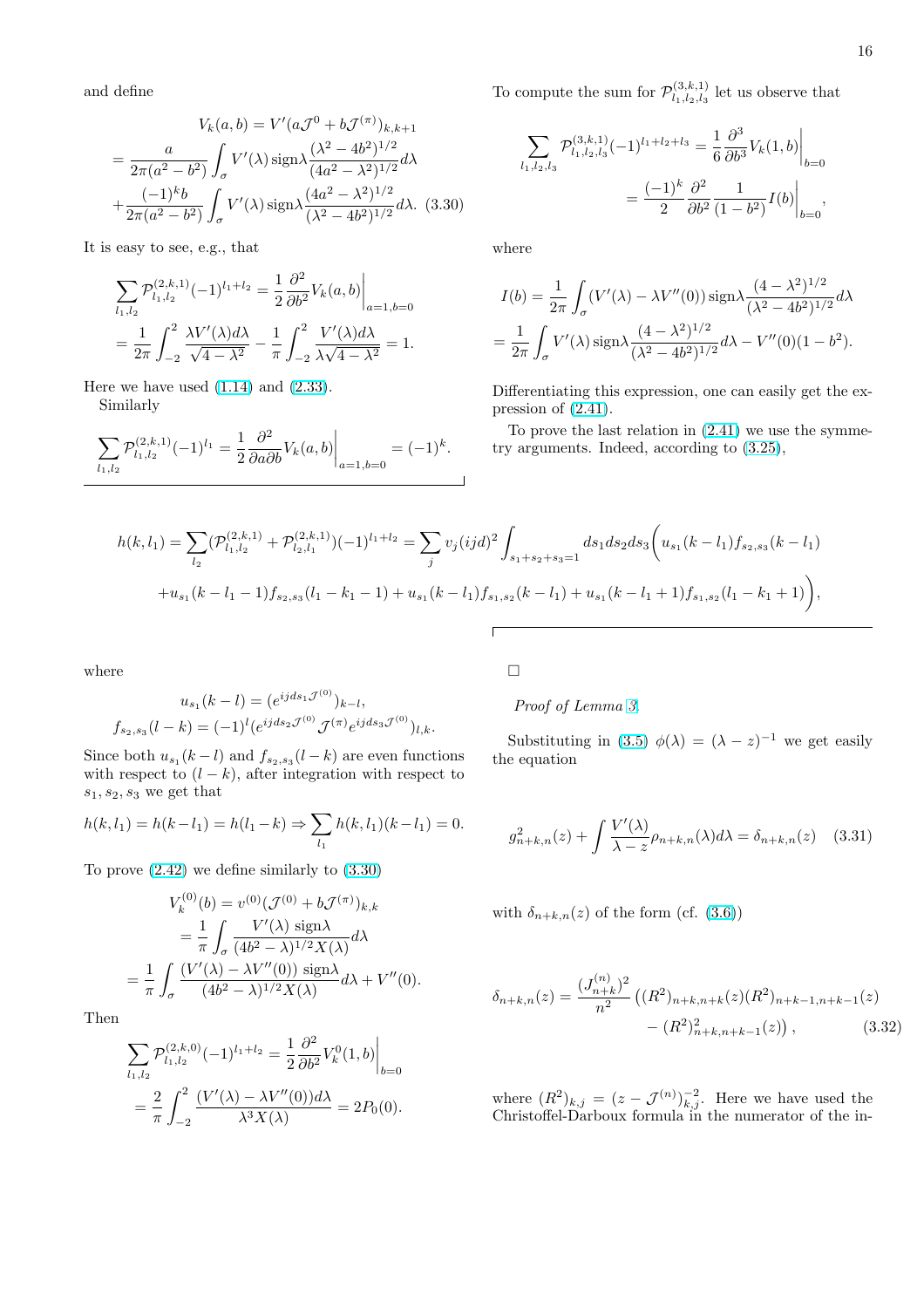<span id="page-16-0"></span>tegrand in (2.22). Let us define

$$
F(z) := \int \frac{V'(\lambda)}{\lambda - z} \rho_{n+k,n}(\lambda) d\lambda
$$
  
\n
$$
-g_{n+k,n}(z) \left( zV''(0) + z^3 \frac{V^{(4)}(0)}{6} \right)
$$
  
\n
$$
= \int \frac{V'(\lambda) - \lambda V''(0) - \frac{1}{6} \lambda^3 V^{(4)}(0)}{\lambda^4 (z - \lambda)} \rho_{n+k,n}(\lambda) d\lambda
$$
  
\n
$$
+ \left( V''(0) + z^2 \frac{V^{(4)}(0)}{6} \right) \int \rho_{n+k,n}(\lambda) d\lambda
$$
  
\n
$$
+ \frac{1}{6} \lambda^3 V^{(4)}(0) \int \lambda^2 \rho_{n+k,n}(\lambda) d\lambda.
$$

Using in the first integral here the representation

$$
\frac{1}{\lambda - z} = \frac{1}{\lambda} + \frac{z}{\lambda^2} + \frac{z^2}{\lambda^3} + \frac{z^3}{\lambda^4} + \frac{z^4}{\lambda^4(\lambda - z)}
$$

and taking into account the evenness of the functions  $\rho_{n+k,n}$  and V, we get

$$
F(z) = \int \frac{V'(\lambda)}{\lambda} \rho_{n+k,n}(\lambda) d\lambda
$$
  
+ $z^2 \int \frac{V'(\lambda) - \lambda V''(0)}{\lambda^3} \rho_{n+k,n}(\lambda) d\lambda$   
+ $z^4 \int \frac{V'(\lambda) - \lambda V''(0) - \frac{1}{6} \lambda^3 V^{(4)}(0)}{\lambda^4 (z - \lambda)} \rho_{n+k,n}(\lambda) d\lambda$   
=  $c_{k,n}^{(0)} + z^2 c_{k,n}^{(2)} + z^4 c_{k,n}^{(4)}(z).$  (3.33)

Denote

$$
Q(\lambda) = \int \frac{V'(\lambda) - V'(\mu)}{\lambda - \mu} \rho(\mu) d\mu.
$$

Taking the limit  $n \to \infty$  in (3.31) and using (1.13), we get for any  $\lambda \in [-2, 2]$ 

$$
\lambda^4 P_0^2(\lambda)(\lambda^2 - 4) = [V'(\lambda)]^2 - 4Q(\lambda)
$$
  
\n
$$
\Rightarrow Q(\lambda) = \frac{1}{4} \left( [V'(\lambda)]^2 + \lambda^4 P_0^2(\lambda)(4 - \lambda^2) \right). \quad (3.34)
$$

Therefore, denoting  $v^{(0)}(\lambda) = V'(\lambda)\lambda^{-1}$ , we get

$$
c_{k,n}^{(0)} = Q(0) + \tilde{c}_n^{(0)} + c_k = \tilde{c}_n^{(0)} + c_k, \qquad (3.35)
$$

where

$$
\tilde{c}_n^{(0)} = \int v^{(0)}(\lambda)(\rho_{n,n}(\lambda) - \rho(\lambda))d\lambda,
$$
  

$$
c_k = \pm n^{-1} \sum_{j=1}^{|k|} v^{(0)}(\mathcal{J}^{(n)})_{n \pm j, n \pm j}.
$$
 (3.36)

Here and below in the proof of Lemma 3 the sign  $\pm$  corresponds to the sign of k. Repeating the argument of Lemma 4 for the function  $v^{(0)}(\lambda)$ , we obtain

$$
v^{(0)}(\mathcal{J}^{(n)})_{n \pm j, n \pm j} = x_j^2 \sum_{|l_1|, |l_2| < |k| + n^{1/3}} \mathcal{P}_{l_1, l_2}^{(2, k, 0)}(-1)^{l_1 + l_2} + y_j \sum_{|l_1| < |k| + n^{1/3}} \mathcal{P}_{l_1}^{(0)} + O\left((k/n)^{3/2}\right) = 2P_0(0)x_j^2 + \frac{j}{2n} + O\left((k/n)^{3/2}\right).
$$

Thus, using (2.42), we get (2.20). Now let us observe that

$$
\int \frac{V'(\lambda) - \lambda V''(0)}{\lambda^3} \rho(\lambda) d\lambda = \frac{1}{2} \frac{d^2}{d\mu^2} Q(\mu) \Big|_{\mu=0} = \frac{1}{4} (V''(0))^2.
$$

Hence,

$$
c_{k,n}^{(2)} = \frac{1}{4} (V''(0))^2 + \tilde{c}_n^{(2)} \pm n^{-1} \sum_{j=1}^{|k|} v^{(2)} (\mathcal{J}^{(n)})_{n \pm j, n \pm j},
$$

where

$$
v^{(2)}(\lambda) = (V'(\lambda) - \lambda V''(0))\lambda^{-3},
$$
  
\n
$$
\tilde{c}_n^{(2)} = \int v^{(2)}(\lambda)(\rho_{n,n}(\lambda) - \rho(\lambda))d\lambda.
$$

Using Corollary 2 from Lemma 2, we get

$$
v^{(2)}(\mathcal{J}^{(n)})_{n+k,n+k} = \int \frac{v^{(2)}(\lambda)d\lambda}{\sqrt{4-\lambda^2}} + O(|k|/n) + O(n^{-2/3})
$$
  
=  $P_0(0) + O(|k|/n) + O(n^{-2/3}),$ 

since

$$
\int \frac{v^{(2)}(\lambda)d\lambda}{\sqrt{4-\lambda^2}} = \frac{1}{2}\frac{d^2}{d\mu^2} \int \frac{(V'(\lambda) - V'(\mu))d\lambda}{(\lambda - \mu)\sqrt{4-\lambda^2}}\bigg|_{\mu=0} = P_0(0).
$$

Therefore

$$
c_{k,n}^{(2)} = \frac{1}{4}(V''(0))^2 + P_0(0)\frac{k}{n} + O(k^2/n^2) + \tilde{c}_n^{(2)}.(3.37)
$$

Now we apply (3.7) to

$$
v^{(4)}(\lambda, z) = \frac{V'(\lambda) - \lambda V''(0) - \frac{1}{6}\lambda^3 V^{(4)}(0)}{\lambda^4 (z - \lambda)}
$$

We get

$$
c_{k,n}^{(4)}(z) = \int v^{(4)}(\lambda, z)\rho(\lambda)d\lambda
$$
(3.38)  
\n
$$
\pm n^{-1} \sum_{j=1}^{|k|} v^{(4)}(\mathcal{J}^{(n)}, z)_{n \pm j, n \pm j} + O\left(\frac{|z| \log^{1/2} n}{|\Im z|^2 n^{1/2}}\right)
$$
\n
$$
= \frac{Q^{(4)}(0)}{4!} + O(z) + O\left(\frac{|z| \log^{1/2} n}{|\Im z|^2 n^{1/2}}\right) + O\left(\frac{|z|k}{|\Im z|n}\right)
$$
\n
$$
= \frac{1}{4!} \left(24P_0^2(0) + 2V'(0)V''(0)\right) + O(z) + O\left(\frac{|z| \log^{1/2} n}{|\Im z|^2 n^{1/2}}\right),
$$

.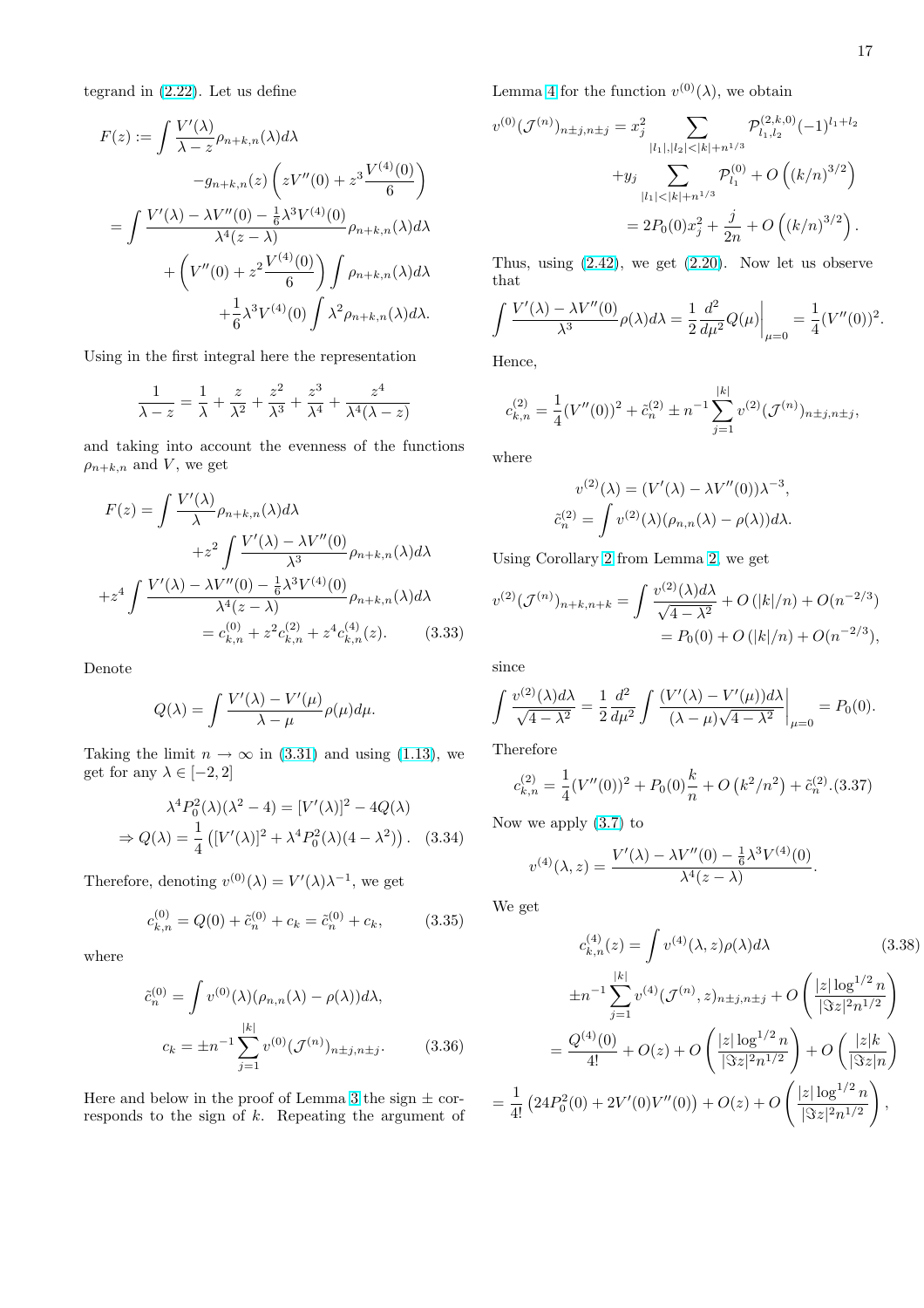<span id="page-17-0"></span>where the last equality follows from (3.34). Collecting (3.35)-(3.38) we obtain from (3.31) that for  $\Im z \ge$  $n^{-1/3} \log^{-1/2} n$ 

$$
g_{n+k,n}^2(z) + g_{n+k,n}(z) \left( zV''(0) + z^3 \frac{V^{(4)}(0)}{6} \right)
$$
  
+
$$
c_k + z^2 \left( \frac{1}{4} (V''(0))^2 + \frac{k}{n} P_0(0) \right)
$$
  
+
$$
z^4 \left( P_0^2(0) + \frac{V''(0)V^{(4)}(0)}{12} \right) = \delta_{n+k,n}(z) - \tilde{c}_n^{(0)} - z^2 \tilde{c}_n^{(2)}
$$
  
+
$$
z^2 O\left( (k/n)^{3/2} \right) + |z|^5 |\Im z|^{-2} O\left( n^{-1/2} \log^{1/2} n \right).
$$

Solving this quadratic equation, we get

$$
g_{n+k,n}(z) = -\frac{1}{2} \left( zV''(0) + z^3 \frac{V^{(4)}(0)}{6} \right) + \left( -P_0^2(0)z^4 - \frac{k}{n}P_0(0)z^2 - c_k + \delta_{n+k,n}(z) - \tilde{\delta}_{n+k,n}(z) \right)^{1/2} (3.39)
$$

with  $c_k$  defined by  $(2.20)$ ,  $\delta_{n+k,n}(z)$  defined by  $(3.32)$  and

$$
\tilde{\delta}_{n+k,n}(z) = \tilde{c}_n^{(0)} + z^2 \tilde{c}_n^{(2)} + z^2 \left( O(n^{-1}) + O\left( (k/n)^{3/2} \right) \right) + O(z^5) + |z|^5 |\Im z|^{-2} O\left( n^{-1/2} \log^{1/2} n \right).
$$
 (3.40)

Since  $(2.19)$  follows from  $(3.39)$ , we are left to estimate  $\tilde{c}_n^{(0)}$ ,  $\tilde{c}_n^{(2)}$  and  $\delta_{n+k,n}(z)$ .

Taking into account (3.32), to estimate  $\delta_{n+k,n}(z)$  we need to estimate  $(R^2)_{n+k,n+k}$  and  $(R^2)_{n+k,n+k-1}$ . Let us take  $N' = k + \log^2 nn^{1/3}$  $N' = k + \log^2 nn^{1/3}$ , and consider  $\mathcal{J}(N')$  defined by (2.26) and

$$
R^{(1)}(z) = (z - \mathcal{J}^{(0)} - \tilde{\mathcal{J}}(N'))^{-1}.
$$

Then, using the resolvent identity

$$
H_1^{-1} - H_2^{-1} = H_1^{-1}(H_2 - H_1)H_2^{-1}
$$
 (3.41)

and (2.79), we get for any  $z : \Im z > n^{-1/3}$ 

$$
|(R^2)_{n+k,n+k}(z) - (R^{(1)}R^{(1)})_{k,k}(z)| \le Ce^{-C\log^2 n}.
$$
\n(3.42)

Appl[ying](#page-10-0) the resolvent identity (3.41) to  $R^{(0)} = (z \mathcal{J}^{(0)}$ <sup>-1</sup> and  $R^{(1)}(z)$  defined above, we get

$$
|R_{k,k}^{(1)}(z) - R_{k,k}^{(0)}(z)| \le |R^{(0)}(z)\tilde{J}(N')R^{(1)}(\overline{z}))_{k,k}|
$$
  

$$
\le \frac{(|k|/n)^{1/2} + n^{-1/3}}{|\Im z|^2}.
$$

Now, using the Cauchy theorem and the above inequality, we obtain

$$
\begin{aligned} |(R^{(1)}R^{(1)})_{k,k}(z) - (R^{(0)}R^{(0)})_{k,k}(z)| \\ = \left| \frac{1}{2\pi i} \oint_{|z-\zeta|=|\Im z|/2} \frac{R_{k,k}^{(1)}(\zeta) - R_{k,k}^{(0)}(\zeta)}{(\zeta-z)^2} d\zeta \right| \\ \leq C \frac{(|k|/n)^{1/2} + n^{-1/3}}{|\Im z|^3}. \end{aligned} \tag{3.43}
$$

Moreover,

$$
(R^{(0)}R^{(0)})_{k,k}(z) = -\frac{z}{(z^2 - 4)^{3/2}},
$$

$$
(R^{(0)}R^{(0)})_{k,k+1}(z) = -\frac{2}{(z^2 - 4)^{3/2}}
$$

are bounded for  $|z| \leq 1$ . Hence, substituting (3.43) in  $(3.32)$ , we get the first estimate in  $(2.22)$ .

To estimate  $\tilde{c}_n^{(0)}$  and  $\tilde{c}_n^{(2)}$  we subtract from (3.31) the same equation for  $k := k - 1$  and multiply the result by n (see the proof of Lemma 1 for the details). Then we [get](#page-15-0)

$$
2g_{n+k,n}(z)R_{n+k,n+k}(z)
$$
  
= 
$$
\int \frac{V'(\lambda)}{z-\lambda} (\psi_{n+k}^{(n)}(\lambda))^2 d\lambda - \delta_{n+k,n}^{(R)}(z),
$$
 (3.44)

where

$$
\delta_{n+k,n}^{(R)}(z) = \frac{1}{n} \sum_{j=1}^{\infty} R_{n+k,j}(z) R_{j,n+k}(z)
$$

$$
-\frac{2}{n} \sum_{j=1}^{n+k} R_{n+k,j}(z) R_{j,n+k}(z).
$$

Using the same trick as in (3.42), we get

$$
\delta_{k,n}^{(R)}(z) = \frac{1}{n} \sum_{j=1}^{\infty} R_{k,j}^{(1)}(z) R_{j,k}^{(1)}(z) - \frac{2}{n} \sum_{j=1}^{k} R_{k,j}^{(1)}(z) R_{j,k}^{(1)}(z) + O(e^{-C \log^2 n}).
$$

Besides, since  $R_{k,j}^{(0)}(z)$  is an even function of  $(j - k)$ , we observe that

$$
0 = \frac{1}{n} \sum_{j=-\infty}^{\infty} R_{k,j}^{(0)}(z) R_{j,k}^{(0)}(z) - \frac{2}{n} \sum_{j=-\infty}^{k} R_{k,j}^{(0)}(z) R_{j,k}^{(0)}(z) + \frac{1}{n} (R_{k,k}^{(0)}(z))^2,
$$

Hence, to estimate  $\delta_{n+k,n}^{(R)}(z)$  it is enough to estimate the difference between r.h.s. of the last two formulas. Using that for  $|z| < 1$ 

$$
|R_{j,k}^{(0)}| \le Ce^{-|\Im z||j-k|},
$$

we get

$$
|\delta_{n+k,n}^{(R)}(z)| \le \frac{C}{n^{3/2} |\Im z|^{5/2}}.\tag{3.45}
$$

Now performing transformations (3.33) for the integral in the r.h.s. of (3.44), we can rewrite it as

$$
R_{n+k,n+k}(z)(2g_{n+k,n}(z) - V''(0)z - V^{(4)}(0)z^3/6)
$$
  
=  $a_{k,n}^{(2)}z^2 - a_{k,n}^{(0)} + \delta_{n+k,n}^{(R)}(z) + O(z^4)$ , (3.46)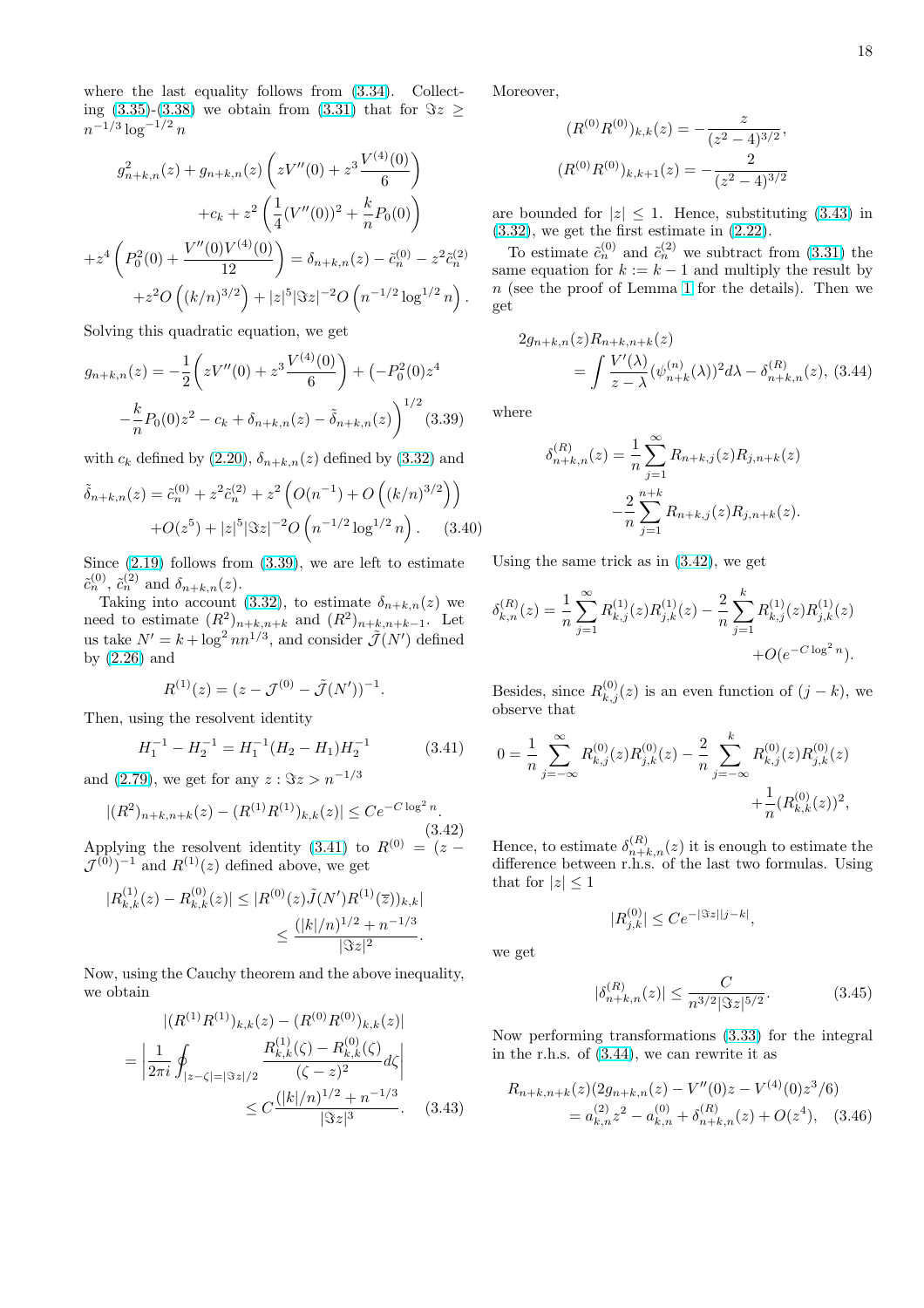<span id="page-18-0"></span>where

$$
a_{k,n}^{(0)} = v^{(0)}(\mathcal{J}^{(n)})_{n+k,n+k}
$$
  
=  $2n^{-2/3}P_0(0)q_n^2(\frac{k}{n^{1/3}}) + \frac{k}{2n} + O(n^{-1}),$   
 $a_{k,n}^{(2)} = v^{(2)}(\mathcal{J}^{(n)})_{n+k,n+k} = P_0(0) + O(n^{-2/3}).$ 

Let us take  $k > 0$  and change the variable  $z = \tilde{\varepsilon} \zeta$  with  $\tilde{\varepsilon}^2 = k/P_0(0)n$  in (3.46). Then, using (3.39), we obtain from (3.46)

$$
R_{n+k,n+k}(\tilde{\varepsilon}\zeta) = \frac{\zeta^2 + \frac{1}{2} + 2P_0(0)\frac{n^{1/3}}{k}q_n^2(\frac{k}{n^{1/3}}) + \tilde{\varepsilon}^{-2}P_0^{-1}(0)\delta_{n+k,n}^{(R)}(\tilde{\varepsilon}\zeta) + o(1)}{2i\left(\zeta^4 + \zeta^2 + \tilde{\varepsilon}^{-4}P_0^{-2}(0)\left(c_k + \tilde{\delta}_{n+k,n}(\tilde{\varepsilon}\zeta) - \delta_{n+k,n}(\tilde{\varepsilon}\zeta)\right)\right)^{1/2}} := \frac{R_1(\zeta)}{R_2^{1/2}(\zeta)}.
$$
(3.47)

In view of  $(3.45)$ 

$$
\tilde\varepsilon^{-2}|\delta_{k,n}^{(R)}(\tilde\varepsilon\zeta)|\to 0,\quad as\quad \frac{k}{n^{1/3}}\to\infty,\quad \Im\zeta>d
$$

with any fixed d (see (3.45)). Besides,  $q_n^2(x) \to 0$ , as  $x \to$  $\infty$ , becaus[e of \(](#page-17-0)2.11). Therefore there exists some fixed  $l_0 > 0$ , such that for  $k > l_0 n^{1/3}$  and any  $\zeta : \Im \zeta > 1/4$ 

$$
\left|2P_0(0)\frac{n^{1/3}}{k}q_n^2(\frac{k}{n^{1/3}})+\tilde{\varepsilon}^{-2}P_1^{-1}(0)\delta_{n+k,n}^{(R)}(\tilde{\varepsilon}\zeta)\right|\\&<\frac{1}{4}<\min_{|\zeta-i/\sqrt{2}|=1/4}\left|\zeta^2+\frac{1}{2}\right|.
$$

Then according to the Rouchet theorem  $R_1(\zeta)$  has a root inside the circle B of radius  $1/4$  centered at  $i/\sqrt{2}$ . Thus, if  $R_2(\zeta)$  has no roots of the second order inside  $\mathcal{B}$ , then similarly to the proof of Lemma 1 we obtain a contradiction with (3.14). Therefore, using the first inequality of  $(2.22)$ ,  $(3.40)$  and  $(3.45)$  we conclude that there exists an absolute constant  $C_0$ , such that

$$
|\tilde{c}^{(0)}_n|,|\tilde{c}^{(2)}_n|^2\leq C_0n^{-4/3}.
$$

[These](#page-4-0) [bound](#page-17-0)[s a](#page-12-0)n[d \(3.4](#page-17-0)0) prove the second estimate of (2.22).

#### A[ckno](#page-17-0)wledgments

[The](#page-4-0) author acknowledges the INTAS Research Network 03-51-6637 for the financial support.

### APPENDIX A: SOME PROPERTIES OF JACOBI MATRICES

Proof of Proposition 3 Using the spectral theorem and Proposition 8, we get l,

$$
\left| v(\mathcal{J}^{(n)})_{n+k,n+k-\delta} - \tilde{v}(\mathcal{J}^{(n)})_{n+k,n+k-\delta} \right|
$$
  
= 
$$
\left| \int (v(\lambda) - \tilde{v}(\lambda)) \psi_{n+k}^{(n)}(\lambda) \psi_{n+k-\delta}^{(n)}(\lambda) d\lambda \right| \leq C e^{-nC\varepsilon}.
$$

Let us represent  $\tilde{v}(\lambda)$  by its Fourier expansion

$$
\tilde{v}(\lambda) = \sum_{j=-\infty}^{\infty} v_j e^{ijd\lambda}, \quad d = \frac{\pi}{2+\varepsilon}.
$$
 (A.1)

Then we have

$$
\tilde{v}(\mathcal{J}^{(n)}) = \sum_{j=-\infty}^{\infty} v_j e^{ijd\mathcal{J}^{(n)}} = \sum_{|j| \le cM} v_j e^{ijd\mathcal{J}^{(n)}} + O(M^{-\ell+1/2}),
$$
\n(A.2)

where  $c$  is some absolute constant which we will choose later. The bound for the remainder term in the last formula follows from the estimate

$$
\left\| \sum_{|j| > cM} v_j e^{ijd\mathcal{J}^{(n)}} \right\| \leq \sum_{|j| > cM} |v_j|
$$
  
 
$$
\leq \left( \sum_{|j| > cM} |v_j|^2 |j|^{2\ell} \right)^{1/2} \left( \sum_{|j| > cM} |j|^{-2\ell} \right)^{1/2}
$$
  
 
$$
\leq ||v^{(\ell)}||_2 (cM)^{-\ell + 1/2}.
$$

Consider now  $N' = [N + M] + 1$  and denote by  $\mathcal{J}^{(n, N')}$ the matrix whose entries coincide with that of  $\mathcal{J}^{(n)}$  with the only exception  $\mathcal{J}_{n \pm N',n \pm N'+1}^{(n,N')} = 0$ . We will use the Duhamel formula, valid for any matrices  $\mathcal{J}_1, \mathcal{J}_2$ 

$$
e^{it\mathcal{J}_2} - e^{it\mathcal{J}_1} = \int_0^t e^{i(t-s)\mathcal{J}_1} (\mathcal{J}_2 - \mathcal{J}_1) e^{is\mathcal{J}_2} ds \qquad (A.3)
$$

Let us take  $|k| < N$  and apply (A.3) to  $\mathcal{J}_{n+1}^{(n)}$  $\binom{n}{n+k,n+k-\delta}$  and  $\mathcal{J}_{n+k}^{(n,N')}$  $\sum_{n+k,n+k-\delta}^{(n,N)}$ . Then we get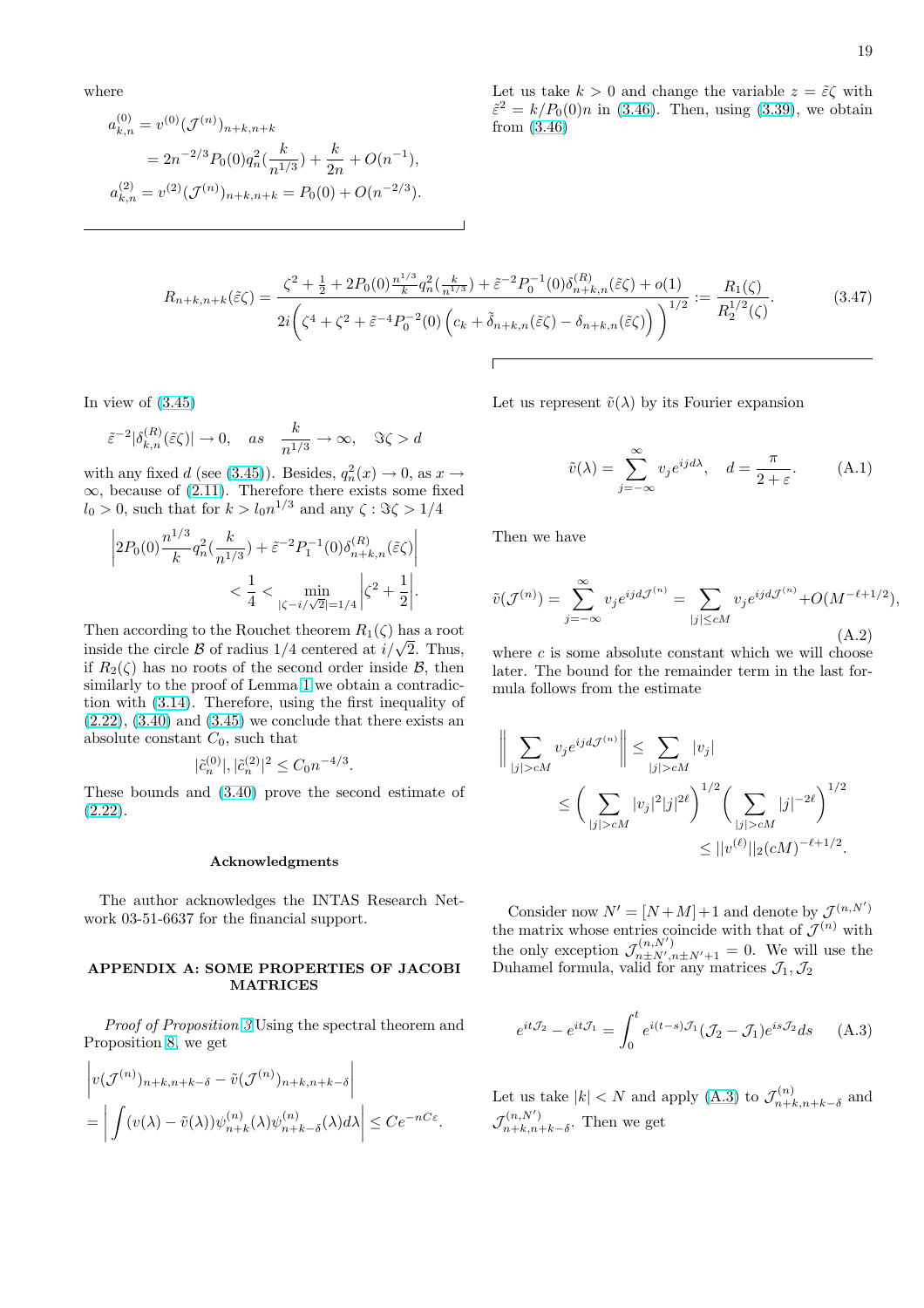<span id="page-19-0"></span>
$$
v(\mathcal{J}^{(n)})_{n+k,n+k-\delta} - v(\mathcal{J}^{(n,N)})_{n+k,n+k-\delta}
$$
  
=  $\int_0^t ds \sum_{|j| \le M} v_j \sum_{\pm} \left( (e^{ijd(t-s)\mathcal{J}^{(n,N')}})_{n+k,n\pm N'} \mathcal{J}^{(n)}_{n\pm N',n\pm N'-1} (e^{is\mathcal{J}^{(n)}})_{n\pm N'-1,n+k-\delta} + (e^{ijd(t-s)\mathcal{J}^{(n,N')}})_{n+k,n\pm N'-1} \mathcal{J}^{(n)}_{n\pm N'-1,n\pm N'} (e^{is\mathcal{J}^{(n)}})_{n\pm N',n+k-\delta} \right) + O(M^{-\ell+1/2}).$  (A.4)

Now we use the bound, valid for any Jacobi matrix  $\mathcal J$ with coefficients  $J_{k,k+1} = J_{k+1,k} = a_k \in \mathbf{R}, |a_k| \leq A$ . Then there exist positive constants  $C_0$ ,  $C_1$ ,  $C_2$ , depending on A such that the matrix elements of  $e^{it\mathcal{J}}$  satisfy the inequalities:

$$
|(e^{it\mathcal{J}})_{k,j}| \leq C_0 e^{-C_1|k-j| + C_2 t}.\tag{A.5}
$$

These bounds follow from the representation

$$
(e^{it\mathcal{J}})_{k,j} = \frac{1}{2\pi i} \oint_l e^{itz} \tilde{R}_{k,j}(z) dz,
$$

where  $\tilde{R} = (zI - \mathcal{J})^{-1}$ , and from (2.79).

Using (A.5) in (A.4), we get for any  $c < C_0 (C_1 d)^{-1}$ 

$$
v(\mathcal{J}^{(n)})_{n+k,n+k-\delta} - v(\mathcal{J}^{(n,N')})_{n+k,n+k-\delta} = O((cM)^{-\ell+1/2}).
$$

Similarly (see definitions  $(2.25)$  and  $(2.26)$ ):

$$
v(\mathcal{J}^{(0)} + \tilde{\mathcal{J}})_{k,k-\delta} - v(\mathcal{J}^{(n,N')})_{n+k,n+k-\delta} = O((cM)^{-\ell+1/2}).
$$

These two bounds give us [\(2.27](#page-5-0)).

 $\Box$ 

*Proof of Proposition 1.* Assume that  $|\tilde{x}_k| > \varepsilon$  for some k. Without loss of generality we can assume that  $\tilde{x}_k > 0$ . Then due to (2.12)

$$
\tilde{x}_{k+1} - 2\tilde{x}_k + \tilde{x}_{k-1} > \tilde{x}_k^3.
$$

Consider first [the](#page-3-0) case when also  $\tilde{d}_k^{(1)} = \tilde{x}_{k+1} - \tilde{x}_k > 0$ . Then by induction for any  $M - k > i > 0$  we have  $\tilde{d}_{k+i}^{(1)}$  >  $\tilde{d}_k^{(1)}$  $\tilde{k}_{k}^{(1)}, \tilde{x}_{k+i} > \tilde{x}_{k}$  and  $\tilde{d}_{k+i}^{(2)} > \tilde{x}_{k}^{3}$ . Hence

$$
\varepsilon_1 > \tilde{x}_{k+M_1} > \tilde{x}_k + \tilde{x}_k^3 M_1^2/2.
$$

If  $\tilde{d}_k^{(1)} < 0$ , then according to (2.12) we have  $\tilde{x}_{-k-1} >$  $\tilde{x}_k$  and we obtain (2.13) moving from k in the negative direction.

Similarly, assume that at some point  $|k| \leq M - 2M_1$ 

$$
\tilde{d}_k^{(1)} > 4 \max \{ \varepsilon^2, (2\varepsilon_1 M_1^{-2})^{2/3} \} =: 4\mu^2. \tag{A.6}
$$

Since  $|\tilde{d}_k^{(2)}|$  $|k^{(2)}| \leq 3\mu^3$  because of (2.12) and the first inequality of  $(2.13)$ , we have for any  $|i| < i_0 := [2/(3\mu)] \le$  $[2/(3\varepsilon)] \leq M_1$ 

$$
\tilde{d}_{k+i}^{(1)} > \tilde{d}_k^{(1)}/2 \Rightarrow \mu \ge |\tilde{x}_{k+si_0}| > i_0 \tilde{d}_k^{(1)}/2 = 3\mu^{-1} \tilde{d}_k^{(1)},
$$

where  $s = \text{sign}\tilde{x}_k$ . The last inequality here contradicts to (A.6). Hence, (A.6) is false and we obtain the second inequality of (2.13).

To prove  $(2.15)$  observe that if we consider two  $(2M +$  $1) \times (2M + 1)$  Jacobi matrices  $J<sup>(f)</sup>$  and  $J<sup>(d)</sup>$  with entries

$$
J^{(f)} = D^{(f)} - J^{(0)}, \quad J^{(d)} = D^{(d)} - J^{(0)}
$$
  

$$
D_{k,j}^{(f)} = \delta_{k,j}(2 + f_k), \quad D_{k,j}^{(d)} = \delta_{k,j}(2 + d^2), \quad |k| \le 2M,
$$

then, using the Neumann expansion for their inverse we get

$$
0 \le (J^{(f)})_{k,j}^{-1} \le (J^{(f)})_{k,j}^{-1} \le (2d)^{-1} e^{-d|k-j|}.
$$
 (A.7)

Hence, rewriting (2.14) as

$$
(J^{(f)}\tilde{x})_k = -\tilde{r}_k + \delta_{k,2M}\tilde{x}_{2M+1} + \delta_{k,-2M}\tilde{x}_{-2M-1},
$$

we get  $(2.15)$  from  $(A.7)$ .

 $\Box$ 

Proof of Proposition 7. We use the estimate for matrix elements of the resolvent of an arbitrary Jacobi matrix  $\mathcal{J}$ , wit[h entr](#page-4-0)ies  $|\mathcal{J}_{j,j+1}| \leq A$ :

$$
|\mathcal{R}_{k,j}(z)| \le \frac{C_1'}{|\Im z|} e^{-C_2'|\Im z||k-j|}, \tag{A.8}
$$

This estimate is similar to well-known Combes- Thomas estimates for Schrödinger operator (see e.g. $[19]$ ).

Let  $\mathcal{J}^{(k,M)}$  be the Jacobi matrix, whose entries coincide with that for  $\mathcal J$  with the only exceptions  $\mathcal{J}_{k\pm M,k\pm M+1}^{(k,M)} = \mathcal{J}_{k\pm M+1,k\pm M}^{(k,M)} = 0$ , and  $\mathcal{R}^{(k,M)} = (z \mathcal{J}^{(k,M)})^{-1}$ . Then, by the resolvent identity [\(3.4](#page-21-0)1)

$$
\mathcal{R}_{k,j} - \mathcal{R}_{k,j}^{(k,M)} = \sum_{\pm} \left( \mathcal{R}_{k,k\pm M}^{(k,M)} \mathcal{J}_{k\pm M,k\pm M+1} \mathcal{R}_{k\pm M+1,j} \right. \\ \left. + \mathcal{R}_{k,k\pm M+1}^{(k,M)} \mathcal{J}_{k\pm M+1,k\pm M} \mathcal{R}_{k\pm M,j} \right).
$$

Since  $\mathcal{J}^{(k,M)}$  has a block structure, its resolvent  $\mathcal{R}^{(k,M)}$ also has a block structure and its coefficients  $\mathcal{R}_{k,j}^{(k,M)}$  do not depend on  $\mathcal{J}_{j,j+1}$  with  $|j-k| > M$ . Hence, we can apply (A.8) to  $\mathcal{R}^{(k,M)}_{k,j}$ ,  $\mathcal{R}^{(k,M)}_{k,k\pm M}$  and  $\mathcal{R}^{(k,M)}_{k,k\pm M+1}$ . Then we get (2.79). Proposition 7 is proved.  $\Box$ 

Proof of Proposition 5 We would like to consider the system (of equations 2.45) like a linear equation in  $l_2$ . To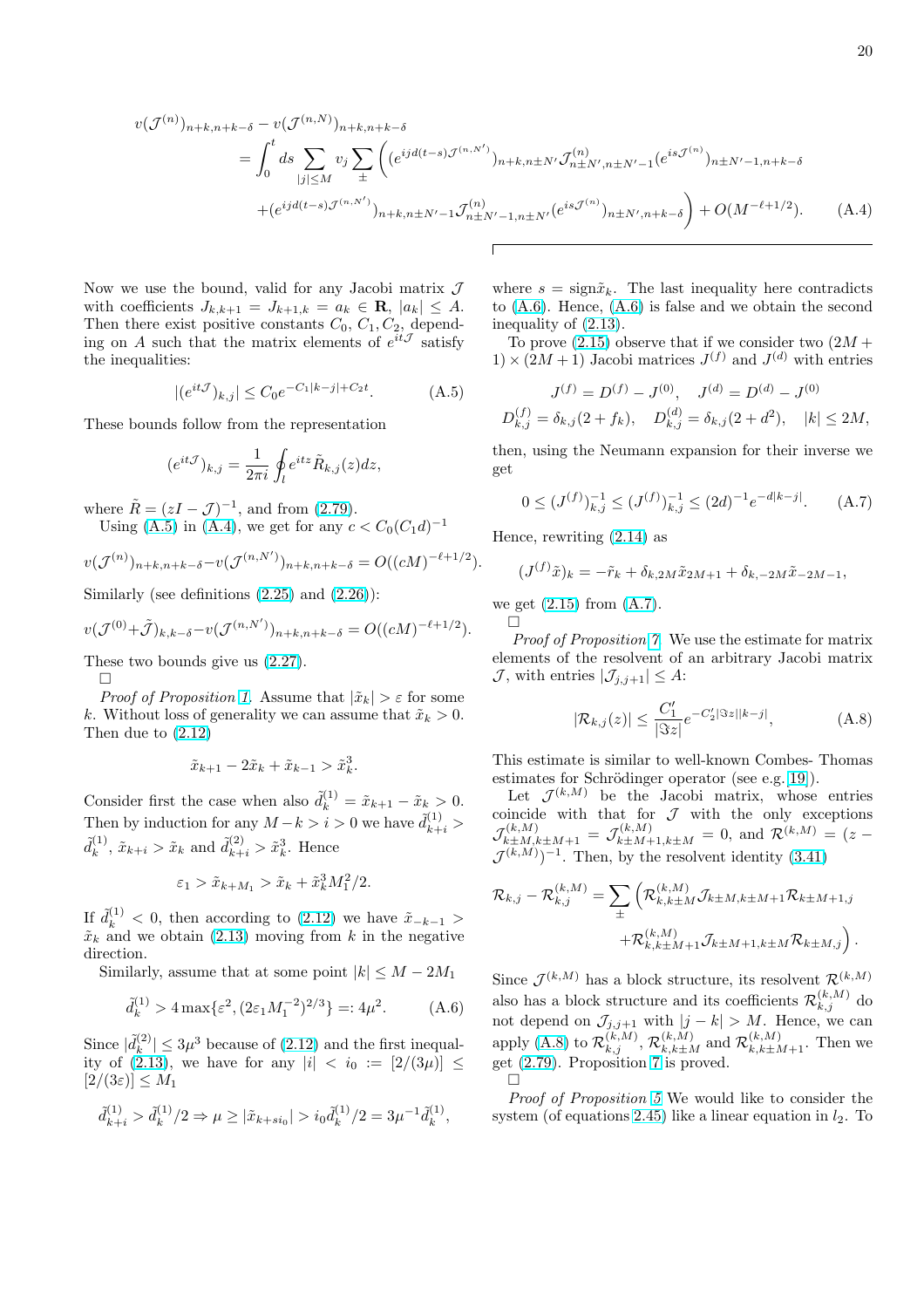<span id="page-20-0"></span>this end we set

$$
\tilde{z}_k = \sum_{|l| \le N_1} \mathcal{P}_{k-l} \tilde{x}_l, \quad \tilde{\varepsilon}_k = 0, \quad |k| > N_1.
$$

Then it is easy to see that

$$
|z_k| \leq ||\mathcal{P}||\varepsilon_0,
$$

and it follows from  $(2.45)$  extended for all k that with above  $z_k$ ,  $\tilde{\varepsilon}_k$  that

$$
\tilde{x}_k = \sum_{l} \mathcal{P}_{k-l}^{-1} (\tilde{z}_l + \tilde{\varepsilon}_l). \tag{A.9}
$$

Moreover, since by condition of the proposition  $P$  has  $\ell$ th derivative from  $L_2[-2, 2]$ ,  $P^{-1}$  also has  $\ell$ th derivative from  $L_2[-2, 2]$ . Therefore, using  $(A.2)$  we have for any k

$$
\sum_{|l-k|>N_2} |\mathcal{P}_{k-l}^{-1}| \le N_2^{-\ell+1/2}.\tag{A.10}
$$

Using this bound in  $(A.9)$  we get  $(2.46)$ .

 $\Box$ 

#### APPENDIX B: PROOF OF [PRO](#page-6-0)POSITION 2

. It is evident that it is enough to prove (2.24) for the case when  $2P_0(0) = 1$  in (1.17) and (2.24). Hence, below we consider this case. For  $x > 0$  the statement is evi[den](#page-5-0)t.

To prove it for  $x < 0$  remark first that if for some  $x_1 > 0$ 

$$
\frac{q'(x_1)}{q(x_1)} > \frac{Ai'(x_1)}{Ai(x_1)},
$$

then since for  $x > 0$   $q''(x) > xq(x)$  we have that for  $x > x_1$ 

$$
q(x) > y(x),
$$

where  $y(x)$  is the solution of the initial value problem

$$
y''(x) = xy(x),
$$
  $y(x_1) = q(x_1),$   $y'(x_1) = q'(x_1).$ 

But according to the standard theory of the differential equations, the last problem has the solution

$$
y(x) = c_1 Ai(x) + c_2 Bi(x)
$$

- [1] Abramowitz M., Stegun, I. Handbook of Mathematical Functions, Dover, N.Y., 1972
- [2] Albeverio, S., Pastur, L. andShcherbina, M., "On Asymptotic Properties of the Jacobi Matrix Coefficients", Matem. Fizika, Analiz, Geometriya 4, 263-277 (1997).

with

$$
c_2 = W^{-1}\{Ai, Bi\}q(x_1)Ai(x_1)\left(\frac{q'(x_1)}{q(x_1)} - \frac{Ai'(x_1)}{Ai(x_1)}\right) > 0,
$$

where  $W\{Ai, Bi\} = Ai(x)Bi'(x) - Ai'(x)Bi(x) = \pi^{-1}$ (see [1]). But then  $q(x) > y(x) \to \infty$  as  $x \to \infty$ , that contradicts to  $(1.18)$ . Hence we conclude that for  $x > 0$ 

 $(\log q(x))' \leq (\log Ai(x))',$ and since it is known (see [12]) that  $q(x) = Ai(x)(1+o(1))$ as  $x \to +\infty$ , w[e obt](#page-2-0)ain that

$$
q(0) > Ai(0) = 0.355028... > 3^{2/3}/6,
$$

(for  $Ai(0)$  see [1]) For  $x < 0$  set

$$
f(x) := \sqrt{-x/6} - q(x),
$$

and let  $x_0$  be the first negative root of f. It is known that  $q(x) > 0, q'(x) < 0$  (see [12]) and so

$$
\sqrt{-x_0/6} = q(x_0) > q(0) > 3^{2/3}/6 \Rightarrow x_0 < -3^{1/3}/2.
$$

But for any point  $x \leq x_0 < -3^{1/3}/2$  in which  $q(x) \geq$  $\sqrt{-x/6}$ 

$$
q''(x) \le \sqrt{-x/6}(x - x/3) \le -\frac{2}{3}\sqrt{-x_0^3/6}
$$
  
< 
$$
< -\left(4\sqrt{6(-x_0)^3}\right)^{-1} \le \left(\sqrt{-x/6}\right)''.
$$

Therefore  $f''(x) > 0$  for  $x \geq x_0$ . Since by definition  $f(x_0) = 0, f'(x_0) \le 0$  (because  $f(0) < 0$  and  $x_0$  is the first root of f) we conclude that  $f(x) < 0$  for any  $x < x_0$ that contradicts to (1.18). Thus we have proved that the left hand side of (2.24) is always positive. But since it tends to infinity as  $x \to \pm \infty$ , we conclude that there exists positive  $\delta$ , satisfying (2.24).

- [3] Albeverio, S., Pastur, L., Shcherbina, M., "On the  $1/n$  expansion for some unitary invariant ensembles of random matrices" Commun. Math. Phys. 224, 271-305 (2001).
- [4] Bleher, P., Its, A., "Double Scaling Limit in the Random Matrix Model: the Riemann-Hilbert Approach", Com-